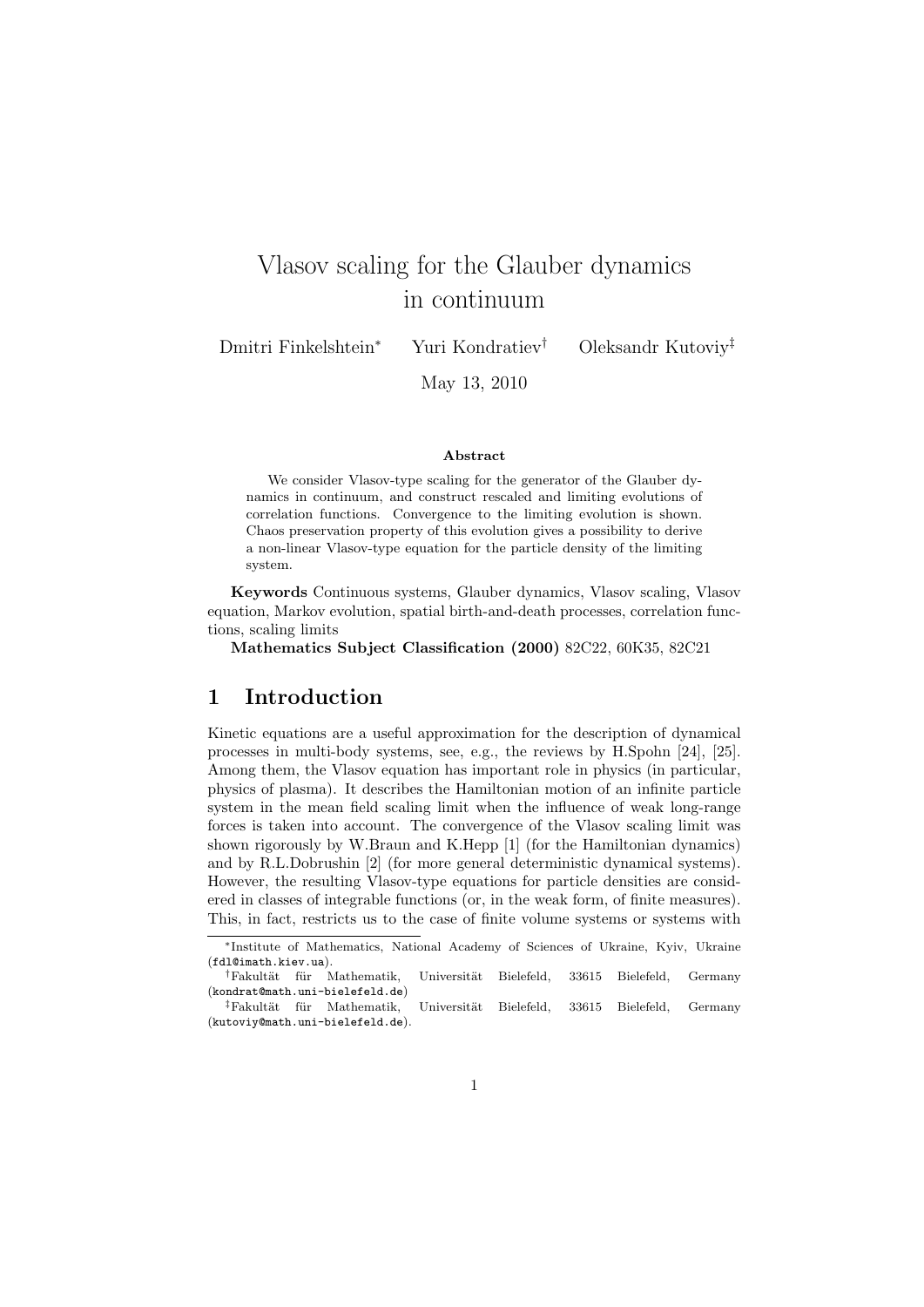zero mean density in an infinite volume. Detailed analysis of Vlasov-type equations for integrable functions is presented in the recent paper by V.V.Kozlov [21].

In [7], we proposed a general approach to study the Vlasov-type scaling for some classes of stochastic evolutions in the continuum, in particular, for spatial birth-and-death Markov processes. The approaches mentioned above are not applicable to these dynamics (even in a finite volume) due to essential reasons (see [7] for details). One of them is a possible variation of the particle number during the evolution. More essentially is that for these processes the possibility of their descriptions in terms of proper stochastic evolutional equations for particle motion is generally speaking absent.

Therefore, we looked for an alternative approach to the derivation of kinetic Vlasov-type equations from stochastic dynamics. As it was pointed out by H.Spohn [24], the correct Vlasov limit can be easily guessed from the BBGKY hierarchy for the Hamiltonian system. Such a heuristic derivation does not assume the integrability condition for the density, but until now, it could not be made rigorously due to the lack of detailed information about the properties of solutions to the BBGKY hierarchy. Our approach is based on this Spohn's observation applied in a new dynamical framework. Note that we already know that many stochastic evolutions in continuum admit effective descriptions in terms of hierarchical equations for correlation functions which generalize the BBGKY hierarchy from Hamiltonian to Markov setting, see, e.g., [11] and the references therein. Even more, these hierarchical equations are often the only available technical tools for a construction of considered dynamics [16], [17], [8].

Developing this point of view, our scheme for the Vlasov scaling of stochastic dynamics is based on the proper scaling of the hierarchical equations. This scheme has also a clear interpretation in the terms of scaled Markov generators. An application of the considered scaling leads to the limiting hierarchy which posses a chaos preservation property. Namely, if we start from a Poissonian (non-homogeneous) initial state of the system, then during the time evolution this property will be preserved. Moreover, a special structure of the interaction in the resulting virtual Vlasov system gives a non-linear evolutional equation for the density of the evolving Poisson state.

The control of the convergence of Vlasov scalings for the considered hierarchies is a quite difficult technical problem which should be analyzed for any particular model separately. In the present paper, we solve this problem for the Glauber dynamics in continuum. These dynamics have given reversible states which are grand canonical Gibbs measures. The corresponding equilibrium dynamics which preserve the initial Gibbs state in the time evolution were considered in, e.g., [18], [19], [20], [10]. Note that, in applications, the time evolution of initial state is the subject of the primary interest. Therefore, we understand the considered stochastic (non-equilibrium) dynamics as the evolution of initial distributions for the system. Actually, the corresponding Markov process (provided it exists) itself gives a general technical equipment to study this problem. However, we note that the transition from the micro-state evolution corresponding to the given initial configuration to the macro-state dynamics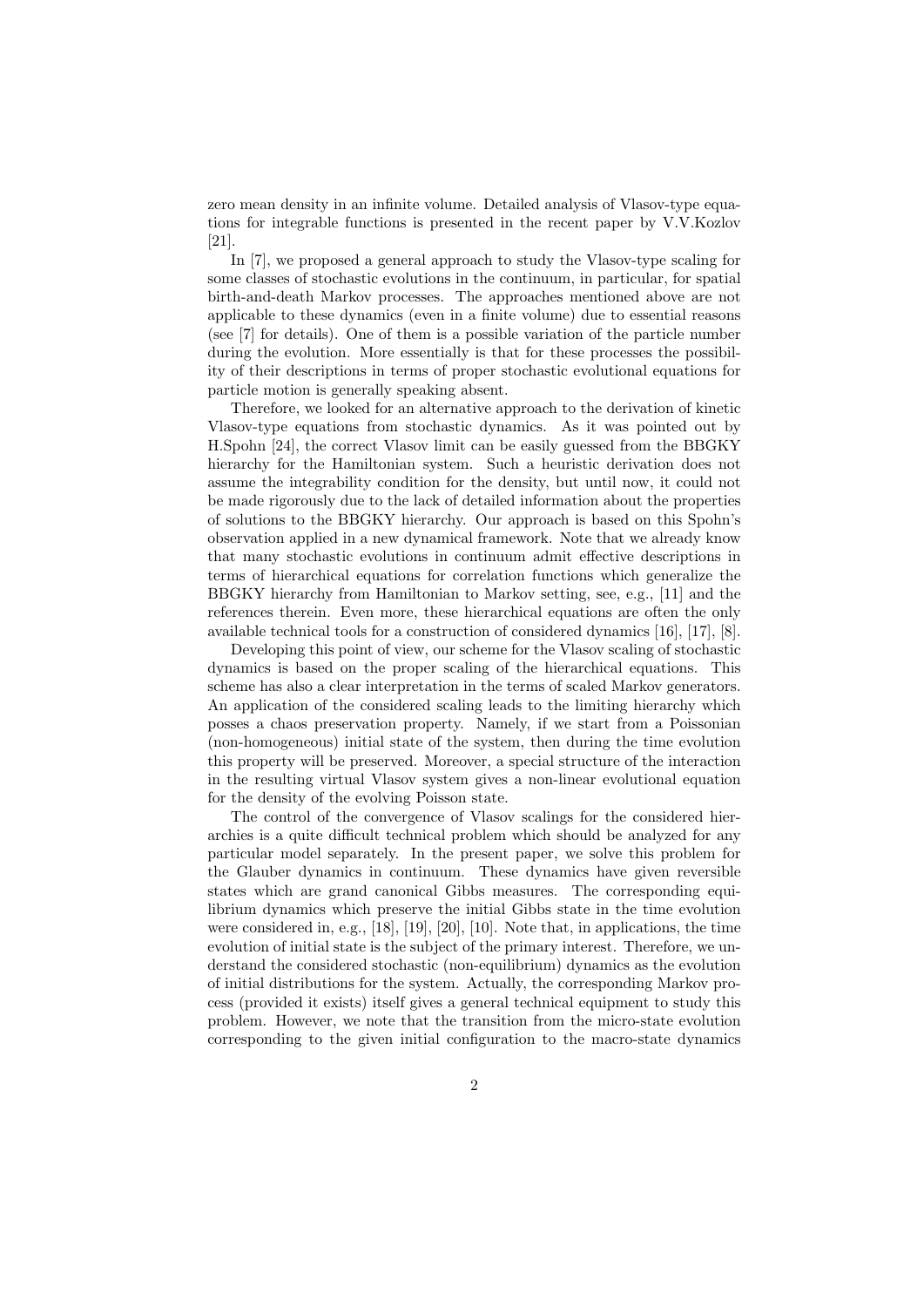is the well developed concept in the theory of infinite particle systems. This point of view appeared initially in the framework of the Hamiltonian dynamics of classical gases, see, e.g., [3]. Again, the lack of the general Markov processes techniques for the considered systems makes it necessary to develop alternative approaches to study the state evolutions in the Glauber dynamics. Such approaches we realized in [16], [17], [9], [6]. The description of the time evolutions for measures on configuration spaces in terms of an infinite system of evolutional equations for the corresponding correlation functions was used there. The latter system is a Glauber evolution's analog of the famous BBGKY-hierarchy for the Hamiltonian dynamics.

Here we extend the approximation approach proposed in [9], [6] to the Vlasov scaling for the Glauber dynamics in continuum. We construct and study semigroups corresponding to properly rescaled Markov generator of the Glauber dynamics (Propositions 3.8 and 3.11). We prove for the integrable and bounded potential the convergence of these semigroups to the limiting semigroup which describe Vlasov evolution (Theorem 3.12). We derive the corresponding Vlasovtype equation from this evolution (Theorem 3.14). Note that the stationary solution of this equation will satisfied the well-known Kirkwood–Monroe equation in the freezing theory (Remark 3.16).

## 2 Glauber dynamics in continuum

#### 2.1 Basic facts and notation

Let  $\mathcal{B}(\mathbb{R}^d)$  be the family of all Borel sets in  $\mathbb{R}^d$ ,  $d \geq 1$ ;  $\mathcal{B}_b(\mathbb{R}^d)$  denotes the system of all bounded sets in  $\mathcal{B}(\mathbb{R}^d)$ .

The configuration space over space  $\mathbb{R}^d$  consists of all locally finite subsets (configurations) of  $\mathbb{R}^d$ , namely,

$$
\Gamma = \Gamma_{\mathbb{R}^d} := \left\{ \gamma \subset \mathbb{R}^d \mid |\gamma_\Lambda| < \infty, \text{ for all } \Lambda \in \mathcal{B}_b(\mathbb{R}^d) \right\}.
$$
 (2.1)

Here  $\gamma_{\Lambda} := \gamma \cap \Lambda$ , and | · | means the cardinality of a finite set. The space  $\Gamma$ is equipped with the vague topology, i.e., the minimal topology for which all mappings  $\Gamma \ni \gamma \mapsto \sum_{x \in \gamma} f(x) \in \mathbb{R}$  are continuous for any continuous function f on  $\mathbb{R}^d$  with compact support; note that the summation in  $\sum_{x \in \gamma} f(x)$  is taken over finitely many points of  $\gamma$  which belong to the support of f. In [15], it was shown that  $\Gamma$  with the vague topology may be metrizable and it becomes a Polish space (i.e., complete separable metric space). Corresponding to this topology, the Borel  $\sigma$ -algebra  $\mathcal{B}(\Gamma)$  is the smallest  $\sigma$ -algebra for which all mappings  $\Gamma \ni$  $\gamma \mapsto |\gamma_{\Lambda}| \in \mathbb{N}_0 := \mathbb{N} \cup \{0\}$  are measurable for any  $\Lambda \in \mathcal{B}_{\text{b}}(\mathbb{R}^d)$ .

The space of *n*-point configurations in an arbitrary  $Y \in \mathcal{B}(\mathbb{R}^d)$  is defined by

$$
\Gamma_Y^{(n)} := \left\{ \eta \subset Y \mid |\eta| = n \right\}, \quad n \in \mathbb{N}.
$$

We set also  $\Gamma_Y^{(0)} := \{ \emptyset \}.$  As a set,  $\Gamma_Y^{(n)}$  may be identified with the symmetrization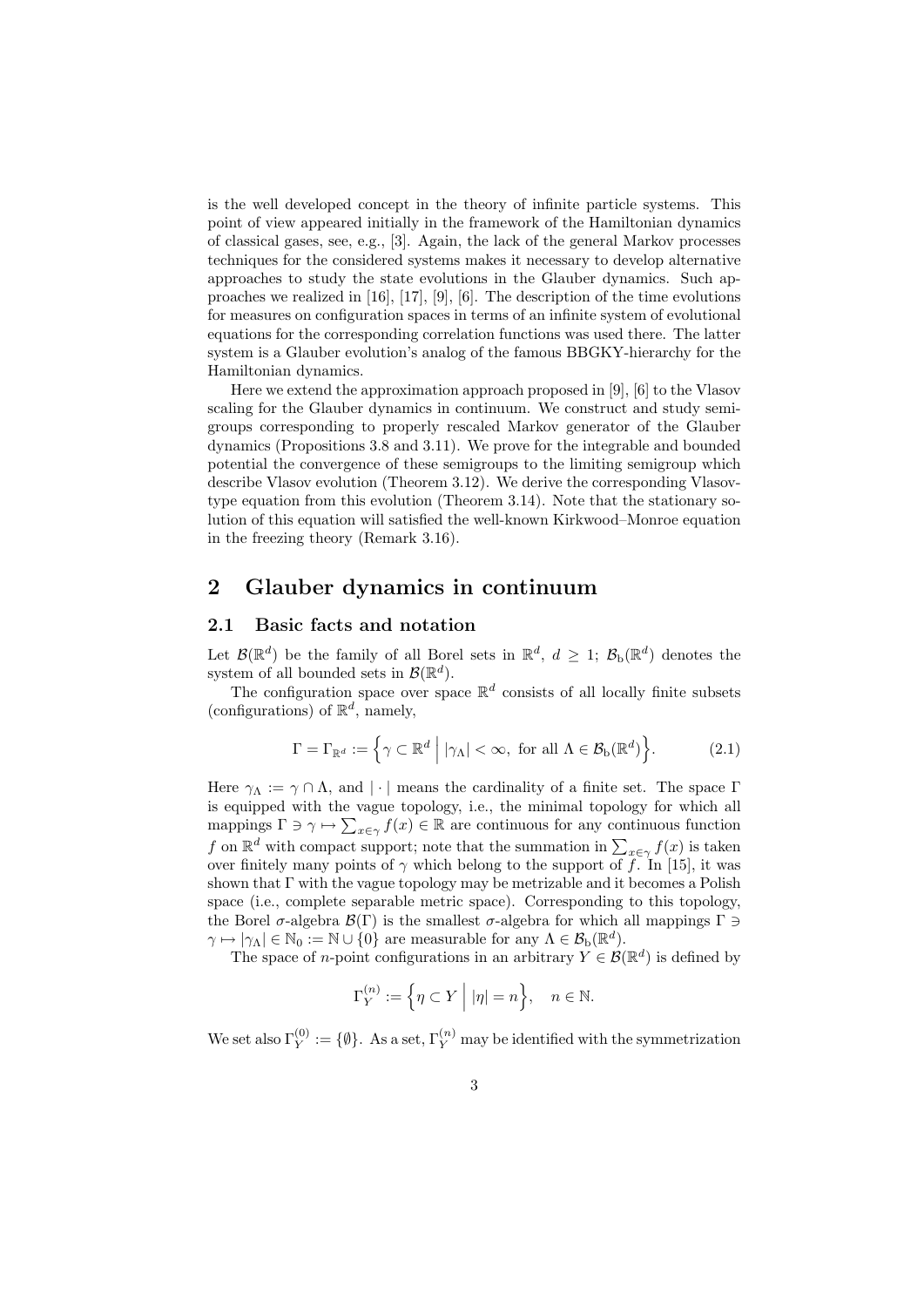$$
\widetilde{Y^n} = \Big\{ (x_1, \ldots, x_n) \in Y^n \mid x_k \neq x_l \text{ if } k \neq l \Big\}.
$$

Hence one can introduce the corresponding Borel  $\sigma$ -algebra, which we denote by  $\mathcal{B}(\Gamma_Y^{(n)})$ . The space of finite configurations in an arbitrary  $Y \in \mathcal{B}(\mathbb{R}^d)$  is defined by

$$
\Gamma_{0,Y} := \bigsqcup_{n \in \mathbb{N}_0} \Gamma_Y^{(n)}.
$$

This space is equipped with the topology of disjoint unions. Therefore, one can introduce the corresponding Borel  $\sigma$ -algebra  $\mathcal{B}(\Gamma_{0,Y})$ . In the case of  $Y = \mathbb{R}^d$  we will omit the index Y in the notation, namely,  $\Gamma_0 := \Gamma_{0,\mathbb{R}^d}$ ,  $\Gamma^{(n)} := \Gamma_{\mathbb{R}^d}^{(n)}$ .

The restriction of the Lebesgue product measure  $(dx)^n$  to  $(\Gamma^{(n)}, \mathcal{B}(\Gamma^{(n)}))$  we denote by  $m^{(n)}$ . We set  $m^{(0)} := \delta_{\{\emptyset\}}$ . The Lebesgue–Poisson measure  $\lambda$  on  $\Gamma_0$ is defined by

$$
\lambda := \sum_{n=0}^{\infty} \frac{1}{n!} m^{(n)}.
$$
\n(2.2)

For any  $\Lambda \in \mathcal{B}_{\rm b}(\mathbb{R}^d)$  the restriction of  $\lambda$  to  $\Gamma_{\Lambda} := \Gamma_{0,\Lambda}$  will be also denoted by  $\lambda$ . The space  $(\Gamma, \mathcal{B}(\Gamma))$  is the projective limit of the family of spaces  $\{(\Gamma_{\Lambda}, \mathcal{B}(\Gamma_{\Lambda}))\}_{\Lambda \in \mathcal{B}_{b}(\mathbb{R}^{d})}$ . The Poisson measure  $\pi$  on  $(\Gamma, \mathcal{B}(\Gamma))$  is given as the projective limit of the family of measures  $\{\pi^{\Lambda}\}_{\Lambda \in \mathcal{B}_{b}(\mathbb{R}^{d})}$ , where  $\pi^{\Lambda} := e^{-m(\Lambda)}\lambda$ is the probability measure on  $(\Gamma_{\Lambda}, \mathcal{B}(\Gamma_{\Lambda}))$ . Here  $m(\Lambda)$  is the Lebesgue measure of  $\Lambda \in \mathcal{B}_{\mathrm{b}}(\mathbb{R}^d)$ .

For any measurable function  $f : \mathbb{R}^d \to \mathbb{R}$  we define a Lebesgue–Poisson exponent

$$
e_{\lambda}(f,\eta) := \prod_{x \in \eta} f(x), \quad \eta \in \Gamma_0; \qquad e_{\lambda}(f,\emptyset) := 1.
$$
 (2.3)

Then, by (2.2), for  $f \in L^1(\mathbb{R}^d, dx)$  we obtain  $e_\lambda(f) \in L^1(\Gamma_0, d\lambda)$  and

$$
\int_{\Gamma_0} e_\lambda(f,\eta) d\lambda(\eta) = \exp\left\{ \int_{\mathbb{R}^d} f(x) dx \right\}.
$$
 (2.4)

A set  $M \in \mathcal{B}(\Gamma_0)$  is called bounded if there exists  $\Lambda \in \mathcal{B}_b(\mathbb{R}^d)$  and  $N \in \mathbb{N}$ such that  $M \subset \bigsqcup_{n=0}^N \Gamma_{\Lambda}^{(n)}$  $\Lambda^{(n)}$ . The set of bounded measurable functions with bounded support we denote by  $B_{bs}(\Gamma_0)$ , i.e.,  $G \in B_{bs}(\Gamma_0)$  if  $G \upharpoonright_{\Gamma_0 \setminus M} = 0$  for some bounded  $M \in \mathcal{B}(\Gamma_0)$ . Any  $\mathcal{B}(\Gamma_0)$ -measurable function G on  $\Gamma_0$ , in fact, is a sequence of functions  ${G^{(n)}}_{n \in \mathbb{N}_0}$  where  $G^{(n)}$  is a  $\mathcal{B}(\Gamma^{(n)})$ -measurable function on  $\Gamma^{(n)}$ . We consider also the set  $\mathcal{F}_{cyl}(\Gamma)$  of *cylinder functions* on  $\Gamma$ . Each  $F \in \mathcal{F}_{cyl}(\Gamma)$  is characterized by the following relation:  $F(\gamma) = F \upharpoonright_{\Gamma_{\Lambda}} (\gamma_{\Lambda})$  for some  $\Lambda \in \mathcal{B}_{\mathrm{b}}(\mathbb{R}^d)$ .

There is the following mapping from  $B_{bs}(\Gamma_0)$  into  $\mathcal{F}_{cyl}(\Gamma)$ , which plays the key role in our further considerations:

$$
KG(\gamma) := \sum_{\eta \in \gamma} G(\eta), \quad \gamma \in \Gamma,
$$
\n(2.5)

of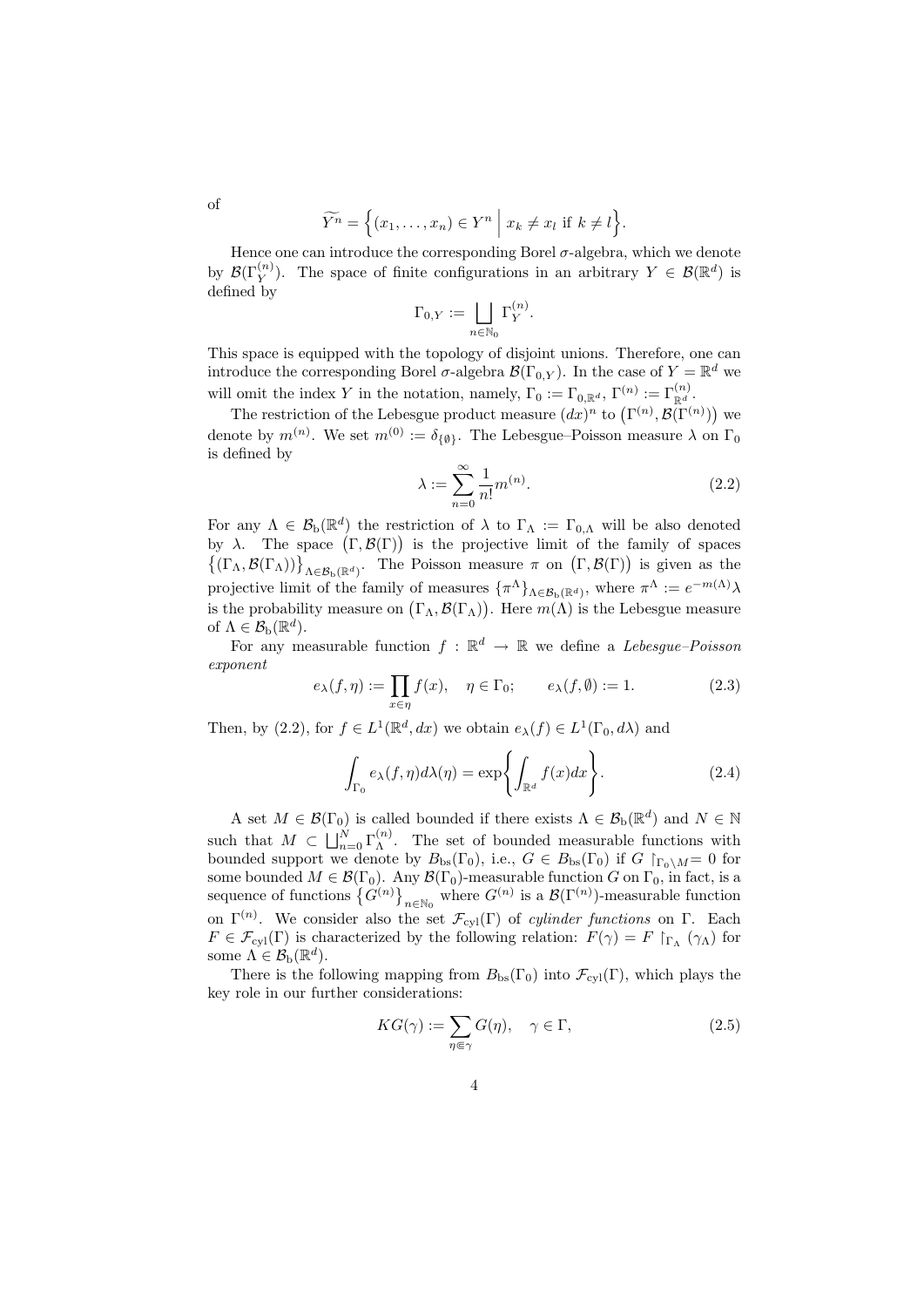where  $G \in B_{\text{bs}}(\Gamma_0)$ , see, e.g., [14, 22, 23]. The summation in (2.5) is taken over all finite subconfigurations  $\eta \in \Gamma_0$  of the (infinite) configuration  $\gamma \in \Gamma$ ; we denote this by the symbol,  $\eta \in \gamma$ . The mapping K is linear, positivity preserving, and invertible, with

$$
K^{-1}F(\eta) := \sum_{\xi \subset \eta} (-1)^{|\eta \setminus \xi|} F(\xi), \quad \eta \in \Gamma_0.
$$
 (2.6)

We denote the restriction of K onto functions on  $\Gamma_0$  by  $K_0$ .

A measure  $\mu \in \mathcal{M}_{\text{fm}}^1(\Gamma)$  is called locally absolutely continuous with respect to (w.r.t. for short) the Poisson measure  $\pi$  if for any  $\Lambda \in \mathcal{B}_{\rm b}(\mathbb{R}^d)$  the projection of  $\mu$  onto  $\Gamma_{\Lambda}$  is absolutely continuous w.r.t. the projection of  $\pi$  onto  $\Gamma_{\Lambda}$ . By [14], in this case, there exists a *correlation functional*  $k_{\mu} : \Gamma_0 \to \mathbb{R}_+$  such that for any  $G \in B_{\text{bs}}(\Gamma_0)$  the following equality holds

$$
\int_{\Gamma} (KG)(\gamma) d\mu(\gamma) = \int_{\Gamma_0} G(\eta) k_{\mu}(\eta) d\lambda(\eta). \tag{2.7}
$$

The restrictions  $k_{\mu}^{(n)}$  of this functional on  $\Gamma_0^{(n)}$ ,  $n \in \mathbb{N}_0$  are called *correlation* functions of the measure  $\mu$ . Note that  $k_{\mu}^{(0)} = 1$ .

We recall now without a proof the partial case of the well-known technical lemma (cf., [20]) which plays very important role in our calculations.

**Lemma 2.1.** For any measurable function  $H : \Gamma_0 \times \Gamma_0 \times \Gamma_0 \to \mathbb{R}$ 

$$
\int_{\Gamma_0} \sum_{\xi \subset \eta} H(\xi, \eta \setminus \xi, \eta) d\lambda(\eta) = \int_{\Gamma_0} \int_{\Gamma_0} H(\xi, \eta, \eta \cup \xi) d\lambda(\xi) d\lambda(\eta) \tag{2.8}
$$

if only both sides of the equality make sense.

#### 2.2 Non-equilibrium Glauber dynamics in continuum

Let  $\phi : \mathbb{R}^d \to \mathbb{R}_+ := [0, +\infty)$  be an even non-negative function which satisfies the following integrability condition

$$
C_{\phi} := \int_{\mathbb{R}^d} \left( 1 - e^{-\phi(x)} \right) dx < +\infty.
$$
 (2.9)

For any  $\gamma \in \Gamma$ ,  $x \in \mathbb{R}^d \setminus \gamma$  we set

$$
E^{\phi}(x,\gamma) := \sum_{y \in \gamma} \phi(x-y) \in [0;\infty].
$$
\n(2.10)

Let us define the (pre-)generator of the Glauber dynamics: for any  $F \in$  $\mathcal{F}_{\rm cvl}(\Gamma)$  we set

$$
(LF)(\gamma) := \sum_{x \in \gamma} [F(\gamma \setminus x) - F(\gamma)]
$$
  
+  $z \int_{\mathbb{R}^d} [F(\gamma \cup x) - F(\gamma)] \exp\{-E^{\phi}(x, \gamma)\} dx, \qquad \gamma \in \Gamma.$  (2.11)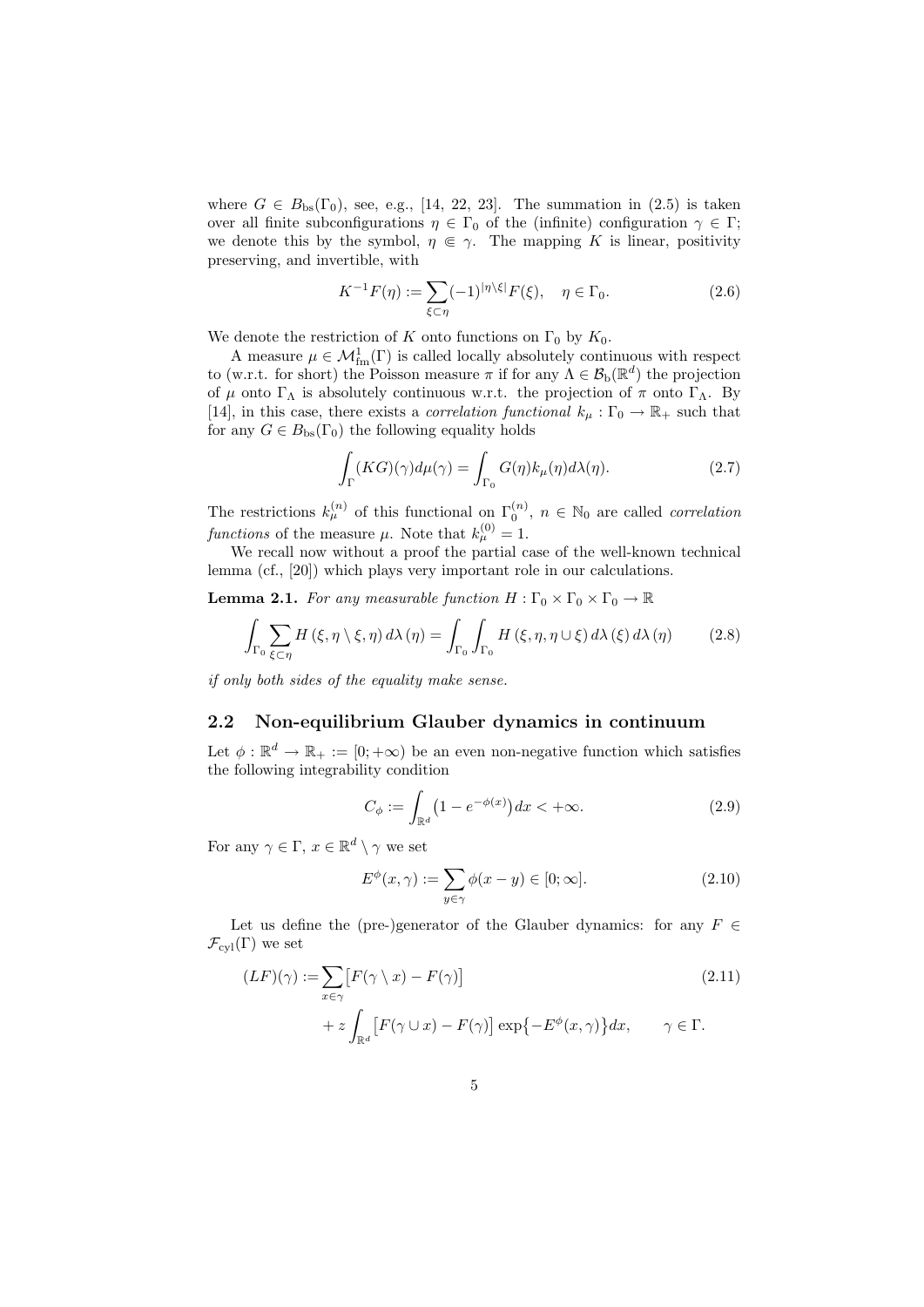Here  $z > 0$  is the *activity* parameter. Note that for any  $F \in \mathcal{F}_{cyl}(\Gamma)$  there exists a  $\Lambda \in \mathcal{B}_{\rm b}(\mathbb{R}^d)$  such that  $F(\gamma \setminus x) = F(\gamma)$  for all  $x \in \gamma_{\Lambda^c}$  and  $F(\gamma \cup x) = F(\gamma)$ for all  $x \in \Lambda^c$ ; note also that  $\exp\{-E^{\phi}(x,\gamma)\} \leq 1$ , therefore, sum and integral in  $(2.11)$  are finite.

For any fixed  $C > 1$  we consider the following Banach space of  $\mathcal{B}(\Gamma_0)$ measurable functions

$$
\mathcal{L}_C := \left\{ G : \Gamma_0 \to \mathbb{R} \; \middle| \; \|G\|_C := \int_{\Gamma_0} |G(\eta)| C^{|\eta|} d\lambda(\eta) < \infty \right\}.
$$

In [9, Proposition 3.1], it was shown that the mapping  $\hat{L} := K^{-1}LK$  given on  $B_{\text{bs}}(\Gamma_0)$  by

$$
(\hat{L}G)(\eta) = - |\eta|G(\eta)
$$
  
+  $z \sum_{\xi \subset \eta} \int_{\mathbb{R}^d} e^{-E^{\phi}(x,\xi)} G(\xi \cup x) e_{\lambda} (e^{-\phi(x-\cdot)} - 1, \eta \setminus \xi) dx$  (2.12)

is a linear operator on  $\mathcal{L}_C$  with the dense domain  $\mathcal{L}_{2C} \subset \mathcal{L}_C$ . If additionally,

$$
z \le \min\left\{Ce^{-CC_{\phi}}; 2Ce^{-2CC_{\phi}}\right\},\tag{2.13}
$$

then  $(\hat{L}, \mathcal{L}_{2C})$  is closable linear operator in  $\mathcal{L}_C$  and its closure  $(\hat{L}, D(\hat{L}))$  generates a strongly continuous contraction semigroup  $\hat{T}(t)$  on  $\mathcal{L}_C$  (see [9, Theorem 3.8] for details).

Let us set  $d\lambda_C := C^{\|\cdot\|} d\lambda$ ; then the dual space  $(\mathcal{L}_C)' = (L^1(\Gamma_0, d\lambda_C))' =$  $L^{\infty}(\Gamma_0, d\lambda_C)$ . The space  $(\mathcal{L}_C)'$  is isometrically isomorphic to the Banach space

$$
\mathcal{K}_C := \left\{ k : \Gamma_0 \to \mathbb{R} \middle| k \cdot C^{-|\cdot|} \in L^\infty(\Gamma_0, \lambda) \right\}
$$

with the norm  $||k||_{\mathcal{K}_C} := ||C^{-|\cdot|} k(\cdot)||_{L^\infty(\Gamma_0,\lambda)}$  where the isomorphism is provided by the isometry  $R_C$ 

$$
(\mathcal{L}_C)' \ni k \longmapsto R_C k := k \cdot C^{|\cdot|} \in \mathcal{K}_C. \tag{2.14}
$$

In fact, one may consider the duality between the Banach spaces  $\mathcal{L}_C$  and  $\mathcal{K}_C$  given by the following expression

$$
\langle\!\langle G, k \rangle\!\rangle := \int_{\Gamma_0} G \cdot k \, d\lambda, \quad G \in \mathcal{L}_C, \ k \in \mathcal{K}_C \tag{2.15}
$$

with  $|\langle\!\langle G, k\rangle\!\rangle| \leq ||G||_C \cdot ||k||_{\mathcal{K}_C}$ . It is clear that  $k \in \mathcal{K}_C$  implies  $|k(\eta)| \leq$  $||k||_{\mathcal{K}_C} C^{|\eta|}$  for  $\lambda$ -a.a.  $\eta \in \Gamma_0$ .

Let  $(\hat{L}', D(\hat{L}'))$  be an operator in  $(\mathcal{L}_C)'$  which is dual to the closed operator  $(\hat{L}, D(\hat{L}))$ . We consider also its image on  $\mathcal{K}_C$  under the isometry  $R_C$ , namely, let  $\hat{L}^* = R_C \hat{L}' R_{C^{-1}}$  with the domain  $D(\hat{L}^*) = R_C D(\hat{L}')$ . It was noted in [6]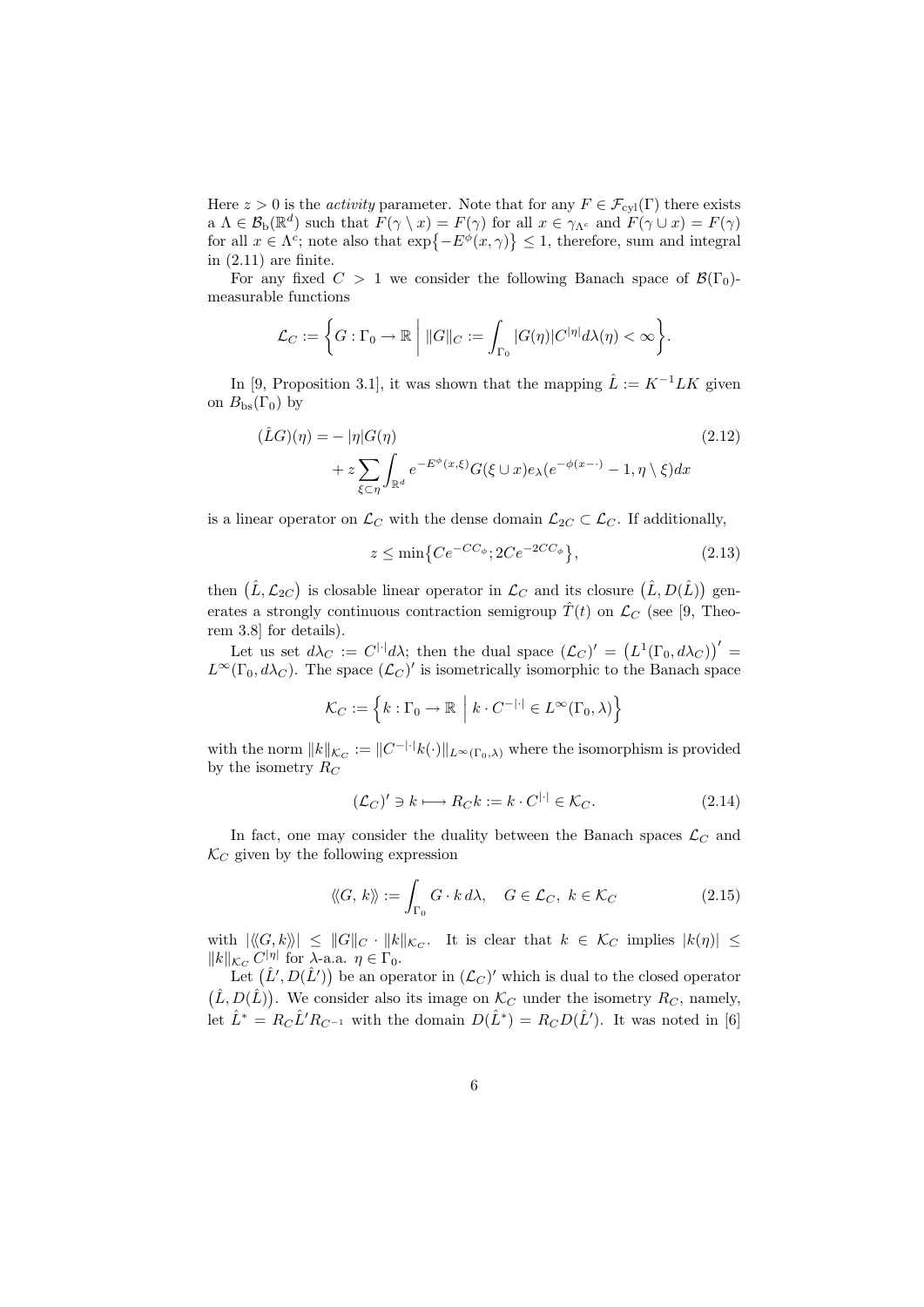that  $\hat{L}^*$  is the dual operator to  $\hat{L}$  w.r.t. the duality (2.15) and that for any  $k \in D(\hat{L}^*)$ 

$$
(\hat{L}^*k)(\eta) = - |\eta|k(\eta)
$$
\n
$$
+ z \sum_{x \in \eta} e^{-E^{\phi}(x,\eta \setminus x)} \int_{\Gamma_0} e_{\lambda}(e^{-\phi(x-\cdot)} - 1, \xi)k((\eta \setminus x) \cup \xi) d\lambda(\xi).
$$
\n(2.16)

Under condition (2.13), we consider the adjoint semigroup  $\hat{T}'(t)$  in  $(\mathcal{L}_C)$ and its image  $\hat{T}^*(t)$  in  $\mathcal{K}_C$ . By the general results from [26, Sections 1.2, 1.3], the restriction  $\hat{T}^{\odot}(t)$  of the semigroup  $\hat{T}^*(t)$  onto its invariant Banach subspace  $D(\hat{L}^*)$  is a contraction strongly continuous semigroup. By [6, Proposition 3.1], for any  $\alpha \in (0, 1)$  we have  $\mathcal{K}_{\alpha C} \subset D(\hat{L}^*)$  and, moreover, by [6, Proposition 3.3], there exists  $\alpha_0 = \alpha_0(z, \phi, C) \in (0, 1)$  such that for any  $\alpha \in (\alpha_0, 1)$  the set  $\mathcal{K}_{\alpha C}$ will be also a  $\hat{T}^*(t)$ -invariant linear subspace. As a result, for any  $D(\hat{L}^*)$  the Cauchy problem in  $\mathcal{K}_C$ 

$$
\begin{cases} \frac{\partial}{\partial t}k_t = \hat{L}^* k_t\\ k_t \big|_{t=0} = k_0 \end{cases}
$$
 (2.17)

is well-defined and solvable:  $k_t = \hat{T}^*(t)k_0 = \hat{T}^{\odot}(t)k_0 \in D(\hat{L}^*)$ ; moreover,  $k_0 \in \mathcal{K}_{\alpha C}$  implies  $k_t \in \mathcal{K}_{\alpha C}$ .

## 3 Vlasov-type scaling

#### 3.1 Description of scaling

We start from the explanation of the idea of the Vlasov-type scaling. We want to construct some scaling of the generator L, say,  $L_{\varepsilon}$ ,  $\varepsilon > 0$ , such that the following scheme holds. Suppose that we have a semigroup  $\hat{T}_{\varepsilon}(t)$  with generator  $\hat{L}_{\varepsilon}$ in some  $\mathcal{L}_{C_{\varepsilon}}$ . Consider the dual semigroup  $\hat{T}_{\varepsilon}^*(t)$ . Let us choose an initial function of the corresponding Cauchy problem with a big singularity by  $\varepsilon$ , namely,  $k_0^{(\varepsilon)}(\eta) \sim \varepsilon^{-|\eta|} r_0(\eta), \ \varepsilon \to 0, \ \eta \in \Gamma_0 \text{ with some function } r_0, \text{ independent of } \varepsilon.$ Our first demand to the scaling  $L \mapsto L_{\varepsilon}$  is that the semigroup  $\hat{T}_{\varepsilon}^*(t)$  preserves the order of the singularity:

$$
(\hat{T}_{\varepsilon}^*(t)k_0^{(\varepsilon)})(\eta) \sim \varepsilon^{-|\eta|}r_t(\eta), \quad \varepsilon \to 0, \quad \eta \in \Gamma_0.
$$
 (3.1)

And the second one is that the dynamics  $r_0 \mapsto r_t$  should preserve Lebesgue– Poisson exponents, namely, if  $r_0(\eta) = e_\lambda(\rho_0, \eta)$  then  $r_t(\eta) = e_\lambda(\rho_t, \eta)$  and there exists explicit (nonlinear, in general) differential equation for  $\rho_t$ :

$$
\frac{\partial}{\partial t}\rho_t(x) = v(\rho_t)(x) \tag{3.2}
$$

which we will call the Vlasov-type equation.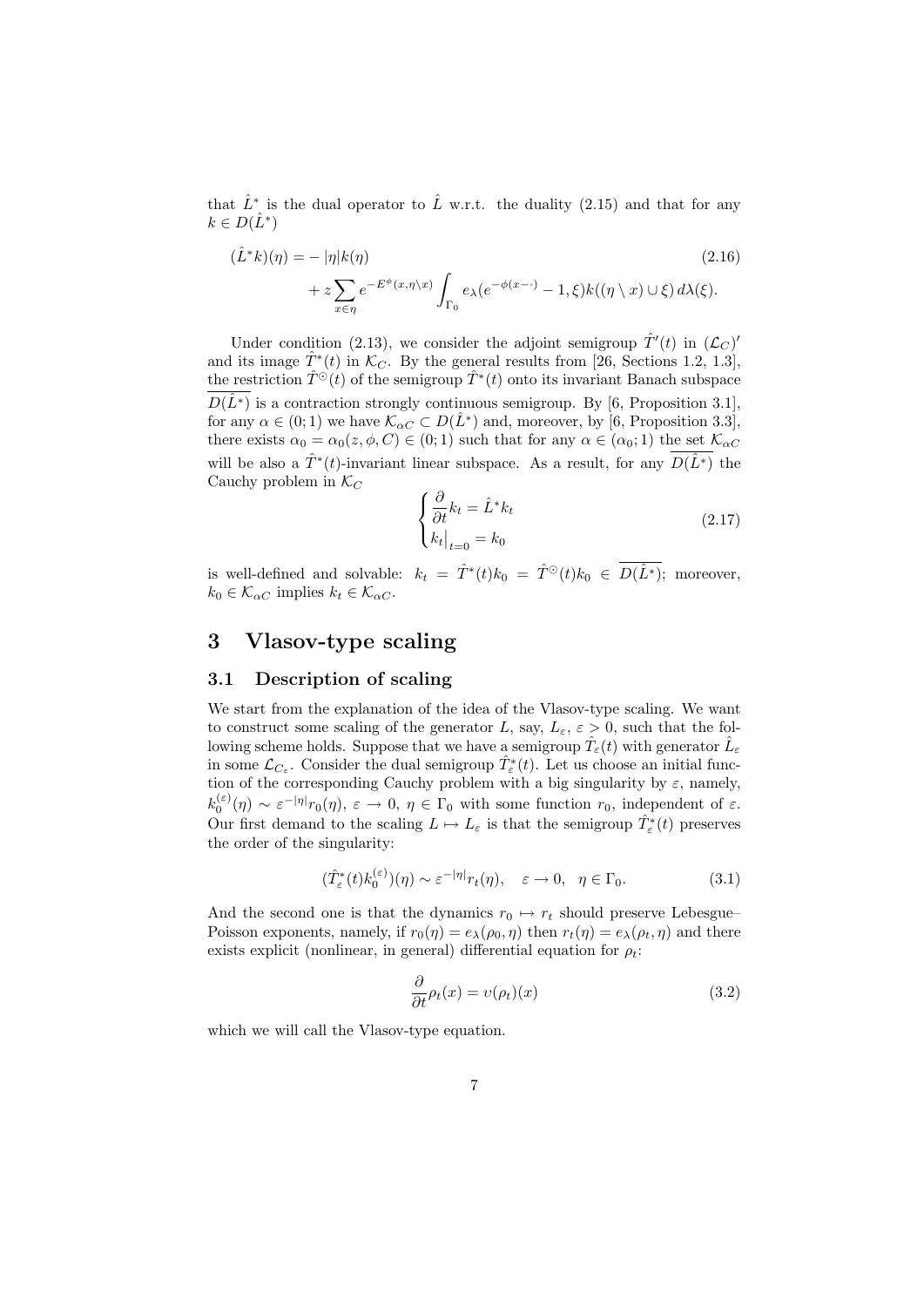Now let us explain an informal way for the realization of this scheme. Let us consider for any  $\varepsilon > 0$  the following mapping (cf. (2.14)) on functions on  $\Gamma_0$ 

$$
(R_{\varepsilon}r)(\eta) := \varepsilon^{|\eta|}r(\eta). \tag{3.3}
$$

This mapping is "self-dual" w.r.t. the duality (2.15), moreover,  $R_{\varepsilon}^{-1} = R_{\varepsilon^{-1}}$ . Then we have  $k_0^{(\varepsilon)} \sim R_{\varepsilon^{-1}} r_0$ , and we need  $r_t \sim R_{\varepsilon} \hat{T}_{\varepsilon}^*(t) k_0^{(\varepsilon)} \sim R_{\varepsilon} \hat{T}_{\varepsilon}^*(t) R_{\varepsilon^{-1}} r_0$ . Therefore, we have to show that for any  $t \geq 0$  the operator family  $R_{\varepsilon} \hat{T}_{\varepsilon}^*(t) R_{\varepsilon^{-1}}$ ,  $\varepsilon > 0$  has limiting (in a proper sense) operator  $U(t)$  and

$$
U(t)e_{\lambda}(\rho_0) = e_{\lambda}(\rho_t). \tag{3.4}
$$

But, informally,  $\hat{T}_{\varepsilon}^*(t) = \exp\{t\hat{L}_{\varepsilon}^*\}\$ and  $R_{\varepsilon}\hat{T}_{\varepsilon}^*(t)R_{\varepsilon^{-1}} = \exp\{tR_{\varepsilon}\hat{L}_{\varepsilon}^*R_{\varepsilon^{-1}}\}\.$  Let us consider the "renormalized" operator

$$
\hat{L}_{\varepsilon,\text{ ren}}^* := R_{\varepsilon} \hat{L}_{\varepsilon}^* R_{\varepsilon^{-1}}.
$$
\n(3.5)

In fact, we need that there exists an operator  $\hat{L}_V^*$  such that  $\exp\left\{tR_\varepsilon\hat{L}_\varepsilon^*R_{\varepsilon^{-1}}\right\}\to$  $\exp\{t\hat{L}_V^*\}=:U(t)$  for which (3.4) holds. Therefore, a heuristic way to produce such a scaling  $L \mapsto L_{\varepsilon}$  is to demand that

$$
\lim_{\varepsilon \to 0} \left( \frac{\partial}{\partial t} e_{\lambda}(\rho_t, \eta) - \hat{L}_{\varepsilon, \text{ren}}^* e_{\lambda}(\rho_t, \eta) \right) = 0, \qquad \eta \in \Gamma_0
$$

if only  $\rho_t$  is satisfied (3.2). The point-wise limit of  $\hat{L}^*_{\varepsilon, \text{ren}}$  will be natural candidate for  $\hat{L}_V^*$ .

Note that (3.5) implies  $\hat{L}_{\varepsilon, \text{ren}} = R_{\varepsilon^{-1}} \hat{L}_{\varepsilon} R_{\varepsilon}$ . Hence, we will use the following scheme to give rigorous meaning to all considerations above. We consider, for a proper scaling  $\bar{L}_{\varepsilon}$ , the "renormalized" operator  $\hat{L}_{\varepsilon, \text{ren}}$  and prove that it is a generator of a strongly continuous contraction semigroup  $\hat{T}_{\varepsilon, \text{ren}}(t)$  in  $\mathcal{L}_C$ . Next, we show that the formal limit  $\hat{L}_V$  of  $\hat{L}_{\varepsilon, \text{ren}}$  is also a generator of a strongly continuous contraction semigroup  $\hat{T}_V(t)$  in  $\mathcal{L}_C$  also. Then, we consider the dual semigroups  $\hat{T}_{\varepsilon,\text{ren}}^*(t)$  and  $\hat{T}_V^*(t)$  in the proper Banach subspace of the space  $\mathcal{K}_C$ . Finally, we prove that  $\hat{T}^*_{\varepsilon, \text{ren}}(t) \to \hat{T}^*_V(t)$  strongly on this subspace and explain in which sense  $\hat{T}_V^*(t)$  satisfies the properties above. Below we try to realize this scheme.

### 3.2 Construction and convergence of the evolutions in  $\mathcal{L}_C$

Let us consider for any  $F \in \mathcal{F}_{\text{cyl}}(\Gamma)$ ,  $\varepsilon > 0$ 

$$
(L_{\varepsilon}F)(\gamma) := \sum_{x \in \gamma} [F(\gamma \setminus x) - F(\gamma)]
$$
\n
$$
+ \varepsilon^{-1} z \int_{\mathbb{R}^d} [F(\gamma \cup x) - F(\gamma)] \exp\{-\varepsilon E^{\phi}(x, \gamma)\} dx, \quad \gamma \in \Gamma.
$$
\n(3.6)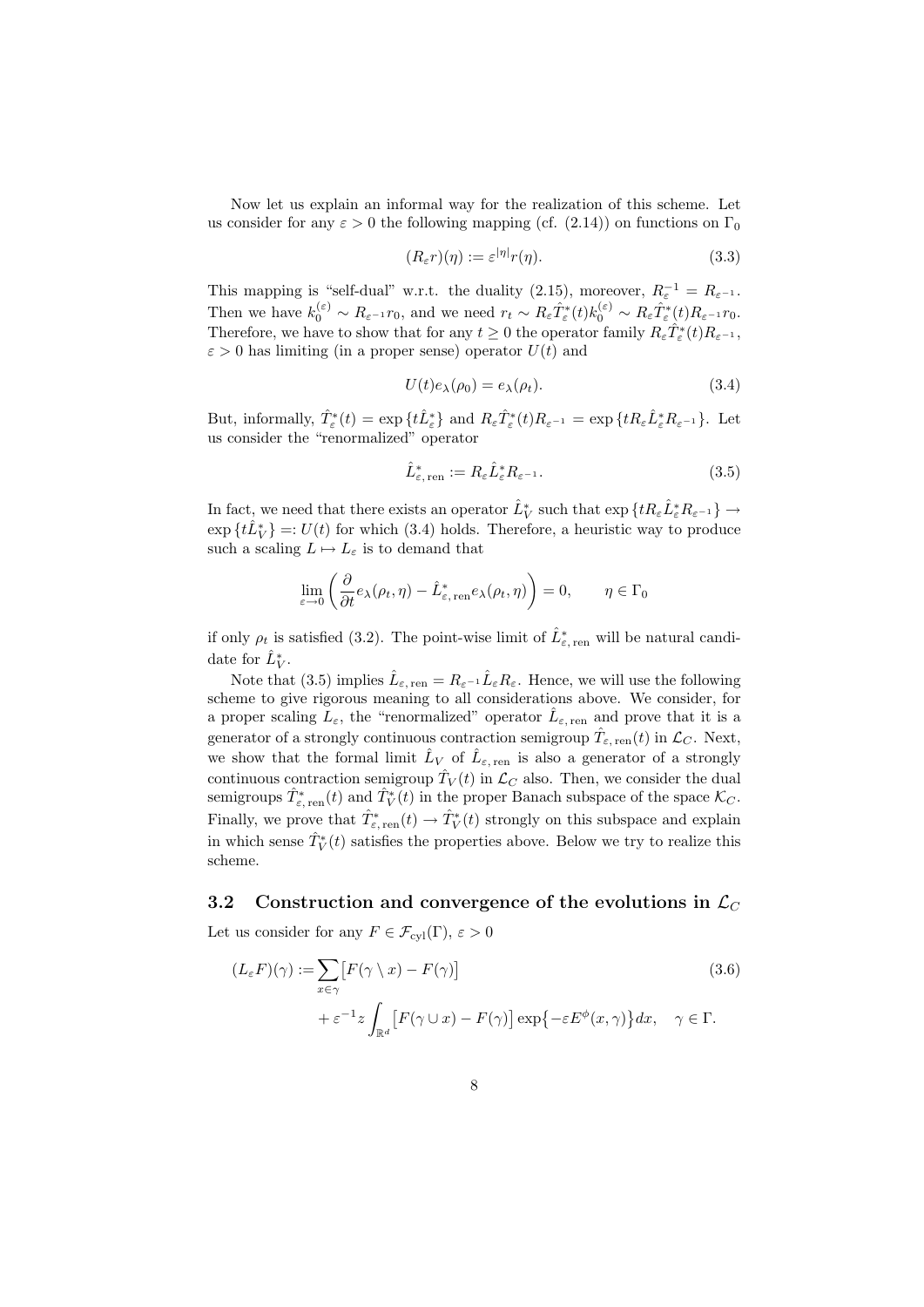We define also for any  $G \in B_{\text{bs}}(\Gamma_0)$ ,  $\varepsilon > 0$ 

$$
\hat{L}_{\varepsilon} G := K^{-1} L_{\varepsilon} K G; \qquad \hat{L}_{\varepsilon, \text{ ren}} G := R_{\varepsilon^{-1}} \hat{L}_{\varepsilon} R_{\varepsilon} G.
$$

Let  $\phi$  be integrable function on the whole  $\mathbb{R}^d$ , namely,

$$
\beta := \int_{\mathbb{R}^d} \phi(x) dx < +\infty.
$$
 (3.7)

Then, by the elementary inequality

$$
1 - e^{-t} \le t, \quad t \ge 0 \tag{3.8}
$$

(which we will use often),  $\phi$  will satisfy (2.9) and  $C_{\phi} \leq \beta$ .

**Proposition 3.1.** For any  $G \in B_{bs}(\Gamma_0)$ 

$$
(\hat{L}_{\varepsilon,\text{ren}}G)(\eta) = (L_1G)(\eta) + (L_{2,\varepsilon}G)(\eta), \qquad (3.9)
$$

where

$$
(L_1G)(\eta) = - |\eta| G(\eta),
$$
  

$$
(L_{2,\varepsilon}G)(\eta) = z \sum_{\xi \subset \eta} \int_{\mathbb{R}^d} e_\lambda \left( e^{-\varepsilon \phi(x-\cdot)}, \xi \right) e_\lambda \left( \frac{e^{-\varepsilon \phi(x-\cdot)} - 1}{\varepsilon}, \eta \setminus \xi \right) G(\xi \cup x) dx.
$$

Moreover, let (3.7) holds, then the expression (3.9) defines a linear operator in  $\mathcal{L}_C$  with dense domain  $\mathcal{L}_{2C}$ .

*Proof.* By (2.12), for any  $G \in B_{\text{bs}}(\Gamma_0)$  we have

$$
(\hat{L}_{\varepsilon}G)(\eta) = - |\eta|G(\eta)
$$
\n
$$
+ \varepsilon^{-1} z \sum_{\xi \subset \eta} \int_{\mathbb{R}^d} e^{-\varepsilon E^{\phi}(x,\xi)} G(\xi \cup x) e_{\lambda}(e^{-\varepsilon \phi(x-\cdot)} - 1, \eta \setminus \xi) dx.
$$
\n(3.10)

Then

$$
\begin{split}\n(\hat{L}_{\varepsilon,\text{ ren}} G)(\eta) &= (R_{\varepsilon^{-1}} \hat{L}_{\varepsilon} R_{\varepsilon} G)(\eta) \\
&= -\varepsilon^{-|\eta|} |\eta| \varepsilon^{|\eta|} G(\eta) \\
&+ \varepsilon^{-|\eta|} \varepsilon^{-1} z \sum_{\xi \subset \eta} \int_{\mathbb{R}^d} e^{-\varepsilon E^{\phi}(x,\xi)} \varepsilon^{|\xi \cup x|} G(\xi \cup x) e_{\lambda} (e^{-\varepsilon \phi(x-\cdot)} - 1, \eta \setminus \xi) dx \\
&= (L_1 G)(\eta) + (L_{2,\varepsilon} G)(\eta).\n\end{split}
$$

Next, for any  $G \in \mathcal{L}_{2C}$  we obtain

$$
||L_1 G||_C = \int_{\Gamma_0} |\eta| |G(\eta)| C^{|\eta|} d\lambda(\eta)
$$
  
\$\leq \int\_{\Gamma\_0} 2^{|\eta|} |G(\eta)| C^{|\eta|} d\lambda(\eta) = ||G||\_{2C}\$. \qquad (3.11)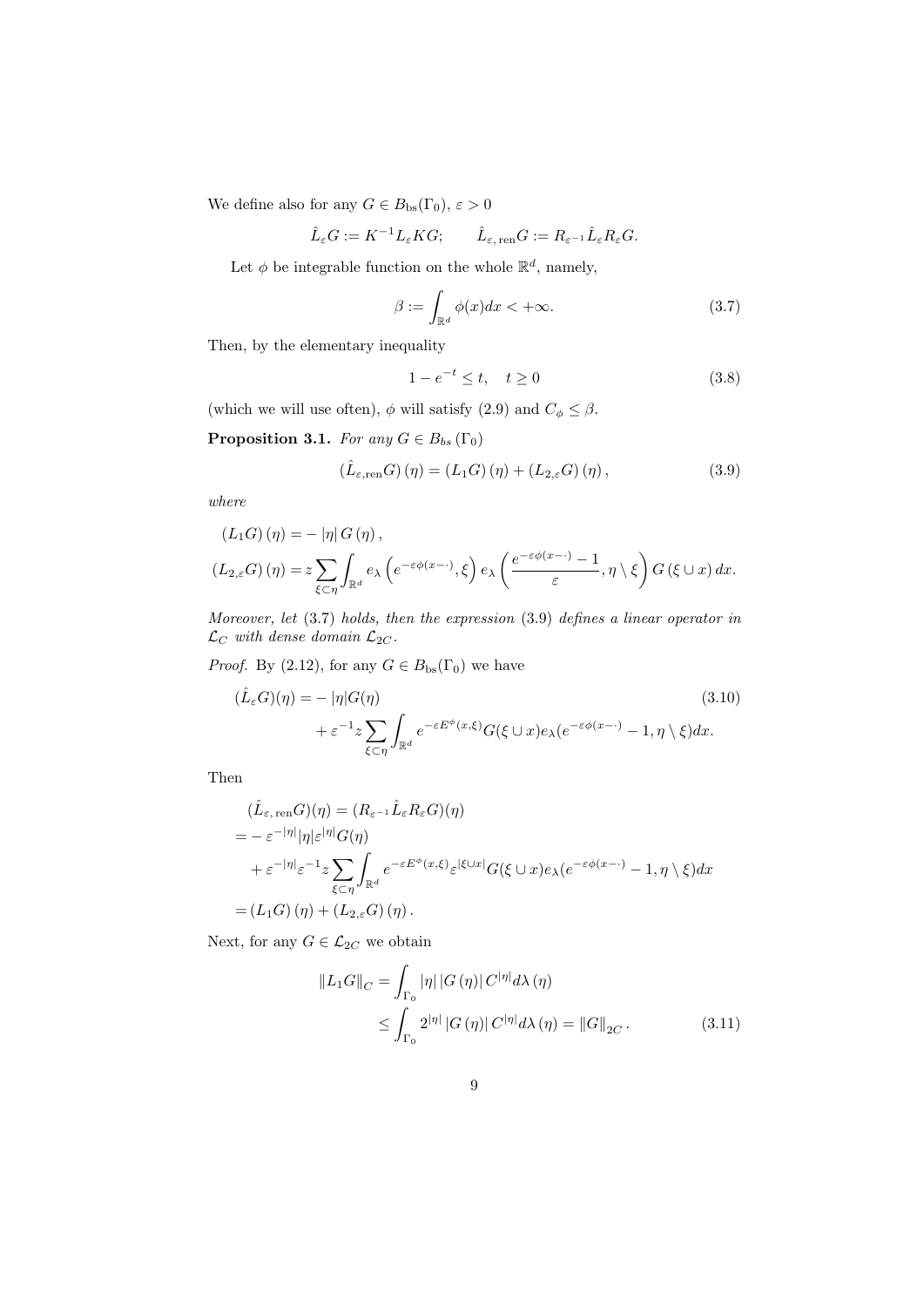From (3.8) and the estimate  $e^{-\phi} \leq 1$  we get

$$
\|L_{2,\varepsilon}G\|_{C}
$$
  
\n
$$
\leq z \int_{\Gamma_0} \sum_{\xi \subset \eta} \int_{\mathbb{R}^d} |G(\xi \cup x)| e_{\lambda} \left( \frac{1 - e^{-\varepsilon \phi(x - \cdot)}}{\varepsilon}, \eta \setminus \xi \right) dx C^{|\eta|} d\lambda(\eta)
$$
  
\n
$$
\leq z \int_{\Gamma_0} \sum_{\xi \subset \eta} \int_{\mathbb{R}^d} |G(\xi \cup x)| e_{\lambda} (\phi(x - \cdot), \eta \setminus \xi) dx C^{|\eta|} d\lambda(\eta),
$$

then, by Lemma 2.1, one may continue,

$$
\leq z \int_{\Gamma_{0}} \int_{\Gamma_{0}} \int_{\mathbb{R}^{d}} |G(\xi \cup x)| e_{\lambda} (\phi(x - \cdot), \eta) dx C^{|\eta|} d\lambda(\eta) C^{|\xi|} d\lambda(\xi)
$$

and (2.4) yields

$$
= z \exp \{C\beta\} \int_{\Gamma_0} \int_{\mathbb{R}^d} |G(\xi \cup x)| \, dx C^{|\xi|} d\lambda(\xi),
$$

then, using Lemma 2.1 again,

$$
= z \exp \{C\beta\} C^{-1} \int_{\Gamma_0} |G(\xi)| \cdot |\xi| C^{|\xi|} d\lambda(\xi)
$$
  

$$
\leq z \exp \{C\beta\} C^{-1} ||G||_{2C}.
$$
 (3.12)

The estimates (3.11) and (3.12) provide the statement.

**Proposition 3.2.** Let for any  $G \in B_{\text{bs}}(\Gamma_0)$ 

$$
(\hat{L}_V G)(\eta) := \lim_{\varepsilon \to 0} (\hat{L}_{\varepsilon, \text{ren}} G)(\eta) = (L_1 G)(\eta) + (L_2^V G)(\eta), \quad \eta \in \Gamma_0,\tag{3.13}
$$

where

$$
(L_2^V G)(\eta) = z \sum_{\xi \subset \eta} \int_{\mathbb{R}^d} G(\xi \cup x) e_\lambda(-\phi(x - \cdot), \eta \setminus \xi) dx.
$$

Let (3.7) holds; then, the expression (3.13) defines a linear operator in  $\mathcal{L}_C$  with dense domain  $\mathcal{L}_{2C}$ .

Proof. Since, by the definition,

$$
||L_2^V G||_C \leq z \int_{\Gamma_0} \sum_{\xi \subset \eta} \int_{\mathbb{R}^d} |G(\xi \cup x)| e_{\lambda} (\phi(x - \cdot), \eta \setminus \xi) dx C^{|\eta|} d\lambda(\eta)
$$

the statement follows from (3.11) and (3.12).

 $\Box$ 

 $\Box$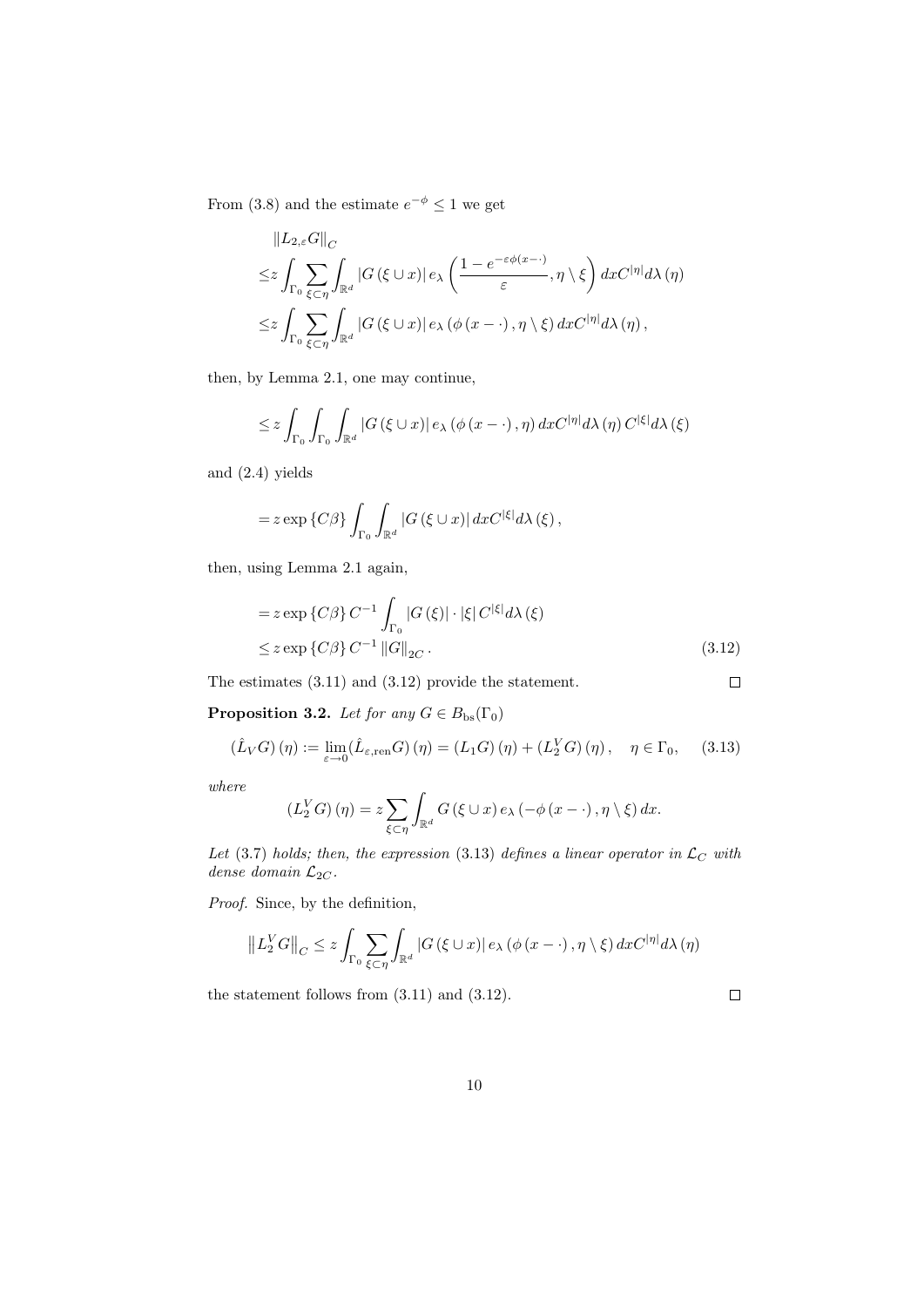Let us set (cf. [9, (3.12)]) for any  $\delta \in (0,1)$ ,  $\varepsilon > 0$ ,  $G \in B_{bs}(\Gamma_0)$ ,  $\eta \in \Gamma_0$ 

$$
\left(\hat{P}_{\delta,\varepsilon}G\right)(\eta) := \sum_{\xi \subset \eta} (1-\delta)^{|\xi|} \int_{\Gamma_0} (z\delta)^{|\omega|} G(\xi \cup \omega) \tag{3.14}
$$
\n
$$
\times e_{\lambda} \left(e^{-\varepsilon E^{\phi}(\cdot,\omega)}, \xi\right) e_{\lambda} \left(\frac{e^{-\varepsilon E^{\phi}(\cdot,\omega)} - 1}{\varepsilon}, \eta \setminus \xi\right) d\lambda(\omega)
$$

and

$$
\left(\hat{Q}_{\delta}G\right)(\eta) := \sum_{\xi \subset \eta} (1 - \delta)^{|\xi|} \int_{\Gamma_0} (z\delta)^{|\omega|} G(\xi \cup \omega) \tag{3.15}
$$
\n
$$
\times e_{\lambda} \left( -E^{\phi}\left(\cdot, \omega\right), \eta \setminus \xi \right) d\lambda(\omega).
$$

Proposition 3.3. Let  $(3.7)$  hold and

$$
ze^{\beta C} \le C. \tag{3.16}
$$

Then  $\hat{P}_{\delta,\varepsilon}$  and  $\hat{Q}_{\delta}$  given by (3.14) and (3.15) are well defined linear contractions on  $\mathcal{L}_C$ .

*Proof.* By (3.8), Lemma 2.1, and (2.4), we get for any  $G \in \mathcal{L}_C$ 

$$
\max \left\{ \left\|\hat{P}_{\delta,\varepsilon}G\right\|_{C}; \ \left\|\hat{Q}_{\delta}G\right\|_{C} \right\}
$$
\n
$$
\leq \int_{\Gamma_{0}} \sum_{\xi\subset\eta} (1-\delta)^{|\xi|} \int_{\Gamma_{0}} (z\delta)^{|\omega|} |G(\xi\cup\omega)| e_{\lambda} (E^{\phi}(\cdot,\omega),\eta\setminus\xi) d\lambda(\omega) C^{|\eta|} d\lambda(\eta)
$$
\n
$$
= \int_{\Gamma_{0}} \int_{\Gamma_{0}} (1-\delta)^{|\xi|} \int_{\Gamma_{0}} (z\delta)^{|\omega|} |G(\xi\cup\omega)| e_{\lambda} (E^{\phi}(\cdot,\omega),\eta) d\lambda(\omega) C^{|\eta|} d\lambda(\eta) C^{|\xi|} d\lambda(\xi)
$$
\n
$$
= \int_{\Gamma_{0}} \int_{\Gamma_{0}} (1-\delta)^{|\xi|} (z\delta)^{|\omega|} |G(\xi\cup\omega)| \exp\{C\beta|\omega|\} d\lambda(\omega) C^{|\xi|} d\lambda(\xi)
$$
\n
$$
= \int_{\Gamma_{0}} \int_{\Gamma_{0}} (1-\delta)^{|\xi|} |G(\xi\cup\omega)| (z\delta \exp\{C\beta\} C^{-1})^{|\omega|} C^{|\omega|} C^{|\xi|} d\lambda(\xi) d\lambda(\omega)
$$
\n
$$
= \int_{\Gamma_{0}} |G(\xi)| (1-\delta + z\delta \exp\{C\beta\} C^{-1})^{|\xi|} C^{|\xi|} d\lambda(\xi) \leq ||G||_{C},
$$

that proves the contraction property; then, in particular,

$$
\left(\hat{P}_{\delta,\varepsilon}G\right)(\eta) < +\infty, \qquad \left(\hat{Q}_{\delta}G\right)(\eta) < +\infty
$$

for  $\lambda$ -a.a.  $\eta \in \Gamma_0$ .

Now let us construct the approximations for the operators  $\hat{L}_V$  and  $\hat{L}_{\varepsilon, \text{ren}}$ . **Proposition 3.4.** Let for  $\delta \in (0,1)$ 

$$
\hat{L}_{\delta,V}:=\frac{1}{\delta}(\hat{Q}_{\delta}-1); \quad \hat{L}_{\delta,\varepsilon}:=\frac{1}{\delta}(\hat{P}_{\delta,\varepsilon}-1), \ \varepsilon>0.
$$

 $\Box$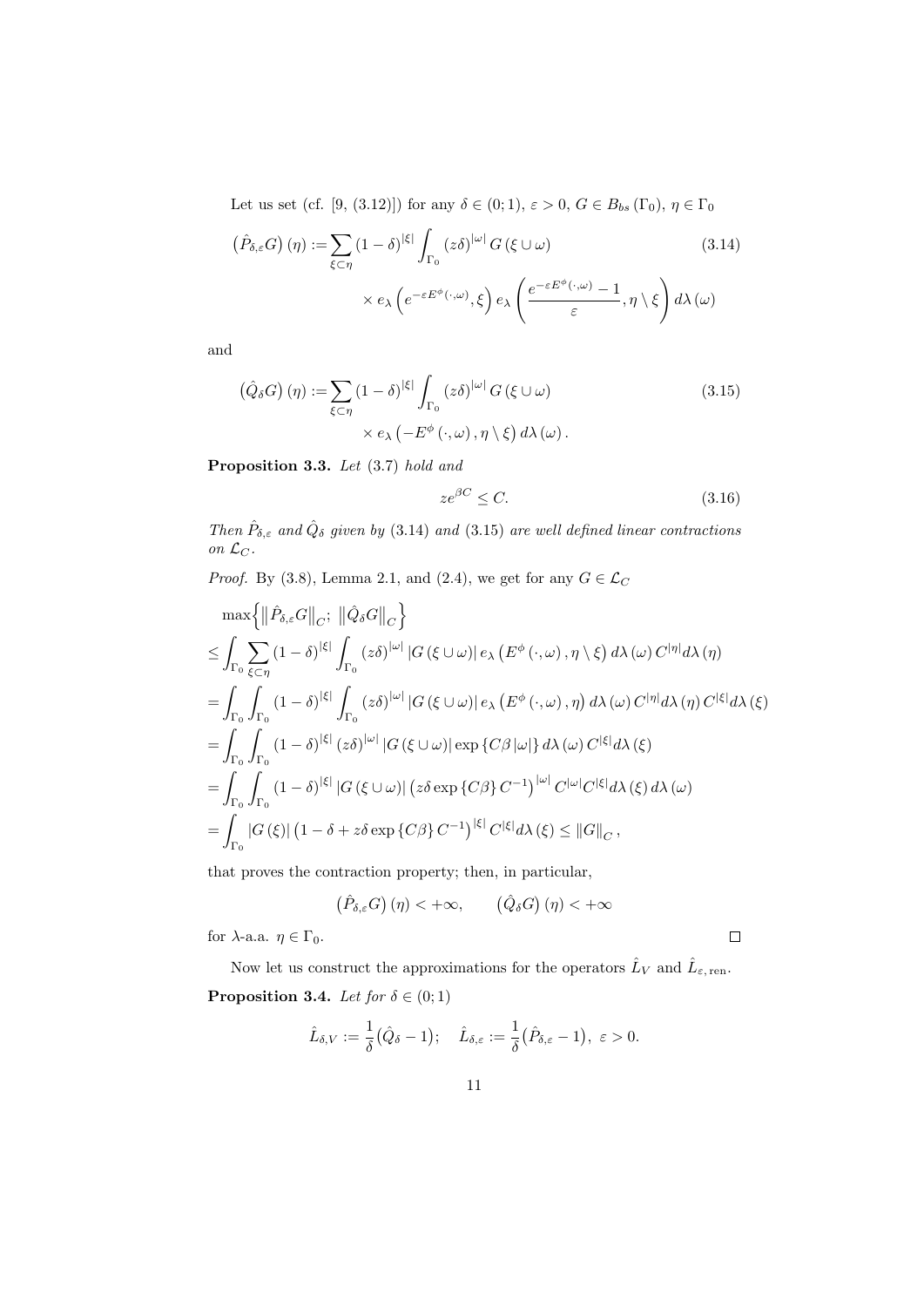Let  $(3.7)$  and  $(3.16)$  hold. Then

$$
\left\| \left( \hat{L}_{\delta,V} - \hat{L}_V \right)G \right\|_C < 3\delta \left\| G \right\|_{2C}
$$

and for any  $\varepsilon > 0$ 

$$
\left\| \left( \hat{L}_{\delta,\varepsilon} - \hat{L}_{\varepsilon,\text{ren}} \right) G \right\|_C \leq 3\delta \left\| G \right\|_{2C}.
$$

Proof. Let us denote

$$
\begin{aligned}\n\left(\hat{Q}_{\delta}^{(0)}G\right)(\eta) &:= \sum_{\xi \subset \eta} (1 - \delta)^{|\xi|} G(\xi) \, 0^{|\eta \setminus \xi|} = (1 - \delta)^{|\eta|} G(\eta)\,, \\
\left(\hat{Q}_{\delta}^{(1)}G\right)(\eta) &:= z\delta \sum_{\xi \subset \eta} (1 - \delta)^{|\xi|} \int_{\mathbb{R}^d} G(\xi \cup x) \, e_\lambda \left(-\phi\left(x - \cdot\right), \eta \setminus \xi\right) dx,\n\end{aligned}
$$

and

$$
\hat{Q}_{\delta}^{(\geq 2)} := \hat{Q}_{\delta} - (\hat{Q}_{\delta}^{(0)} + \hat{Q}_{\delta}^{(1)}).
$$

Clearly, we have

$$
\left\| \left( \hat{L}_{\delta,V} - \hat{L}_V \right)G \right\|_C \le \left\| \frac{1}{\delta} \left( \hat{Q}_{\delta}^{(0)} - 1 \right)G - L_1G \right\|_C + \left\| \frac{1}{\delta} \hat{Q}_{\delta}^{(1)}G - L_2^V G \right\|_C + \left\| \frac{1}{\delta} \hat{Q}_{\delta}^{(\geq 2)}G \right\|_C.
$$

It follows from the simple inequality

$$
0 \le n - \frac{1 - (1 - \delta)^n}{\delta} < \delta \cdot 2^n, \ n \in \mathbb{N}, \ \delta > 0,\tag{3.17}
$$

that

$$
\left\| \frac{1}{\delta} \left( \hat{Q}_{\delta}^{(0)} - 1 \right) G - L_1 G \right\|_{C} = \left\| \frac{1}{\delta} \left( \left( 1 - \delta \right)^{|\cdot|} - 1 \right) G + |\cdot| G \right\|_{C} < \delta \| G \|_{2C}
$$

and

$$
\left\| \frac{1}{\delta} \hat{Q}_{\delta}^{(1)} G - L_2^V G \right\|_{C}
$$
\n
$$
\leq z \int_{\Gamma_0} \left| \sum_{\xi \subset \eta} \left[ (1 - \delta)^{|\xi|} - 1 \right] \int_{\mathbb{R}^d} G(\xi \cup x) e_{\lambda} (-\phi(x - \cdot), \eta \setminus \xi) dx \right| C^{|\eta|} d\lambda(\eta)
$$
\n
$$
\leq z \int_{\Gamma_0} \int_{\Gamma_0} \left[ 1 - (1 - \delta)^{|\xi|} \right] \int_{\mathbb{R}^d} |G(\xi \cup x)| e_{\lambda} (\phi(x - \cdot), \eta) dx C^{|\eta|} C^{|\xi|} d\lambda(\eta) d\lambda(\xi)
$$
\n
$$
= z \exp \{ C\beta \} \int_{\Gamma_0} \left[ 1 - (1 - \delta)^{|\xi|} \right] \int_{\mathbb{R}^d} |G(\xi \cup x)| dx C^{|\xi|} d\lambda(\xi)
$$
\n
$$
\leq \delta z \exp \{ C\beta \} \int_{\Gamma_0} |\xi| \int_{\mathbb{R}^d} |G(\xi \cup x)| dx C^{|\xi|} d\lambda(\xi)
$$
\n
$$
= \delta z \exp \{ C\beta \} C^{-1} \int_{\Gamma_0} |\xi| (|\xi| - 1) |G(\xi)| C^{|\xi|} d\lambda(\xi) < \delta ||G||_{2C},
$$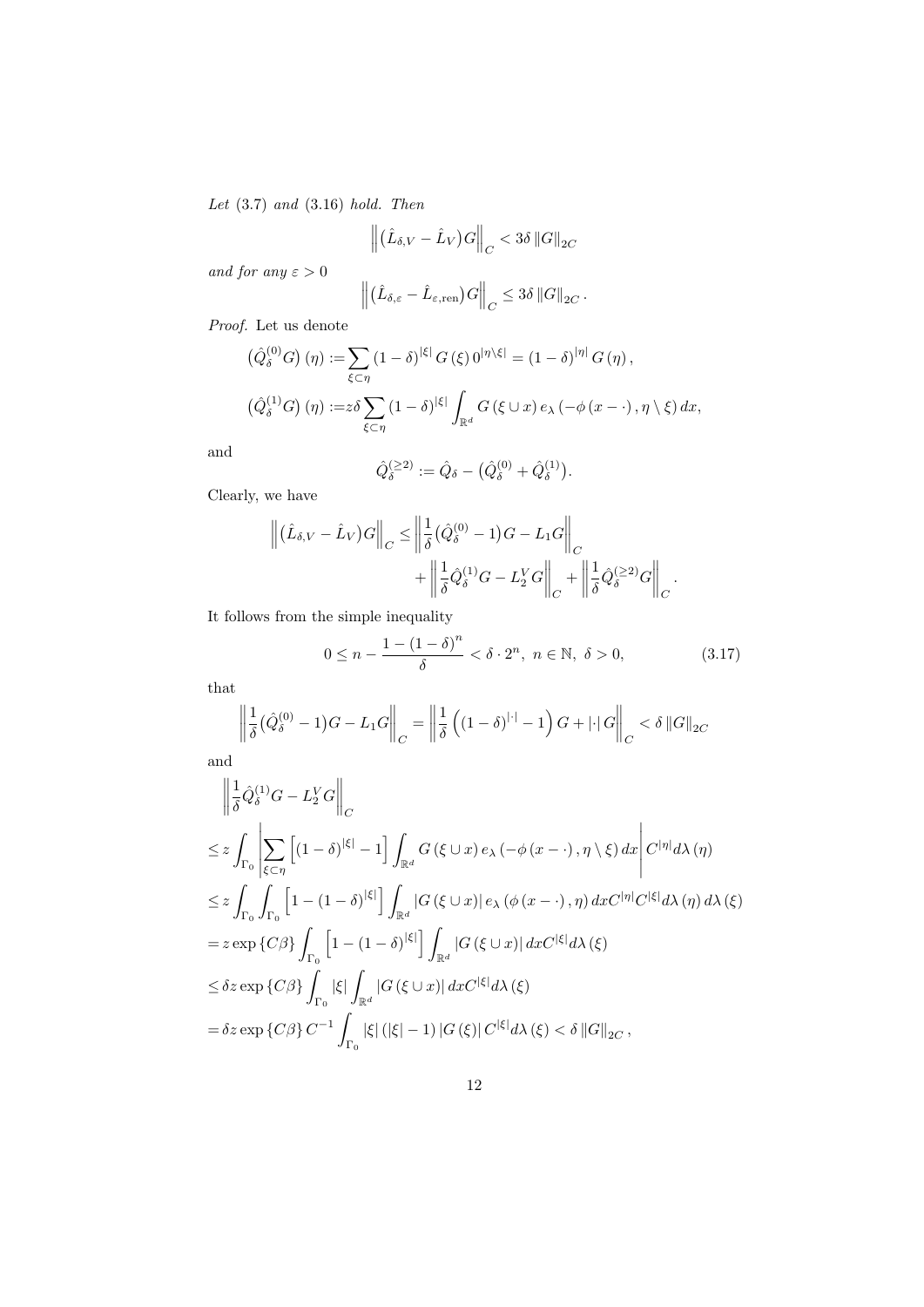since,  $n(n-1) \leq 2^n$ ,  $n \in \mathbb{N}$ . And, if we denote

$$
\Gamma_0^{(\geq 2)}:=\bigsqcup_{n\geq 2}\Gamma_0^{(n)},
$$

we obtain

$$
\begin{split}\n&\left\|\frac{1}{\delta}\hat{Q}_{\delta}^{(\geq2)}G\right\|_{C} \\
&\leq &\frac{1}{\delta}\int_{\Gamma_{0}}\sum_{\xi\subset\eta}(1-\delta)^{|\xi|}\int_{\Gamma_{0}^{(\geq2)}}(z\delta)^{|\omega|}\left|G\left(\xi\cup\omega\right)\right|e_{\lambda}\left(E^{\phi}\left(\cdot,\omega\right),\eta\setminus\xi\right)d\lambda\left(\omega\right)C^{|\eta|}d\lambda\left(\eta\right) \\
&=\notag\\
&\frac{1}{\delta}\int_{\Gamma_{0}}\int_{\Gamma_{0}}(1-\delta)^{|\xi|}\int_{\Gamma_{0}^{(\geq2)}}(z\delta)^{|\omega|}\left|G\left(\xi\cup\omega\right)\right|e_{\lambda}\left(E^{\phi}\left(\cdot,\omega\right),\eta\right)d\lambda\left(\omega\right)C^{|\eta|}d\lambda\left(\eta\right)C^{|\xi|}d\lambda\left(\xi\right) \\
&\leq &\delta\int_{\Gamma_{0}}(1-\delta)^{|\xi|}\int_{\Gamma_{0}}(z\exp\left\{C\beta\right\})^{|\omega|}\left|G\left(\xi\cup\omega\right)\right|d\lambda\left(\omega\right)C^{|\xi|}d\lambda\left(\xi\right) \\
&=\delta\int_{\Gamma_{0}}\left(C-\delta C+z\exp\left\{C\beta\right\}\right)^{|\xi|}\left|G\left(\xi\right)\right|d\lambda\left(\xi\right) \\
&\leq &\delta\int_{\Gamma_{0}}(2C-\delta C)^{|\xi|}\left|G\left(\xi\right)\right|d\lambda\left(\xi\right)<\delta\left\|G\right\|_{2C}.\n\end{split}
$$

The same considerations may be done for  $\hat{P}_{\delta,\varepsilon}$ . Namely, let

$$
\left(\hat{P}_{\delta,\varepsilon}^{(0)}G\right)(\eta) := \sum_{\xi\subset\eta} (1-\delta)^{|\xi|} G(\xi) 1^{|\xi|} 0^{|\eta\setminus\xi|} = (1-\delta)^{|\eta|} G(\eta),
$$
  

$$
\left(\hat{P}_{\delta,\varepsilon}^{(1)}G\right)(\eta) := z\delta \sum_{\xi\subset\eta} (1-\delta)^{|\xi|} \int_{\mathbb{R}^d} G(\xi \cup x)
$$
  

$$
\times e_{\lambda} \left(e^{-\varepsilon\phi(x-\cdot)}, \xi\right) e_{\lambda} \left(\frac{e^{-\varepsilon\phi(x-\cdot)}-1}{\varepsilon}, \eta \setminus \xi\right) dx,
$$

and

$$
\hat{P}_{\delta, \varepsilon}^{(\geq 2)}:=\hat{P}_{\delta, \varepsilon}-\big(\hat{P}_{\delta, \varepsilon}^{(0)}+\hat{P}_{\delta, \varepsilon}^{(1)}\big).
$$

Then

$$
\left\| \frac{1}{\delta} (\hat{P}_{\delta,\varepsilon}^{(0)} - 1) G - L_1 G \right\|_C = \left\| \frac{1}{\delta} (\hat{Q}_{\delta}^{(0)} - 1) G - L_1 G \right\|_C < \delta \|G\|_{2C},
$$

next, by (3.8), (3.16) and Lemma 2.1,

$$
\left\| \frac{1}{\delta} \hat{P}_{\delta,\varepsilon}^{(1)} G - L_{2,\varepsilon} G \right\|_{C}
$$
\n
$$
\leq z \int_{\Gamma_0} \int_{\Gamma_0} \left[ 1 - (1 - \delta)^{|\xi|} \right] \int_{\mathbb{R}^d} |G(\xi \cup x)| \, e_\lambda \left( \phi(x - \cdot), \eta \right) dx C^{|\eta|} C^{|\xi|} d\lambda(\eta) \, d\lambda(\xi)
$$
\n
$$
< \|G\|_{2C} \cdot \delta e^{C\beta} C^{-1} z \leq \delta \|G\|_{2C}, \tag{3.18}
$$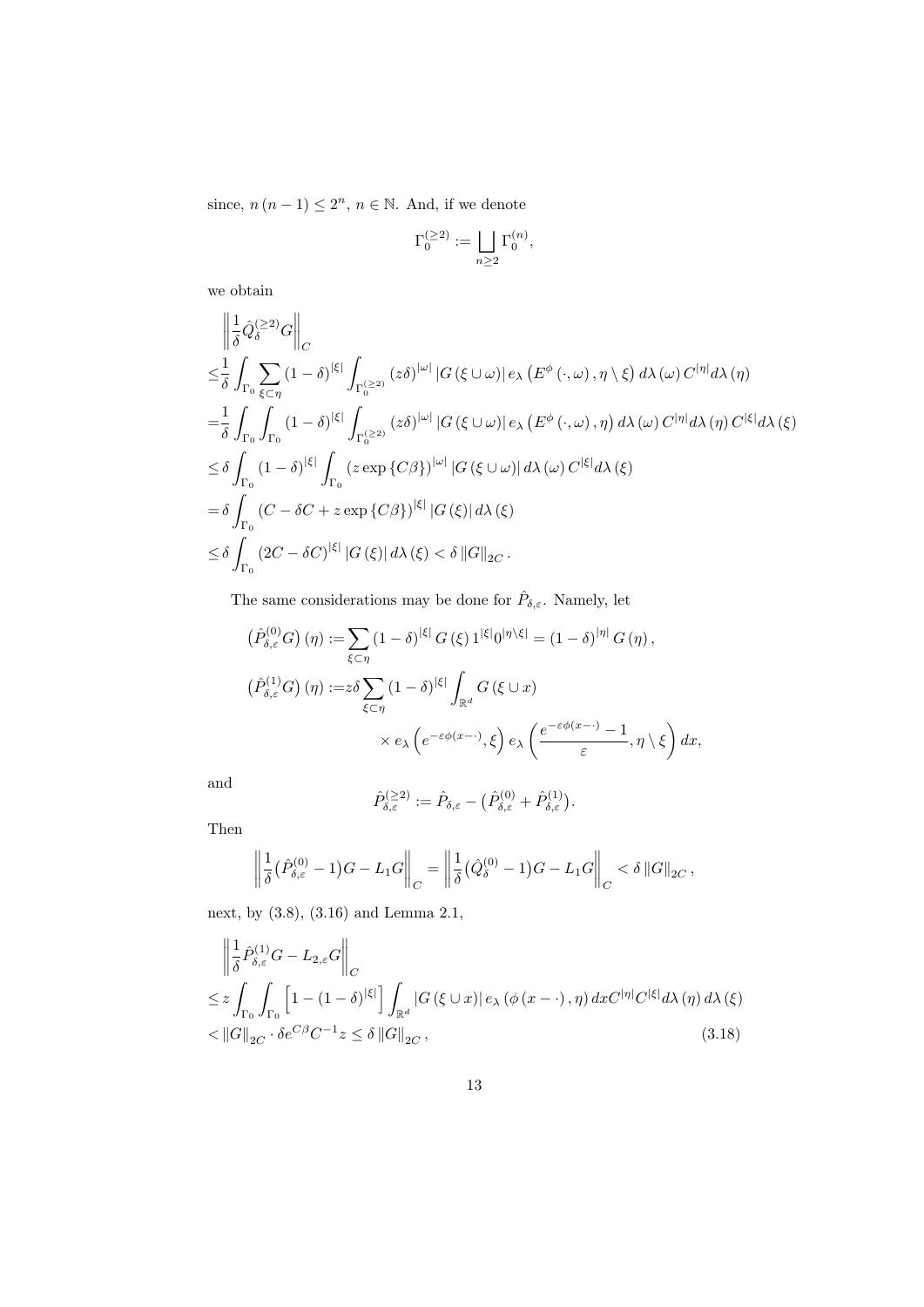and, finally,

$$
\left\| \frac{1}{\delta} \hat{P}_{\delta,\varepsilon}^{(\geq 2)} G \right\|_{C} \leq \frac{1}{\delta} \int_{\Gamma_0} \sum_{\xi \subset \eta} (1 - \delta)^{|\xi|} \int_{\Gamma_0^{(\geq 2)}} (z \delta)^{|\omega|} |G(\xi \cup \omega)| \times \left| e_{\lambda} \left( E^{\phi}(\cdot, \omega), \eta \setminus \xi \right) \right| d\lambda(\omega) C^{|\eta|} d\lambda(\eta) < \delta \|G\|_{2C}.
$$

Combining all these inequalities we obtain the assertion.

$$
\Box
$$

We will need the following results in the sequel.

**Lemma 3.5** ([5, Corollary 3.8]). Let A be a linear operator on a Banach space L with  $D(A)$  dense in L, and let  $\|\cdot\|$  be a norm on  $D(A)$  with respect to which  $D(A)$  is a Banach space. For  $n \in \mathbb{N}$  let  $T_n$  be a linear  $\lVert \cdot \rVert$ -contraction on L such that  $T_n: D(A) \to D(A)$ , and define  $A_n = n (T_n - 1)$ . Suppose there exist  $\omega \geq 0$  and a sequence  $\{\varepsilon_n\} \subset (0, +\infty)$  tending to zero such that for  $n \in \mathbb{N}$ 

$$
||(A_n - A) f|| \le \varepsilon_n ||f||, \ f \in D(A)
$$
\n(3.19)

and

$$
\|T_n\restriction_{D(A)}\| \le 1 + \frac{\omega}{n}.\tag{3.20}
$$

Then A is closable and the closure of A generates a strongly continuous contraction semigroup on L.

**Lemma 3.6** (cf. [5, Theorem 6.5]). Let  $L, L_n, n \in \mathbb{N}$  be Banach spaces, and  $p_n: L \to L_n$  be bounded linear transformation, such that  $\sup_n ||p_n|| < \infty$ . For any  $n \in \mathbb{N}$ , let  $T_n$  be a linear contraction on  $L_n$ , let  $\varepsilon_n > 0$  be such that  $\lim_{n\to\infty} \varepsilon_n = 0$ , and put  $A_n = \varepsilon_n^{-1}(T_n - \mathbb{1})$ . Let  $T_t$  be a strongly continuous contraction semigroup on L with generator A and let D be a core for A. Then the following are equivalent:

- 1. For each  $f \in L$ ,  $T_n^{[t/\varepsilon_n]} p_n f \to p_n T_t f$  in  $L_n$  for all  $t \geq 0$  uniformly on bounded intervals. Here and below  $\lceil \cdot \rceil$  mean the entire part of a real number.
- 2. For each  $f \in D$ , there exists  $f_n \in L_n$  for each  $n \in \mathbb{N}$  such that  $f_n \to p_n f$ and  $A_n f_n \to p_n A f$  in  $L_n$ .

**Lemma 3.7.** Let X be a Banach space with a norm  $\|\cdot\|_X$ ; A and B be linear contraction mappings on X. Let Y with a norm  $\|\cdot\|_Y$  be a Banach subspace of X such that Y is invariant w.r.t. B. Suppose that the restriction of B on Y is also a contraction w.r.t.  $\|\cdot\|_Y$ . Suppose also that there exists  $c > 0$  such that for any  $f \in Y$ 

$$
||Af - Bf||_X \le c||f||_Y. \tag{3.21}
$$

Then for any  $m \in \mathbb{N}$  and for any  $f \in Y$ 

$$
||Am f - Bm f||X \le cm ||f||Y.
$$
 (3.22)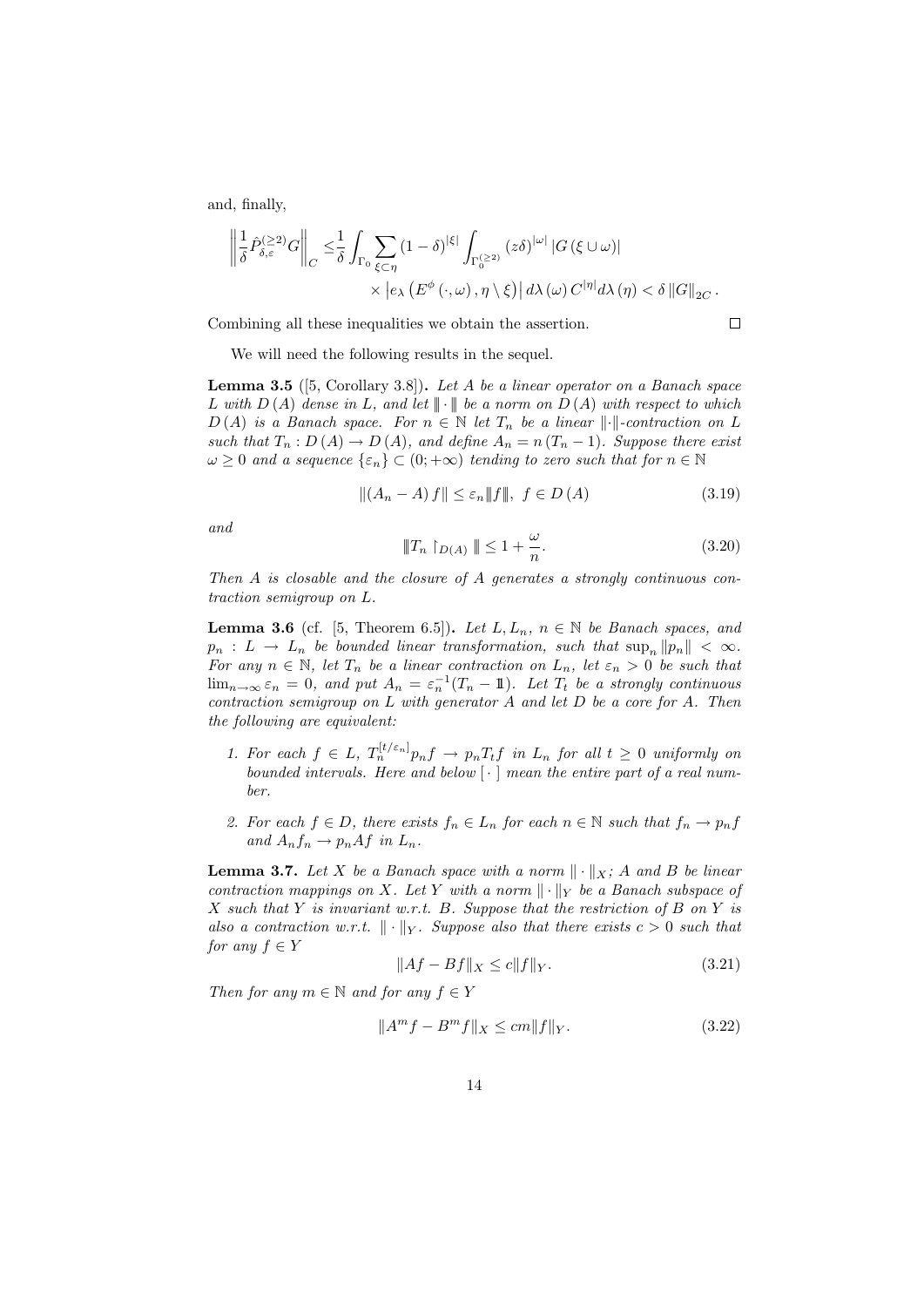*Proof.* For any  $f \in Y$ ,  $m \geq 2$  we have

$$
||Am f - Bm f||X
$$
  
\n
$$
\leq ||Am f - ABm-1 f||X + ||ABm-1 f - Bm f||X
$$
  
\n
$$
\leq ||A|| \cdot ||Am-1 f - Bm-1 f||X + ||(A - B)Bm-1 f||X
$$

(where  $||A||$  means the norm of the operator A on X); since  $||A|| \leq 1$  and  $B^{m-1}f \in Y$ , condition (3.21) yields

$$
\leq ||A^{m-1}f - B^{m-1}f||_X + c||B^{m-1}f||_Y,
$$

but,  $B$  is a contraction on  $Y$ , therefore, one get

$$
\leq ||A^{m-1}f - B^{m-1}f||_X + c||f||_Y,
$$

that gives (3.22) by induction principle.

And now one can construct the corresponding semigroups rigorously.

Proposition 3.8. Let  $(3.7)$  holds and

$$
z \le \max\left\{Ce^{-C\beta}, 2Ce^{-2C\beta}\right\}.
$$
\n(3.23)

Then,  $(\hat{L}_V, \mathcal{L}_{2C})$  and  $(\hat{L}_{\varepsilon, \text{ren}}, \mathcal{L}_{2C})$  are closable linear operators in  $\mathcal{L}_C$  and their closures  $(\hat{L}_V, D(\hat{L}_V))$  and  $(\hat{L}_{\varepsilon, \text{ren}}, D(\hat{L}_{\varepsilon, \text{ren}}))$  generate strongly continuous contraction semigroups  $\hat{T}_V(t)$  and  $\hat{T}_{\varepsilon, \text{ren}}(t)$  on  $\mathcal{L}_C$ , respectively. Moreover, for any  $G \in \mathcal{L}_C, \, \varepsilon > 0$ 

$$
\hat{Q}_{\frac{1}{n}}^{[nt]}G \to \hat{T}_V(t)G, \qquad \hat{P}_{\frac{1}{n},\varepsilon}^{[nt]}G \to \hat{T}_{\varepsilon,\text{ren}}(t)G, \qquad n \to \infty
$$
\n(3.24)

for any  $t \geq 0$  uniformly on bounded intervals.

*Proof.* Note that (3.23) provides that  $\hat{Q}_{\delta}$  and  $\hat{P}_{\delta,\varepsilon}$  are also contractions on  $\mathcal{L}_{2C}$ . Then the first part of the statement follows from Lemma 3.5. Therefore,  $\mathcal{L}_{2C}$ will be a core for the generators and, by Lemma 3.6, we obtain the convergence  $(3.24).$  $\Box$ 

The definition (3.13) of  $\hat{L}_V$  together with Proposition 3.8 allow us to expect that the semigroup  $\hat{T}_{\varepsilon, \text{ren}}(t)$  converges to  $\hat{T}_V(t)$  in a proper sense. The next theorem improve this statement. However, this result is not crucial in the context of the our paper. Moreover, its proof is quite technical and, on the other hand, is very similar to the proof of the main Theorem 3.12 concerning the dual semigroups. Hence, we give the sketch of the proof only.

**Theorem 3.9.** Let (3.7) and (3.23) hold and suppose that  $\bar{\phi} := \sup_{\mathbb{R}^d} \phi(x)$ +∞. Then for any  $G \in \mathcal{L}_{2C}$ 

$$
\left\| \hat{T}_{\varepsilon, \text{ren}}(t)G - \hat{T}_V(t)G \right\|_C \leq \varepsilon t \,\bar{\phi} \,(1+\beta) \left\| G \right\|_{2C}
$$

for any  $t \geq 0$ ,  $\varepsilon > 0$ . In particular, it means that  $\hat{T}_{\varepsilon, \text{ ren}}(t)G \to \hat{T}_V(t)G$  in  $\mathcal{L}_C$ as  $\varepsilon \to 0$  for any  $t > 0$  uniformly on bounded intervals.

 $\Box$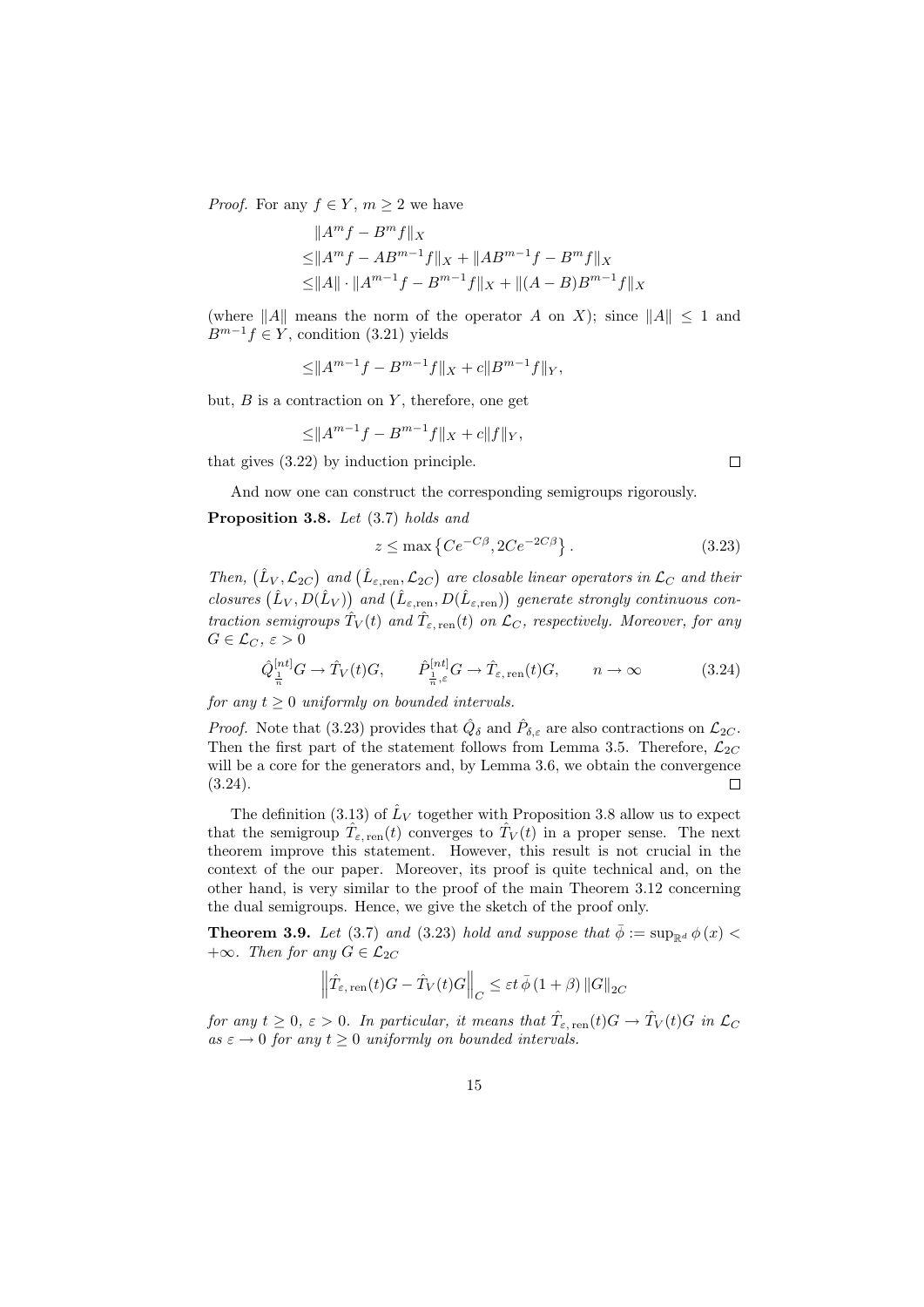Proof. By the triangle inequality,

$$
\left\|\hat{T}_{\varepsilon,\text{ren}}(t)G - \hat{T}_V(t)G\right\|_C \leq \left\|\hat{T}_{\varepsilon,\text{ren}}(t)G - \hat{P}_{\frac{1}{n},\varepsilon}^{[nt]}G\right\|_C
$$
\n
$$
+ \left\|\hat{P}_{\frac{1}{n},\varepsilon}^{[nt]}G - \hat{Q}_{\frac{1}{n}}^{[nt]}G\right\|_C + \left\|\hat{Q}_{\frac{1}{n}}^{[nt]}G - \hat{T}_V(t)G\right\|_C.
$$
\n(3.25)

By  $(3.24)$ , the first and third norms in the r.h.s. of  $(3.25)$  are tend to 0 as  $n \to \infty$ . Next, in a similar way as for the proof of (3.43) one can show that for any  $G \in \mathcal{L}_{2C}$ 

$$
\left\|\hat{P}_{\frac{1}{n},\varepsilon}G - \hat{Q}_{\frac{1}{n}}G\right\|_{C} \leq \frac{1}{n}\varepsilon\,\bar{\phi}\,(1+\beta)\,\|G\|_{2C}.\tag{3.26}
$$

,

By Proposition 3.3 and condition (3.23), the subspace  $\mathcal{L}_{2C}$  is  $\hat{Q}_{\frac{1}{n}}$ -invariant, hence, by Lemma 3.7, we obtain

$$
\begin{aligned} \Big\|\hat{P}^{[nt]}_{\frac{1}{n},\varepsilon}G-\hat{Q}^{[nt]}_{\frac{1}{n}}G\Big\|_{C}&\leq\left[nt\right]\frac{\bar{\phi}\left(1+\beta\right)}{n}\varepsilon\left\|G\right\|_{2C}\\&<\bar{\phi}\left(1+\beta\right)\left(t+\frac{1}{n}\right)\varepsilon\left\|G\right\|_{2C}\end{aligned}
$$

that fulfilled the first assertion. And, clearly,  $\mathcal{L}_{2C}$  is a dense subspace of  $\mathcal{L}_C$ .  $\Box$ 

#### 3.3 Convergence of the evolutions in  $\mathcal{K}_C$

Let  $\varepsilon > 0$  be given. Let  $(\hat{L}'_{\varepsilon, \text{ren}}, D(\hat{L}'_{\varepsilon, \text{ren}}))$  and  $(\hat{L}'_V, D(\hat{L}'_V))$  be dual operators to the closed operators  $(\hat{L}_{\varepsilon, \text{ren}}, D(\hat{L}_{\varepsilon, \text{ren}}))$  and  $(\hat{L}_V, D(\hat{L}_V))$  in the Banach space  $(\mathcal{L}_C)'$ . Let the operators  $(\hat{L}^*_{\varepsilon, \text{ren}}, D(\hat{L}^*_{\varepsilon, \text{ren}}))$  and  $(\hat{L}^*_{V}, D(\hat{L}^*_{V}))$  be their images in the space  $\mathcal{K}_C$  under the isometry (2.14). Our aim is to transfer the previous results onto ∗-objects. However, similarly to the case of the operator  $\hat{L}^*$  (see Subsection 2.2), the space  $\mathcal{K}_C$  is too big. The reason is that the dual semigroup in a non-reflexive case (namely,  $L^1$  case) will not be a strongly continuous semigroup on the whole dual space. Hence, we consider some Banach subspace of  $\mathcal{K}_C$  which will be useful for the strong continuity property.

**Proposition 3.10.** Let (3.7) hold. Then, for any  $\alpha \in (0,1)$ ,  $\varepsilon > 0$ , and  $k \in \mathcal{K}_{\alpha C}$  we have that

$$
\left\{\hat{L}^*_{\varepsilon,\text{ren}}k,\,\hat{L}^*_Vk\right\} \subset \mathcal{K}_C. \tag{3.27}
$$

Moreover, for any  $k \in \mathcal{K}_{\alpha C}$ 

$$
(\hat{L}_{\varepsilon,\text{ren}}^*k)(\eta) = - |\eta| k(\eta)
$$
\n
$$
+ z \sum_{x \in \eta} \int_{\Gamma_0} e_\lambda \left( e^{-\varepsilon \phi(x-\cdot)}, \eta \setminus x \right)
$$
\n
$$
\times e_\lambda \left( \frac{e^{-\varepsilon \phi(x-\cdot)} - 1}{\varepsilon}, \xi \right) k(\xi \cup \eta \setminus x) d\lambda(\xi)
$$
\n(3.28)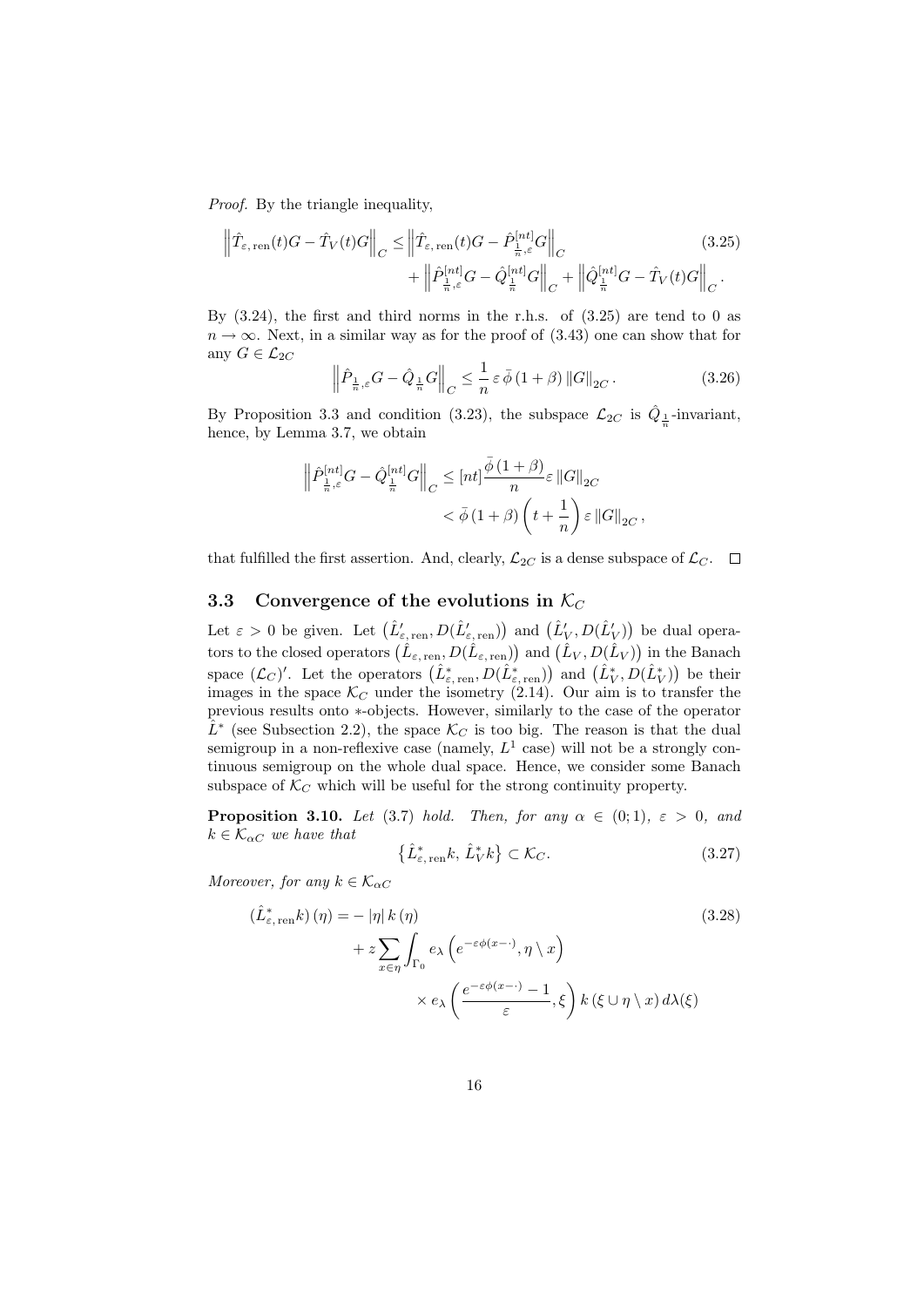$$
\begin{aligned} \left(\hat{L}_V^* k\right)(\eta) &= -\left|\eta\right| k\left(\eta\right) \\ &+ z \sum_{x \in \eta} \int_{\Gamma_0} e_\lambda \left(-\phi\left(x - \cdot\right), \xi\right) k\left(\xi \cup \eta \setminus x\right) d\lambda(\xi). \end{aligned} \tag{3.29}
$$

*Proof.* By Lemma 2.1, for any  $G \in B_{\text{bs}}(\Gamma_0)$  we have

$$
\int_{\Gamma_{0}} \sum_{\xi \subset \eta} \int_{\mathbb{R}^{d}} e_{\lambda} \left( e^{-\varepsilon \phi(x-\cdot)}, \xi \right) e_{\lambda} \left( \frac{e^{-\varepsilon \phi(x-\cdot)} - 1}{\varepsilon}, \eta \setminus \xi \right) G(\xi \cup x) dx k(\eta) d\lambda(\eta)
$$
\n
$$
= \int_{\Gamma_{0}} \int_{\Gamma_{0}} \int_{\mathbb{R}^{d}} e_{\lambda} \left( e^{-\varepsilon \phi(x-\cdot)}, \xi \right) e_{\lambda} \left( \frac{e^{-\varepsilon \phi(x-\cdot)} - 1}{\varepsilon}, \eta \right) G(\xi \cup x) dx k(\eta \cup \xi) d\lambda(\xi) d\lambda(\eta)
$$
\n
$$
= \int_{\Gamma_{0}} \int_{\Gamma_{0}} \sum_{x \in \xi} e_{\lambda} \left( e^{-\varepsilon \phi(x-\cdot)}, \xi \setminus x \right) e_{\lambda} \left( \frac{e^{-\varepsilon \phi(x-\cdot)} - 1}{\varepsilon}, \eta \right) G(\xi) dx k(\eta \cup \xi \setminus x) d\lambda(\xi) d\lambda(\eta),
$$

that implies (3.28). The equality (3.29) may be obtained in the same way or just as a point-wise limit of (3.28) as  $\varepsilon \to 0$ .

The inclusion (3.27) follows from the estimate ( $k \in \mathcal{K}_{\alpha C}$ )

$$
\frac{1}{C^{|\eta|}} \sum_{x \in \eta} \int_{\Gamma_0} e_{\lambda} \left( e^{-\varepsilon \phi(x - \cdot)}, \eta \setminus x \right) e_{\lambda} \left( \left| \frac{e^{-\varepsilon \phi(x - \cdot)} - 1}{\varepsilon} \right|, \xi \right) |k(\xi \cup \eta \setminus x)| d\lambda(\xi)
$$
\n
$$
\leq \frac{||k||_{\mathcal{K}_{\alpha C}}}{C^{|\eta|}} \sum_{x \in \eta} \int_{\Gamma_0} e_{\lambda} (\phi(x - \cdot), \xi) (\alpha C)^{|\xi \cup \eta \setminus x|} d\lambda(\xi)
$$
\n
$$
= \frac{||k||_{\mathcal{K}_{\alpha C}} \cdot \exp\{\alpha C \beta\}}{\alpha C} |\eta| \alpha^{|\eta|} \leq \frac{||k||_{\mathcal{K}_{\alpha C}} \cdot \exp\{\alpha C \beta\}}{\alpha C} \cdot \frac{-1}{e \ln \alpha},
$$

where we used that  $x\alpha^x \leq -\frac{1}{e \ln \alpha}$  for any  $\alpha \in (0, 1)$  and  $x \geq 0$ ; and the similar estimates for

$$
\frac{1}{C^{|\eta|}} |\eta| |k(\eta)| \, , \quad \frac{1}{C^{|\eta|}} \sum_{x \in \eta} \int_{\Gamma_0} e_\lambda \left( \phi(x - \cdot), \xi \right) |k(\xi \cup \eta \setminus x)| d\lambda(\xi). \qquad \Box
$$

Let now  $(3.7)$  and  $(3.23)$  hold. By Proposition 3.8, there exist strongly continuous contraction semigroups  $\hat{T}_{\varepsilon, \text{ren}}(t)$  and  $\hat{T}_V(t)$  on  $\mathcal{L}_C$ . Then the corresponding dual semigroups  $\hat{T}'_{\varepsilon, \text{ren}}(t)$  and  $\hat{T}'_V(t)$  act in the space  $(\mathcal{L}_C)'$ . Let us denote by  $\hat{T}^*_{\varepsilon, \text{ren}}(t)$  and  $\hat{T}^*_V(t)$  their corresponding images in  $\mathcal{K}_C$  under the isometry  $(2.14)$ .

Proposition 3.10 yields that for any  $\alpha \in (0,1)$  the following inclusion holds

$$
\overline{\mathcal{K}_{\alpha C}} \subset \left(\bigcap_{\varepsilon > 0} \overline{D(\hat{L}_{\varepsilon, \text{ren}}^*)}\right) \bigcap \overline{D(\hat{L}_V^*)} \tag{3.30}
$$

(all closures are in  $\mathcal{K}_C$ ; in particular,  $\overline{\mathcal{K}_{\alpha C}}$  is a Banach space with norm  $\|\cdot\|_C$ ).

and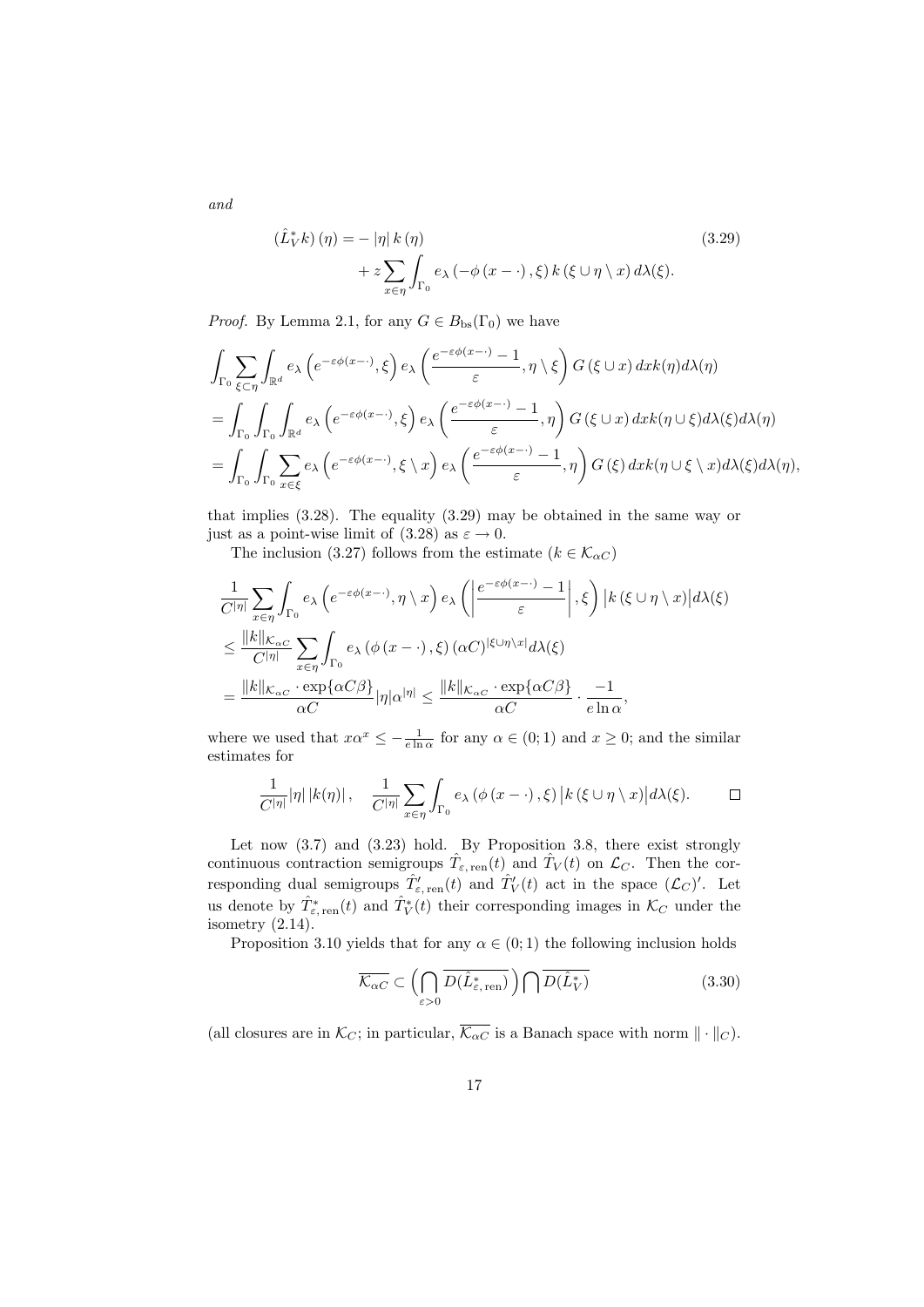Moreover, by, e.g., [26, Sections 1.2, 1.3] or [4, Subsection II.2.5], for any  $\varepsilon >$ 0 the restrictions  $\hat{T}_{\varepsilon,\text{ ren}}^{\odot}(t)$  and  $\hat{T}_{V}^{\odot}(t)$  of  $\hat{T}_{\varepsilon,\text{ ren}}^*(t)$  and  $\hat{T}_{V}^*(t)$  onto  $D(\hat{L}_{\varepsilon,\text{ ren}}^*)$  and  $D(\hat{L}_V^*)$ , correspondingly, are strongly continuous semigroups; their generators  $\hat{L}_{\varepsilon,\text{ren}}^{\odot}$  and  $\hat{L}_{V}^{\circ}$  are the parts of  $\hat{L}_{\varepsilon,\text{ren}}^{*}$  and  $\hat{L}_{V}^{*}$ , correspondingly. Namely,

$$
D(\hat{L}_{\varepsilon, \text{ ren}}^{\odot}) = \{ k \in D(\hat{L}_{\varepsilon, \text{ ren}}^*) \mid \hat{L}_{\varepsilon, \text{ ren}}^* k \in D(\hat{L}_{\varepsilon, \text{ ren}}^*) \},
$$
  

$$
D(\hat{L}_V^{\odot}) = \{ k \in D(\hat{L}_V^*) \mid \hat{L}_V^* k \in \overline{D(\hat{L}_V^*)} \},
$$

and

$$
\hat{L}_{\varepsilon, \text{ ren}}^* k = \hat{L}_{\varepsilon, \text{ ren}}^{\odot} k, \qquad k \in D(\hat{L}_{\varepsilon, \text{ ren}}^{\odot}),
$$

$$
\hat{L}_V^* k = \hat{L}_V^{\odot} k, \qquad k \in D(\hat{L}_V^{\odot}).
$$

**Proposition 3.11.** Let (3.7) and (3.23) hold. Then, there exists  $\alpha_1 = \alpha_1(z, \beta, C)$  $(0,1)$  such that for any  $\alpha \in (\alpha_1,1)$  the space  $\overline{\mathcal{K}_{\alpha C}}$  will be  $\hat{T}_V^{\odot}(t)$ - and  $\hat{T}_{\varepsilon,\text{ren}}^{\odot}(t)$ invariant,  $\varepsilon > 0$ .

Proof. The proof is fully analogous to that of [6, Proposition 3.3]. For readers convince we explain it in details.

By (3.23),  $z\beta < \max\{C\beta e^{-C\beta}, 2C\beta e^{-2C\beta}\}\$ . Note that the function  $f(x) =$  $xe^{-x}$ ,  $x \ge 0$  is increasing on  $(0,1)$  from 0 to  $e^{-1}$  and it is asymptotically decreasing on  $(1; +\infty)$  from  $e^{-1}$  to 0. Therefore,  $(3.23)$  with necessity implies  $z\beta < e^{-1}$ , therefore, the equation  $f(x) = z\beta$  has exactly two roots, say, 0 <  $x_1 < 1 < x_2 < +\infty$ . Then, (2.13) implies  $x_1 < C\beta < 2C\beta < x_2$ .

If  $C\beta > 1$  then we set  $\alpha_0 := \max\left\{\frac{1}{2}; \frac{1}{C\beta}; \frac{1}{C}\right\} < 1$ . This yields  $2\alpha C\beta > C\beta$ and  $\alpha C \beta > 1 > x_1$ . If  $x_1 < C \beta \leq 1$  then we set  $\alpha_0 := \max \left\{ \frac{1}{2}, \frac{x_1}{C \beta}, \frac{1}{C} \right\} < 1$ that gives  $2\alpha C\beta > C\beta$  and  $\alpha C\beta > x_1$ . As a result,

$$
x_1 < \alpha C \beta < C \beta < 2\alpha C \beta < 2C \beta < x_2 \tag{3.31}
$$

and  $1 < \alpha C < C < 2\alpha C < 2C$ . The last inequality shows that  $\mathcal{L}_{2C} \subset \mathcal{L}_{2\alpha C} \subset$  $\mathcal{L}_C \subset \mathcal{L}_{\alpha C}$ .

Then, analogously to Proposition 3.8, we obtain that the operators  $(\hat{L}_V, \mathcal{L}_{2\alpha C})$ and  $(\hat{L}_{\varepsilon,ren}, \mathcal{L}_{2\alpha C})$  are closable in  $\mathcal{L}_{\alpha C}$  and their closures are generators of contraction semigroups, say,  $\hat{T}_{\alpha,V}(t)$  and  $\hat{T}_{\alpha,\varepsilon,\,\text{ren}}(t)$  on  $\mathcal{L}_{\alpha C}$ , correspondingly.

It is easy to see, that  $\hat{T}_{\alpha,V}(t)G = \hat{T}_V(t)G$  and  $\hat{T}_{\alpha,\varepsilon,\,\text{ren}}(t)G = \hat{T}_{\varepsilon,\,\text{ren}}(t)G$  for any  $G \in \mathcal{L}_C$ . Indeed, since the contraction mappings  $\hat{Q}_\delta$  and  $\hat{P}_{\delta,\varepsilon}$ ,  $\delta,\varepsilon > 0$  do not depend on  $\alpha$ , we obtain, by Proposition 3.8, that for any  $G \in \mathcal{L}_C \subset \mathcal{L}_{\alpha C}$ we have that  $\hat{T}_V(t)G \in \mathcal{L}_C \subset \mathcal{L}_{\alpha C}$  and  $\hat{T}_{\alpha,V}(t)G \in \mathcal{L}_{\alpha C}$  and

$$
\label{eq:4.1} \begin{split} &\|\hat{T}_V(t)G-\hat{T}_{\alpha,V}(t)G\|_{\alpha C}\\ \leq& \left\|\hat{T}_V(t)G-\hat{Q}_\delta^{\left[\frac{t}{\delta}\right]}G\right\|_{\alpha C}+\left\|\hat{T}_{\alpha,V}(t)G-\hat{Q}_\delta^{\left[\frac{t}{\delta}\right]}G\right\|_{\alpha C}\\ \leq& \left\|\hat{T}_V(t)G-\hat{Q}_\delta^{\left[\frac{t}{\delta}\right]}G\right\|_{C}+\left\|\hat{T}_{\alpha,V}(t)G-\hat{Q}_\delta^{\left[\frac{t}{\delta}\right]}G\right\|_{\alpha C}\rightarrow 0, \end{split}
$$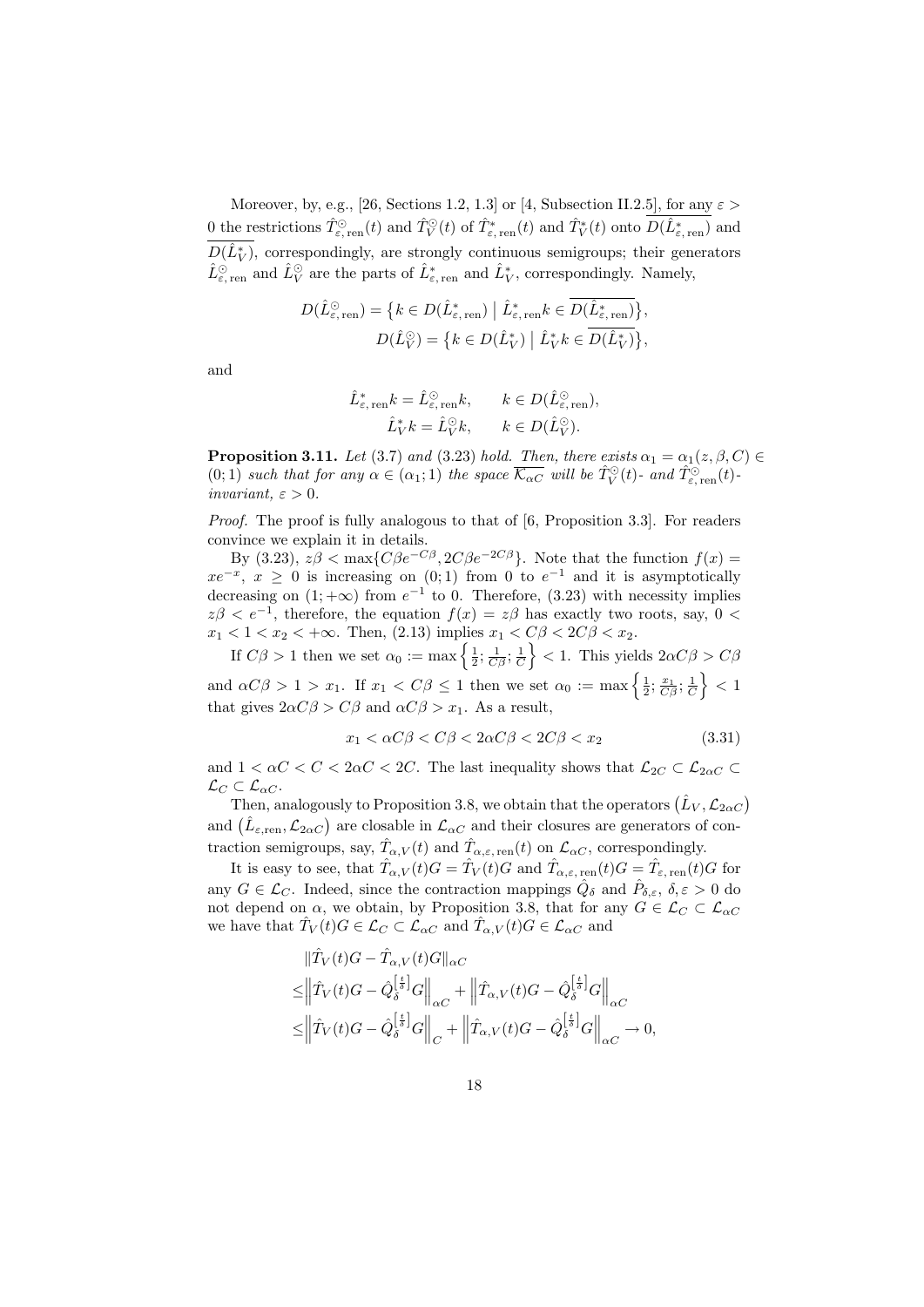as  $\delta \to 0$ . Therefore,  $\hat{T}_V(t)G = \hat{T}_{\alpha,V}(t)G$  in  $\mathcal{L}_{\alpha C}$  (recall that  $G \in \mathcal{L}_C$ ) that yields  $\hat{T}_V(t)G(\eta) = \hat{T}_{\alpha,V}(t)G(\eta)$  for  $\lambda$ -a.a.  $\eta \in \Gamma_0$  and, therefore,  $\hat{T}_V(t)G = \hat{T}_{\alpha,V}(t)G$ in  $\mathcal{L}_C$ .

Note that for any  $G \in \mathcal{L}_C \subset \mathcal{L}_{\alpha C}$  and for any  $k \in \mathcal{K}_{\alpha C} \subset \mathcal{K}_C$  we have  $\hat{T}_{\alpha,V}(t)G \in \mathcal{L}_{\alpha C}$  and

$$
\left\langle \!\left\langle \hat{T}_{\alpha,V}(t)G,k\right\rangle\!\right\rangle = \left\langle \!\left\langle G,\hat{T}_{\alpha,V}^*(t)k\right\rangle\!\right\rangle,
$$

where, by construction,  $\hat{T}^*_{\alpha,V}(t)k \in \mathcal{K}_{\alpha C}$ . But  $G \in \mathcal{L}_C$ ,  $k \in \mathcal{K}_C$  implies

$$
\left\langle \left\langle \hat{T}_{\alpha,V}(t)G,k\right\rangle \right\rangle = \left\langle \left\langle \hat{T}_{V}(t)G,k\right\rangle \right\rangle = \left\langle \left\langle G,\hat{T}^{*}(t)k\right\rangle \right\rangle.
$$

Hence,  $\hat{T}_V^*(t)k = \hat{T}_{\alpha,V}^*(t)k \in \mathcal{K}_{\alpha C}$  that is what we need.

Since  $\hat{T}_V^{\odot}(t)$  and  $\hat{T}_{\varepsilon,\text{ren}}^{\odot}(t)$  are restrictions of  $\hat{T}_V^*(t)$  and  $\hat{T}_{\varepsilon,\text{ren}}^*(t)$  onto  $D(\hat{L}_V^*)$ and  $D(\hat{L}_{\varepsilon,\text{ren}}^*)$ , correspondingly, one has, by (3.30), that the corresponding semigroups coincide on  $\mathcal{K}_{\alpha C}$ . Therefore,  $\mathcal{K}_{\alpha C}$  is  $\hat{T}_{V}^{\odot}(t)$ - and  $\hat{T}_{\varepsilon, \text{ ren}}^{\odot}(t)$ -invariant,  $\varepsilon > 0$ ; and the result follows from the continuity of operators which formed semigroups. П

Let now  $\hat T_V^{\odot \alpha}(t)$  and  $\hat T_{\varepsilon,\, {\rm ren}}^{ \odot \alpha}(t)$  be restrictions of the strongly continuous semigroups  $\hat{T}_V^{\odot}(t)$  and  $\hat{T}_{\varepsilon,\text{ren}}(t)$  (which acting on the Banach spaces  $D(\hat{L}_V^*)$  and  $D(\hat{L}^*_{\varepsilon,\, \rm ren})$ , correspondingly) onto the closed linear subspace  $\overline{\mathcal{K}_{\alpha C}}$  of all these Banach spaces which are invariant w.r.t. all these  $\odot$ -semigroups. By the general result (see, e.g., [4, Subsection II.2.3]),  $\hat{T}_{V}^{\odot \alpha}(t)$  and  $\tilde{T}_{\varepsilon, \text{ren}}^{\odot \alpha}(t)$  are strongly continuous semigroups on  $\overline{\mathcal{K}_{\alpha C}}$  with generators  $\hat{L}_V^{\odot \alpha}$  and  $\hat{L}_{\varepsilon, \text{ren}}^{\odot \alpha}$  which are restrictions of the corresponding operators  $\hat{L}_V^{\odot}$  and  $\hat{L}_{\varepsilon, \text{ ren}}^{\odot}$ . Namely,

$$
D(\hat{L}_V^{\odot \alpha}) = \{ k \in \overline{\mathcal{K}_{\alpha C}} \mid \hat{L}_V^* k \in \overline{\mathcal{K}_{\alpha C}} \},\tag{3.32}
$$

$$
D(\hat{L}_{\varepsilon,\text{ren}}^{\odot \alpha}) = \{ k \in \overline{\mathcal{K}_{\alpha C}} \mid \hat{L}_{\varepsilon,\text{ren}}^* k \in \overline{\mathcal{K}_{\alpha C}} \}, \quad \varepsilon > 0,
$$
 (3.33)

and

$$
\hat{L}_V^{\odot \alpha} k = \hat{L}_V^* k, \qquad k \in D(\hat{L}_V^{\odot \alpha}), \tag{3.34}
$$

$$
\hat{L}^{\odot \alpha}_{\varepsilon, \text{ren}} k = \hat{L}^*_{\varepsilon, \text{ren}} k, \qquad k \in D(\hat{L}^{\odot \alpha}_{\varepsilon, \text{ren}}). \tag{3.35}
$$

By Proposition 3.8,  $\hat{T}_V(t)$  and  $\hat{T}_{\varepsilon, \text{ren}}(t)$  are contraction semigroups on  $\mathcal{L}_C$ , then,  $\hat{T}'_V(t)$  and  $\hat{T}'_{\epsilon,\text{ren}}(t)$  are also contraction semigroups on  $(\mathcal{L}_C)'$ ; but isomorphism (2.14) is isometrical, therefore,  $\hat{T}_{V}^{*}(t)$  and  $\hat{T}_{\varepsilon, \text{ren}}^{*}(t)$  are contraction semigroups on  $\mathcal{K}_C$ . As a result, their restrictions  $\hat{T}_V^{\odot \alpha}(t)$  and  $\hat{T}_{\varepsilon, \text{ren}}^{\odot \alpha}(t)$  are contraction semigroups on  $\overline{\mathcal{K}_{\alpha C}}$ .

To summarize, we have the Banach space  $\mathcal{K}_{\alpha C}$  and the family of the strongly continuous contraction semigroups  $\hat{T}_{V}^{\odot \alpha}(t)$  and  $\hat{T}_{\varepsilon, \text{ren}}^{\odot \alpha}(t)$ ,  $\varepsilon > 0$  on this space. The generators of these semigroups are satisfied  $(3.32)$ – $(3.35)$ . Moreover, by construction,  $\hat{T}_{V}^{\odot \alpha}(t)k = \hat{T}_{V}^{*}(t)k$  and  $\hat{T}_{\varepsilon, \text{ ren}}^{\odot \alpha}(t)k = \hat{T}_{\varepsilon, \text{ ren}}^{*}(t)k$  for any  $k \in \overline{\mathcal{K}_{\alpha C}}$ .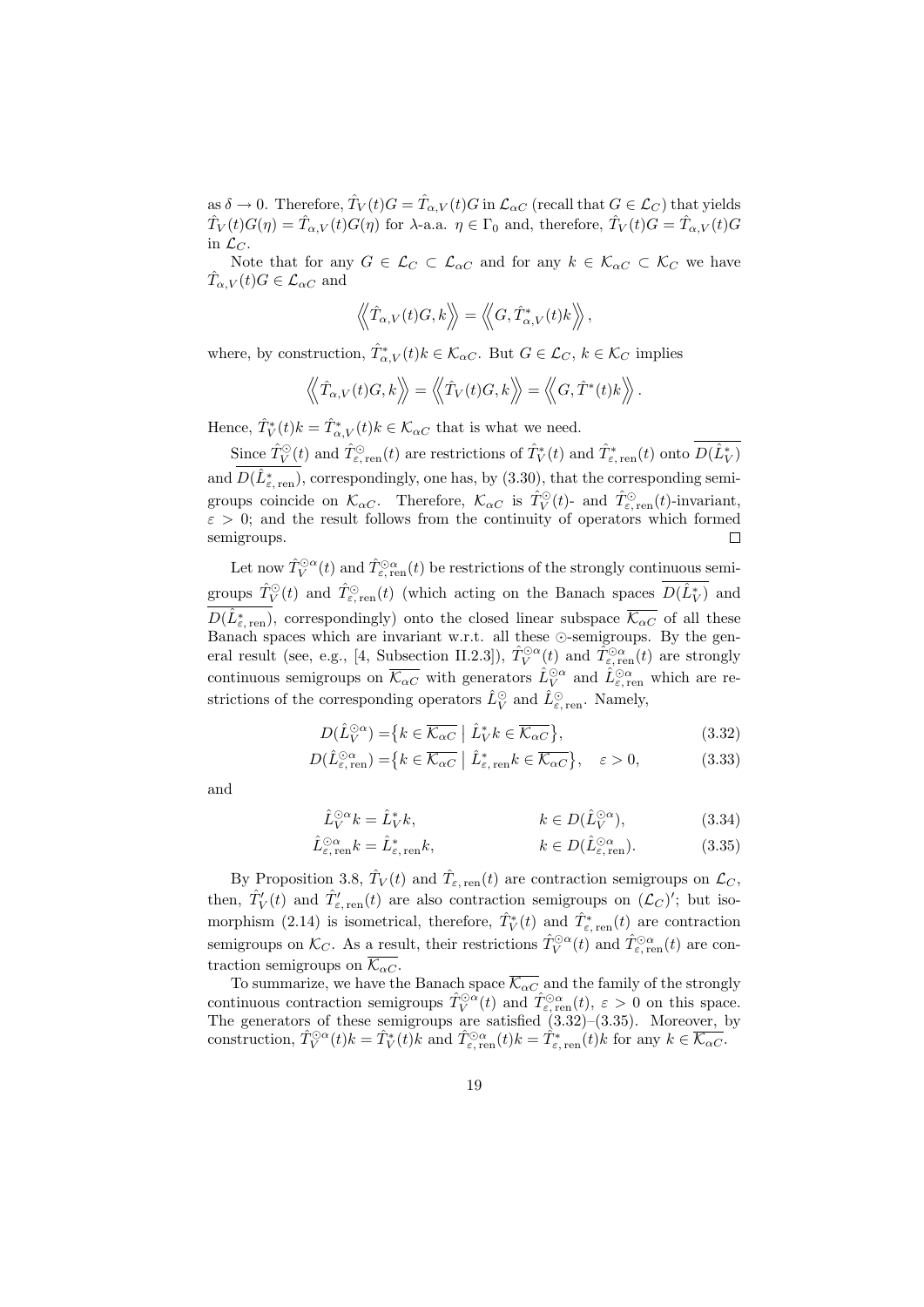**Theorem 3.12.** Let  $(3.7)$  and  $(3.23)$  hold and, additionally, let

$$
\bar{\phi} := \sup_{\mathbb{R}^d} \phi(x) < +\infty.
$$

Let  $\alpha_1$  be as in the Proposition 3.11. Then for any  $\alpha \in (\alpha_1; 1)$  and for any  $k \in \mathcal{K}_{\alpha C}$ 

$$
\left\|\hat{T}_{\varepsilon,\text{ren}}^{\odot\alpha}(t)k-\hat{T}_{V}^{\odot\alpha}(t)k\right\|_{\mathcal{K}_{C}}\leq\varepsilon tA\|k\|_{\mathcal{K}_{\alpha C}},\quad\varepsilon>0,
$$
\n(3.36)

where A is depend on  $\alpha$ , C,  $\bar{\phi}$  only.

*Proof.* Let  $\hat{Q}_{\delta}^*, \hat{P}_{\delta,\varepsilon}^*, \delta \in (0,1), \varepsilon > 0$  be the images of the dual operators  $\hat{Q}_{\delta}^{\prime}, \hat{P}_{\delta,\varepsilon}^{\prime}$ <br>under the isometrical isomorphism (2.14). Since the norms of dual operators are equal we have that  $\hat{Q}_{\delta}^*$  and  $\hat{P}_{\delta,\varepsilon}^*$  are linear contractions on  $\mathcal{K}_C$ . Moreover, for any  $k \in \mathcal{K}_{\alpha C}$  we have

$$
\int_{\Gamma_{0}} (\hat{Q}_{\delta}G) (\eta) k (\eta) d\lambda (\eta)
$$
\n=
$$
\int_{\Gamma_{0}} \sum_{\xi \subset \eta} (1 - \delta)^{|\xi|} \int_{\Gamma_{0}} (z\delta)^{|\omega|} G(\xi \cup \omega)
$$
\n
$$
\times e_{\lambda} (-E^{\phi}(\cdot, \omega), \eta \setminus \xi) d\lambda (\omega) k (\eta) d\lambda (\eta)
$$
\n=
$$
\int_{\Gamma_{0}} \int_{\Gamma_{0}} \int_{\Gamma_{0}} (1 - \delta)^{|\xi|} (z\delta)^{|\omega|} G(\xi \cup \omega)
$$
\n
$$
\times e_{\lambda} (-E^{\phi}(\cdot, \omega), \eta) d\lambda (\omega) k (\eta \cup \xi) d\lambda (\eta) d\lambda (\xi)
$$
\n=
$$
\int_{\Gamma_{0}} \int_{\Gamma_{0}} \sum_{\omega \subset \xi} (1 - \delta)^{|\xi \setminus \omega|} (z\delta)^{|\omega|} G(\xi)
$$
\n
$$
\times e_{\lambda} (-E^{\phi}(\cdot, \omega), \eta) k (\eta \cup \xi \setminus \omega) d\lambda (\eta) d\lambda (\xi)
$$

and, therefore,

$$
\left(\hat{Q}_{\delta}^{*}k\right)(\eta) = \sum_{\omega \subset \eta} (1 - \delta)^{|\eta \setminus \omega|} (z\delta)^{|\omega|} \times \int_{\Gamma_{0}} e_{\lambda} \left(-E^{\phi}(\cdot, \omega), \xi\right) k(\xi \cup \eta \setminus \omega) d\lambda(\xi). \tag{3.37}
$$

Then, by (3.23),

$$
(\alpha C)^{-|\eta|} |(\hat{Q}_{\delta}^{*}k) (\eta)|
$$
  
\n
$$
\leq ||k||_{\mathcal{K}_{\alpha C}} (\alpha C)^{-|\eta|} \sum_{\omega \subset \eta} (1 - \delta)^{|\eta \setminus \omega|} (z \delta)^{|\omega|} \int_{\Gamma_{0}} e_{\lambda} (E^{\phi}(\cdot, \omega), \xi) (\alpha C)^{|\xi \cup \eta \setminus \omega|} d\lambda (\xi)
$$
  
\n
$$
= ||k||_{\mathcal{K}_{\alpha C}} \sum_{\omega \subset \eta} (1 - \delta)^{|\eta \setminus \omega|} (\frac{z \delta}{\alpha C})^{|\omega|} \exp \{\alpha C \int_{\mathbb{R}^{d}} E^{\phi} (x, \omega) dx \}
$$
  
\n
$$
= ||k||_{\mathcal{K}_{\alpha C}} \sum_{\omega \subset \eta} (1 - \delta)^{|\eta \setminus \omega|} (\frac{z \delta}{\alpha C})^{|\omega|} \exp \{\alpha C |\omega| \beta \}
$$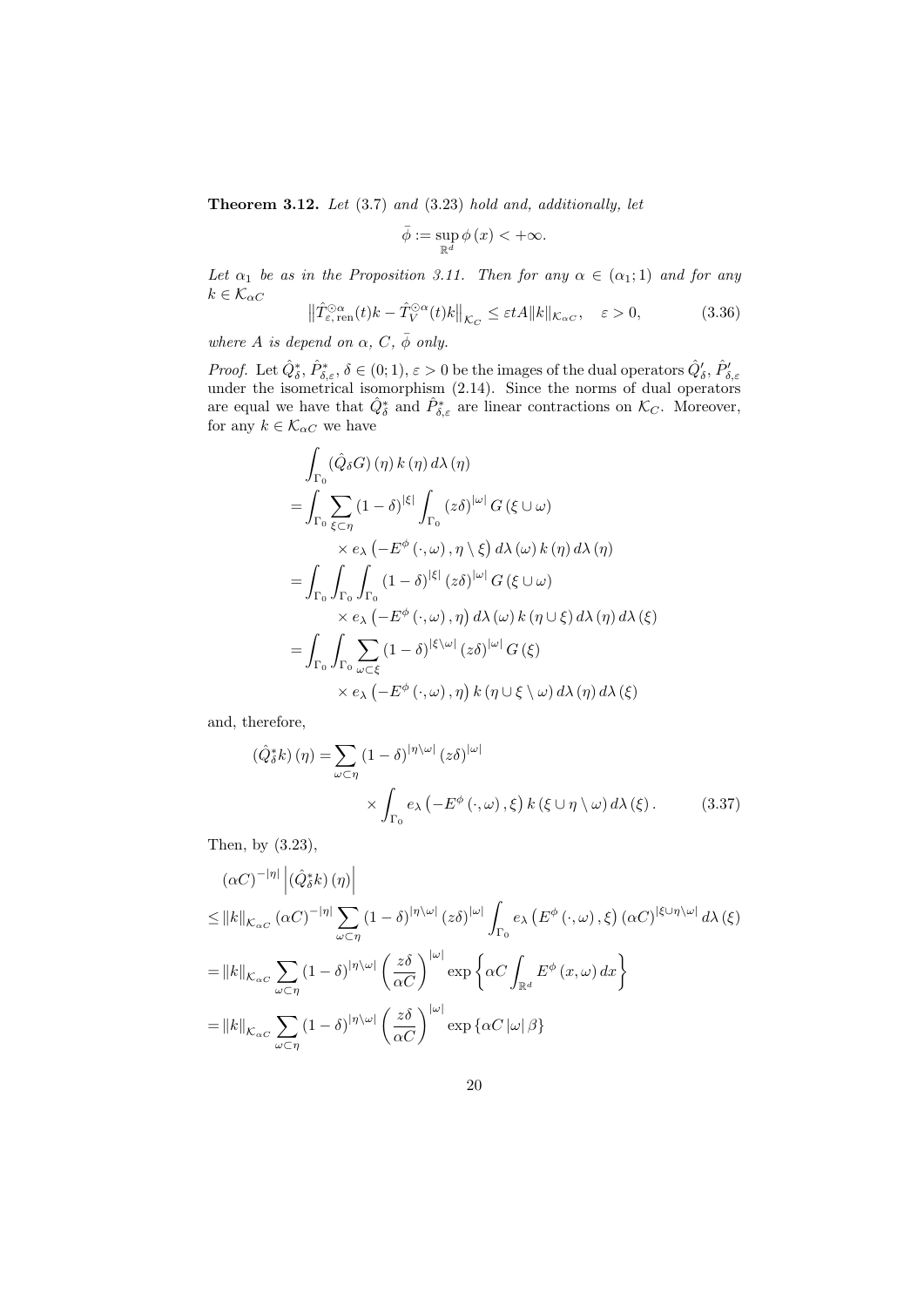$$
\leq ||k||_{\mathcal{K}_{\alpha C}} \sum_{\omega \subset \eta} (1-\delta)^{|\eta \backslash \omega|} \, \delta^{|\omega|} = ||k||_{\mathcal{K}_{\alpha C}}
$$

Therefore,  $\mathcal{K}_{\alpha C}$  is  $\hat{Q}_{V}^{*}$ -invariant, hence,  $\overline{\mathcal{K}_{\alpha C}}$  is also  $\hat{Q}_{V}^{*}$ -invariant due to continuity of  $\hat{Q}_{V}^{*}$ ; moreover,  $\hat{Q}_{V}^{*}$  is a contraction in  $\mathcal{L}_{\alpha C}$ . Absolutely in the same way we may obtain that for any  $k \in \mathcal{K}_{\alpha C}$ 

.

$$
(\hat{P}_{\delta,\varepsilon}^{*}k)(\eta) = \sum_{\omega \subset \eta} (1-\delta)^{|\eta \setminus \omega|} (z\delta)^{|\omega|} e_{\lambda} \left( e^{-\varepsilon E^{\phi}(\cdot,\omega)}, \eta \setminus \omega \right) \times \int_{\Gamma_{0}} e_{\lambda} \left( \frac{e^{-\varepsilon E^{\phi}(\cdot,\omega)} - 1}{\varepsilon}, \xi \right) k(\xi \cup \eta \setminus \omega) d\lambda(\xi) \tag{3.38}
$$

and that the set  $\mathcal{K}_{\alpha C}$ , and, therefore, the set  $\overline{\mathcal{K}_{\alpha C}}$  are  $\hat{P}^*_{\delta,\varepsilon}$ -invariant; moreover,  $\hat{P}^*_{\delta,\varepsilon}$  is a contraction in  $\mathcal{L}_{\alpha C}$ . We preserve the same notations for the restrictions of this contractions onto  $\overline{\mathcal{K}_{\alpha C}}$ .

Now, for any fixed  $\varepsilon > 0$  we consider a set  $D_{\varepsilon} := \{ k \in \mathcal{K}_{\alpha C} \mid \hat{L}^*_{\varepsilon, \text{ren}} k \in \mathbb{R} \}$  $\overline{\mathcal{K}_{\alpha C}}$ . By (3.33),  $D_{\varepsilon}$  is a core for the operator  $\hat{L}^{\odot \alpha}_{\varepsilon, \text{ren}}$ . Next, let us show that for any  $k \in D_{\varepsilon}$ 

$$
\lim_{\delta \to 0} \left\| \frac{1}{\delta} (\hat{P}_{\delta,\varepsilon}^* - 1\!\!1)k - \hat{L}_{\varepsilon, \text{ren}}^{\odot \alpha} k \right\|_{\mathcal{K}_C} = 0. \tag{3.39}
$$

Indeed, let

$$
(\hat{P}_{\delta,\varepsilon}^{*,(0)}k)(\eta) = (1-\delta)^{|\eta|}k(\eta);
$$
  

$$
(\hat{P}_{\delta,\varepsilon}^{*,(1)}k)(\eta) = \sum_{x \in \eta} (1-\delta)^{|\eta|-1} z \delta e_{\lambda} \left( e^{-\varepsilon E^{\phi}(\cdot,x)}, \eta \setminus x \right)
$$
  

$$
\times \int_{\Gamma_0} e_{\lambda} \left( \frac{e^{-\varepsilon E^{\phi}(\cdot,x)} - 1}{\varepsilon}, \xi \right) k(\xi \cup \eta \setminus x) d\lambda(\xi);
$$

and  $\hat{P}_{\delta,\varepsilon}^{*,(22)} = \hat{P}_{\delta,\varepsilon}^{*} - \hat{P}_{\delta,\varepsilon}^{*,(0)} - \hat{P}_{\delta,\varepsilon}^{*,(1)}$ . One may improve inequality (3.17), namely, for any  $n \in \mathbb{N} \cup \{0\}$ ,  $\delta \in (0,1)$ 

$$
0 \le n - \frac{1 - (1 - \delta)^n}{\delta} \le \delta \frac{n(n-1)}{2}.
$$

Then, for any  $k \in \mathcal{K}_{\alpha C}, \eta \neq \emptyset$ 

$$
C^{-|\eta|} \left| \frac{1}{\delta} (\hat{P}_{\delta,\varepsilon}^{*,(0)} - 1\!\!1) k(\eta) + |\eta| k(\eta) \right|
$$
\n
$$
\leq ||k||_{\mathcal{K}_{\alpha C}} \alpha^{|\eta|} \left| |\eta| - \frac{1 - (1 - \delta)^{|\eta|}}{\delta} \right| \leq \frac{\delta}{2} ||k||_{\mathcal{K}_{\alpha C}} \alpha^{|\eta|} |\eta| (|\eta| - 1)
$$
\n(3.40)

and the function  $\alpha^x x(x-1)$  is bounded for  $x \geq 1$ ,  $\alpha \in (0,1)$ . Next, for any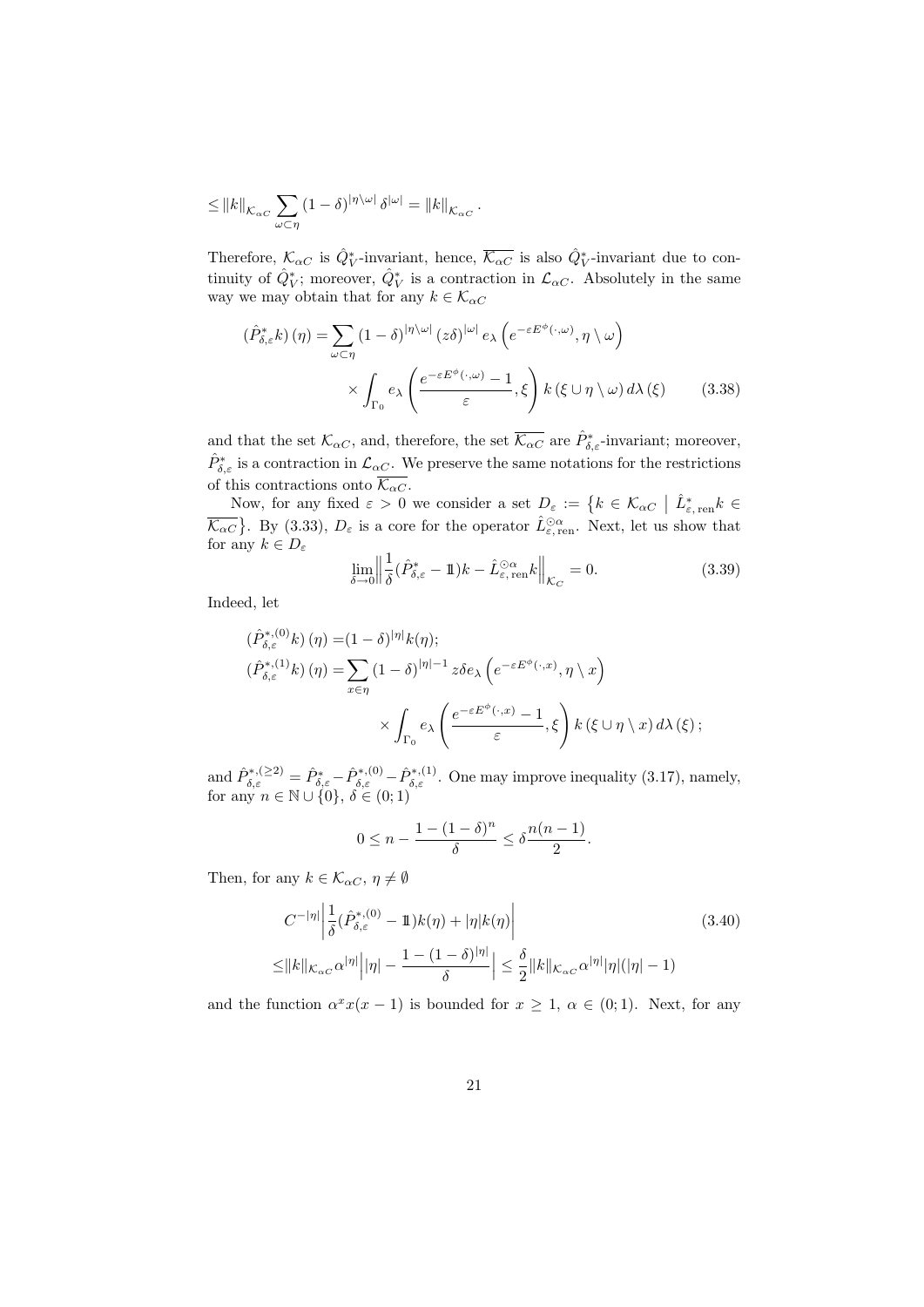$k \in \mathcal{K}_{\alpha C},\, \eta \neq \emptyset$ 

$$
C^{-|\eta|} \left| \frac{1}{\delta} \hat{P}^{*,(1)}_{\delta,\varepsilon} k(\eta) - z \sum_{x \in \eta} \int_{\Gamma_0} e_{\lambda} \left( e^{-\varepsilon \phi(x-\cdot)}, \eta \setminus x \right) \right|
$$
\n
$$
\times e_{\lambda} \left( \frac{e^{-\varepsilon \phi(x-\cdot)} - 1}{\varepsilon}, \xi \right) k \left( \xi \cup \eta \setminus x \right) d\lambda(\xi) \right|
$$
\n
$$
\leq \frac{z}{\alpha C} \alpha^{|\eta|} \sum_{x \in \eta} \left( (1 - \delta)^{|\eta| - 1} - 1 \right) e_{\lambda} \left( e^{-\varepsilon E^{\phi}(\cdot, x)}, \eta \setminus x \right)
$$
\n
$$
\times \int_{\Gamma_0} e_{\lambda} \left( \alpha C \frac{|e^{-\varepsilon E^{\phi}(\cdot, x)} - 1|}{\varepsilon}, \xi \right) d\lambda(\xi)
$$
\n
$$
\leq \frac{z}{\alpha C} \alpha^{|\eta|} \sum_{x \in \eta} |(1 - \delta)^{|\eta| - 1} - 1| \exp \{ \alpha C \beta \}
$$
\n
$$
\leq \frac{z}{\alpha C} \alpha^{|\eta|} \delta |\eta|(|\eta| - 1) \exp \{ \alpha C \beta \}
$$
\n(3.41)

that is smaller then  $\delta$  uniformly in |η|. And, finally,

$$
\frac{1}{\delta C^{|\eta|}} \sum_{\substack{\omega \subset \eta \\ |\omega| \ge 2}} (1 - \delta)^{|\eta \setminus \omega|} (z \delta)^{|\omega|} e_{\lambda} \left( e^{-\varepsilon E^{\phi}(\cdot, \omega)}, \eta \setminus \omega \right)
$$
  

$$
\times \int_{\Gamma_0} e_{\lambda} \left( \left| \frac{e^{-\varepsilon E^{\phi}(\cdot, \omega)} - 1}{\varepsilon} \right|, \xi \right) |k(\xi \cup \eta \setminus \omega)| d\lambda(\xi)
$$
  

$$
\le \frac{1}{\delta C^{|\eta|}} \sum_{\substack{\omega \subset \eta \\ |\omega| \ge 2}} (1 - \delta)^{|\eta \setminus \omega|} (z \delta)^{|\omega|}
$$
  

$$
\times \int_{\Gamma_0} e_{\lambda} \left( E^{\phi}(\cdot, \omega), \xi \right) (\alpha C)^{|\xi|} (\alpha C)^{|\eta| - |\omega|} d\lambda(\xi)
$$
  

$$
= \alpha^{|\eta|} \frac{1}{\delta} \sum_{\substack{\omega \subset \eta \\ |\omega| \ge 2}} (1 - \delta)^{|\eta \setminus \omega|} \left( \frac{z \delta}{\alpha C} \exp \{ \alpha C \beta \} \right)^{|\omega|}
$$

but recall that  $\alpha > \alpha_1$ , therefore,  $z \exp{\{\alpha C \beta\}} \leq \alpha C$ , and one may continue

$$
\leq \alpha^{|\eta|} \frac{1}{\delta} \sum_{\substack{\omega \subset \eta \\ |\omega| \geq 2}} (1 - \delta)^{|\eta|} \frac{|\eta|}{\delta^{|\omega|}} = \delta \alpha^{|\eta|} \sum_{k=2}^{|\eta|} \frac{|\eta|!}{k! (|\eta| - k)!} (1 - \delta)^{|\eta| - k} \delta^{k-2}
$$

$$
= \delta \alpha^{|\eta|} \sum_{k=0}^{|\eta| - 2} \frac{|\eta|!}{(k+2)! (|\eta| - k - 2)!} (1 - \delta)^{|\eta| - k - 2} \delta^{k}
$$

$$
= \delta \alpha^{|\eta|} |\eta| (|\eta| - 1) \sum_{k=0}^{|\eta| - 2} \frac{(|\eta| - 2)!}{(k+2)! (|\eta| - k - 2)!} (1 - \delta)^{|\eta| - 2 - k} \delta^{k}
$$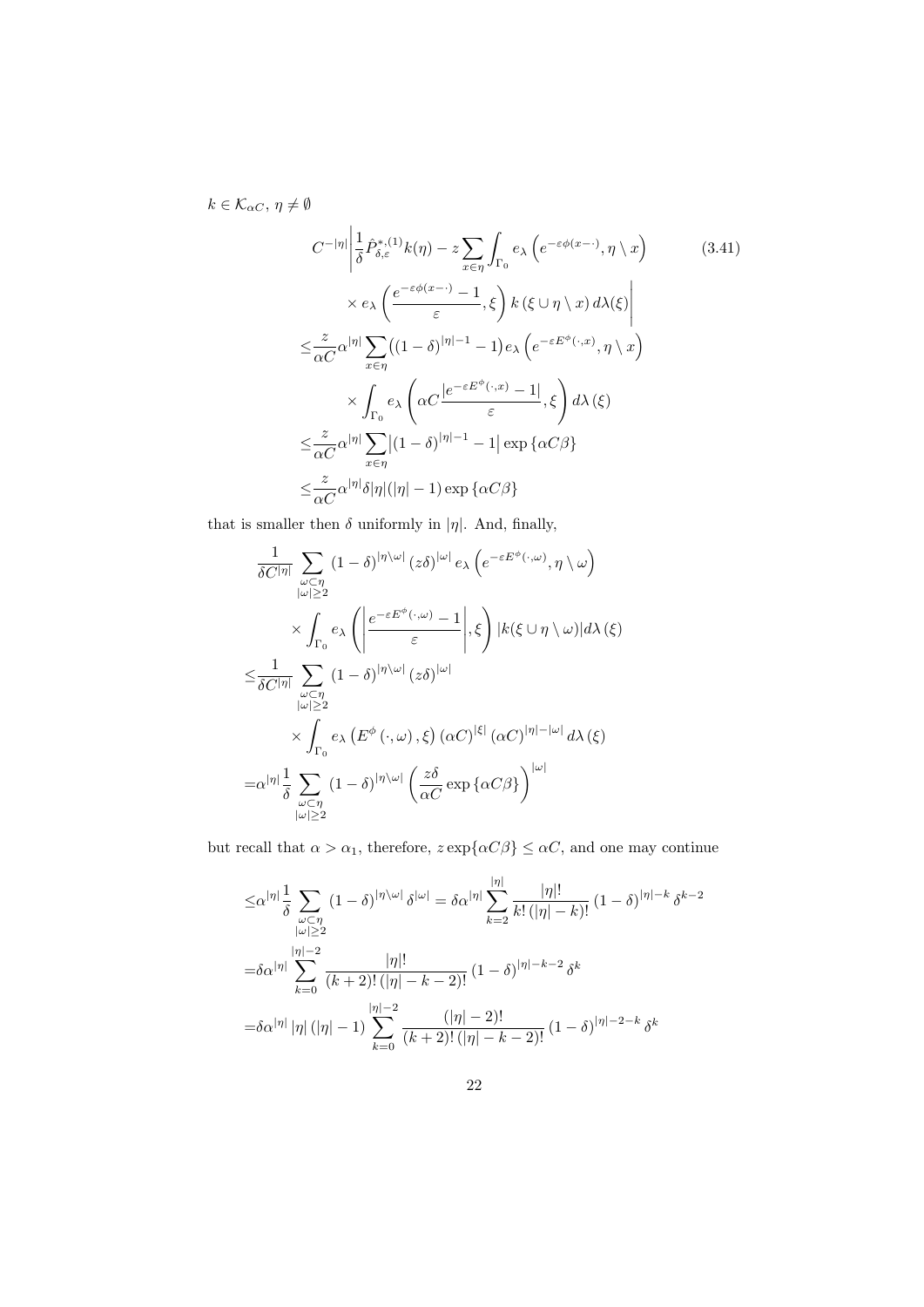$$
\leq \delta \alpha^{|\eta|} |\eta| (|\eta| - 1) \sum_{k=0}^{|\eta| - 2} \frac{(|\eta| - 2)!}{k! (|\eta| - k - 2)!} (1 - \delta)^{|\eta| - 2 - k} \delta^k
$$
  
=  $\delta \alpha^{|\eta|} |\eta| (|\eta| - 1).$ 

Combining these inequalities, we obtain (3.39).

Analogously, one may obtain that for any  $k \in D_V := \{ k \in \mathcal{K}_{\alpha C} \mid \hat{L}_V^* k \in \mathbb{R} \}$  $\overline{\mathcal{K}_{\alpha C}}$  (that is core for  $\hat{L}_V^{\odot \alpha}$ )

$$
\lim_{\delta \to 0} \left\| \frac{1}{\delta} (\hat{Q}_{\delta}^* - 1\!\!1)k - \hat{L}_V^{\odot \alpha} k \right\|_{\mathcal{K}_C} = 0. \tag{3.42}
$$

By Lemma 3.6, we obtain that for any  $k \in \overline{\mathcal{K}_{\alpha C}}$ 

$$
(\hat{P}_{\delta,\varepsilon}^*)^{\left[\frac{t}{\delta}\right]}k \to \hat{T}_{\varepsilon,\,\mathrm{ren}}^{\odot \alpha}(t)k;\qquad (\hat{Q}_{\delta}^*)^{\left[\frac{t}{\delta}\right]}k \to \hat{T}_V^{\odot \alpha}(t)k
$$

(convergence in  $\overline{\mathcal{K}_{\alpha C}}$ , recall that norm in this space is  $\|\cdot\|_{\mathcal{K}_C}$ ).

Therefore, to use the same arguments as in the proof of Theorem 3.9 and to apply Lemma 3.7, we need only to show that for any  $k \in \mathcal{K}_{\alpha C}$ 

$$
\left\| \hat{P}^*_{\delta,\varepsilon} k - \hat{Q}^*_{\delta} k \right\|_{\mathcal{K}_C} \le \varepsilon \delta A \| k \|_{\mathcal{K}_{\alpha C}}.
$$
\n(3.43)

We have the following elementary inequalities. For any  ${a_k}_{k=1}^n \subset [0,1]$ ,  $n \in \mathbb{N}$ 

$$
1 - \prod_{k=1}^{n} a_k \le \sum_{k=1}^{n} (1 - a_k), \qquad (3.44)
$$

which can be easily checked by the induction principle. Next, since

$$
x + e^{-x} - 1 \le x^2, \quad x \ge 0,
$$

we obtain

$$
E^{\phi}(x,\omega)\left(1-\frac{1-e^{-\varepsilon E^{\phi}(x,\omega)}}{\varepsilon E^{\phi}(x,\omega)}\right) \leq \varepsilon \left(E^{\phi}(x,\omega)\right)^{2}.
$$
 (3.45)

Hence,

$$
\frac{1}{C^{|\eta|}} \sum_{\omega \subset \eta} (1 - \delta)^{|\eta \setminus \omega|} (z\delta)^{|\omega|} \times \int_{\Gamma_0} \left| \left( e^{-\varepsilon E^{\phi}(\cdot, \omega)}, \eta \setminus \omega \right) e_{\lambda} \left( \frac{e^{-\varepsilon E^{\phi}(\cdot, \omega)} - 1}{\varepsilon}, \xi \right) - e_{\lambda} \left( -E^{\phi}(\cdot, \omega), \xi \right) \right| \times k \left( \xi \cup \eta \setminus \omega \right) d\lambda \left( \xi \right) \n\leq \frac{||k||_{\mathcal{K}_{\alpha C}}}{C^{|\eta|}} \sum_{\omega \subset \eta} (1 - \delta)^{|\eta \setminus \omega|} (z\delta)^{|\omega|} \times \int_{\Gamma_0} e_{\lambda} \left( E^{\phi}(\cdot, \omega), \xi \right) \left| \left( e^{-\varepsilon E^{\phi}(\cdot, \omega)}, \eta \setminus \omega \right) e_{\lambda} \left( \frac{e^{-\varepsilon E^{\phi}(\cdot, \omega)} - 1}{\varepsilon E^{\phi}(\cdot, \omega)}, \xi \right) - 1 \right| \times (\alpha C)^{|\xi \cup \eta \setminus \omega|} d\lambda \left( \xi \right)
$$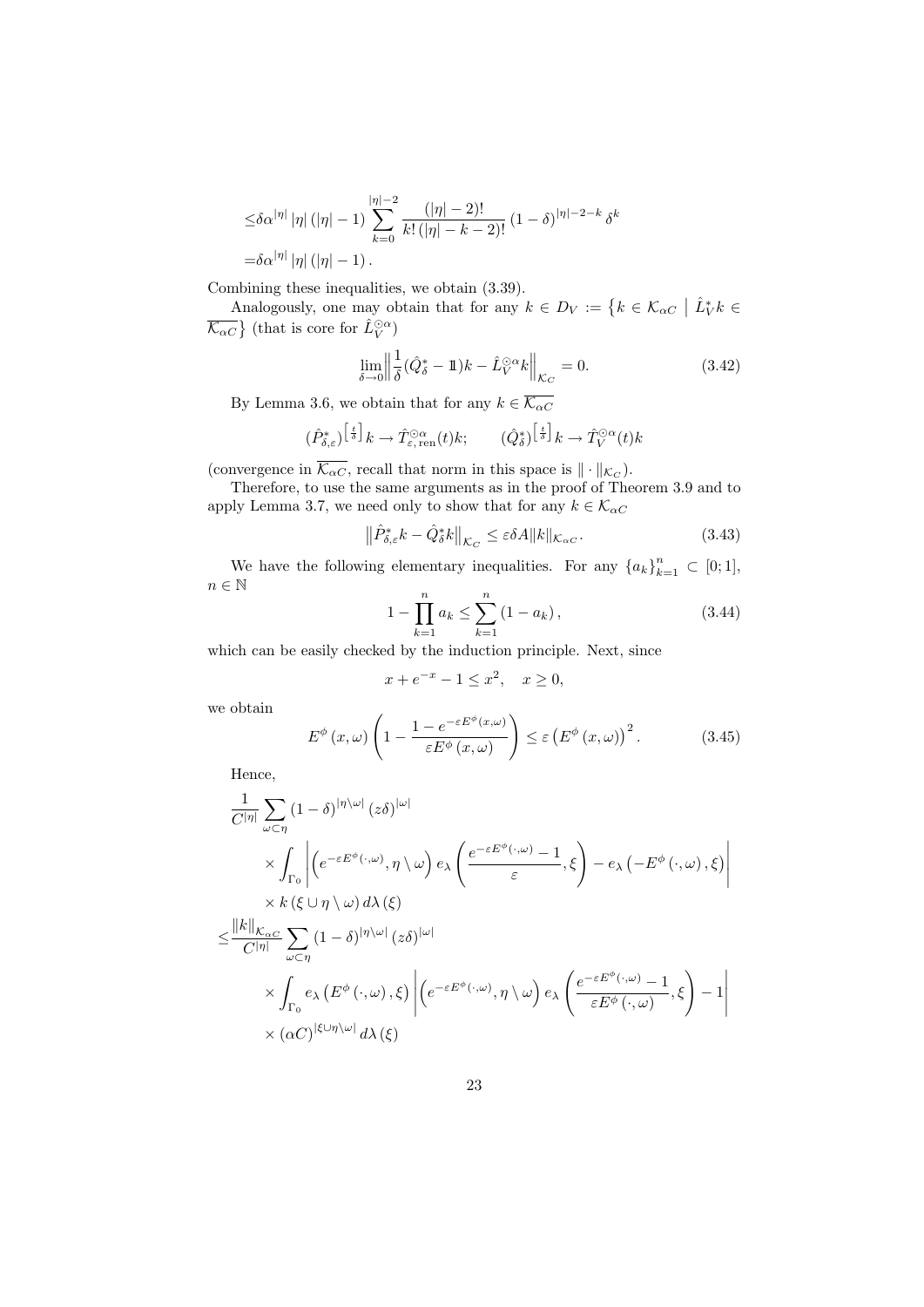and, by (3.44), one may continue

$$
\leq \alpha^{|\eta|} ||k||_{\mathcal{K}_{\alpha C}} \sum_{\omega \subset \eta} (1 - \delta)^{|\eta \setminus \omega|} (z\delta)^{|\omega|} \int_{\Gamma_0} e_{\lambda} (E^{\phi}(\cdot, \omega), \xi)
$$
  
\$\times \sum\_{x \in \eta \setminus \omega} \left(1 - e^{-\varepsilon E^{\phi}(x, \omega)}\right) (\alpha C)^{|\xi \setminus \omega|} d\lambda(\xi)\$  
\$+ \alpha^{|\eta|} ||k||\_{\mathcal{K}\_{\alpha C}} \sum\_{\omega \subset \eta} (1 - \delta)^{|\eta \setminus \omega|} (z\delta)^{|\omega|} \int\_{\Gamma\_0} e\_{\lambda} (E^{\phi}(\cdot, \omega), \xi)\$  
\$\times \sum\_{x \in \xi} \left(1 - \frac{e^{-\varepsilon E^{\phi}(x, \omega)} - 1}{\varepsilon E^{\phi}(x, \omega)}\right) (\alpha C)^{|\xi \setminus \omega|} d\lambda(\xi)\$

and, by (3.45),

$$
\leq \alpha^{|\eta|} \|k\|_{\mathcal{K}_{\alpha C}} \sum_{\omega \subset \eta} (1 - \delta)^{|\eta \setminus \omega|} \left(\frac{z\delta}{\alpha C} \exp \{ \alpha C \beta \} \right)^{|\omega|} \sum_{x \in \eta \setminus \omega} \varepsilon E^{\phi}(x, \omega)
$$

$$
+ \alpha^{|\eta|} \|k\|_{\mathcal{K}_{\alpha C}} \sum_{\omega \subset \eta} (1 - \delta)^{|\eta \setminus \omega|} \left(\frac{z\delta}{\alpha C} \right)^{|\omega|}
$$

$$
\times \int_{\Gamma_0} \int_{\mathbb{R}^d} \varepsilon \left( E^{\phi}(x, \omega) \right)^2 e_{\lambda} \left( E^{\phi}(\cdot, \omega), \xi \right) (\alpha C)^{|\xi|} \alpha C dx d\lambda(\xi)
$$

again,  $z \exp{\{\alpha C \beta\}} \leq \alpha C$  and we continue

$$
\leq \varepsilon \,\overline{\phi} \,\alpha^{|\eta|} \, \|k\|_{\mathcal{K}_{\alpha C}} \sum_{\omega \subset \eta} (1 - \delta)^{|\eta \setminus \omega|} \,\delta^{|\omega|} |\eta \setminus \omega| \cdot |\omega|
$$
  
+ 
$$
\varepsilon \alpha C \,\overline{\phi} \alpha^{|\eta|} \, \|k\|_{\mathcal{K}_{\alpha C}} \sum_{\omega \subset \eta} (1 - \delta)^{|\eta \setminus \omega|} \,\delta^{|\omega|} \, |\omega|^2 =: J.
$$

To complete the proof we need to use the following simple estimates: for any  $|\xi| = n \geq 2$  one has

$$
\sum_{\omega \subset \xi} |\omega| |\xi \setminus \omega| (1 - \delta)^{|\xi \setminus \omega|} \delta^{|\omega|}
$$
\n
$$
= \sum_{k=1}^{n-1} \frac{n!}{k! (n-k)!} k (n-k) (1 - \delta)^{n-k} \delta^k
$$
\n
$$
= \sum_{k=1}^{n-1} \frac{n!}{(k-1)! (n-k-1)!} (1 - \delta)^{n-k} \delta^k
$$
\n
$$
= \sum_{k=0}^{n-2} \frac{n!}{k! (n - (k+1) - 1)!} (1 - \delta)^{n - (k+1)} \delta^{k+1}
$$
\n(1 - \delta)^{n- (k+1)}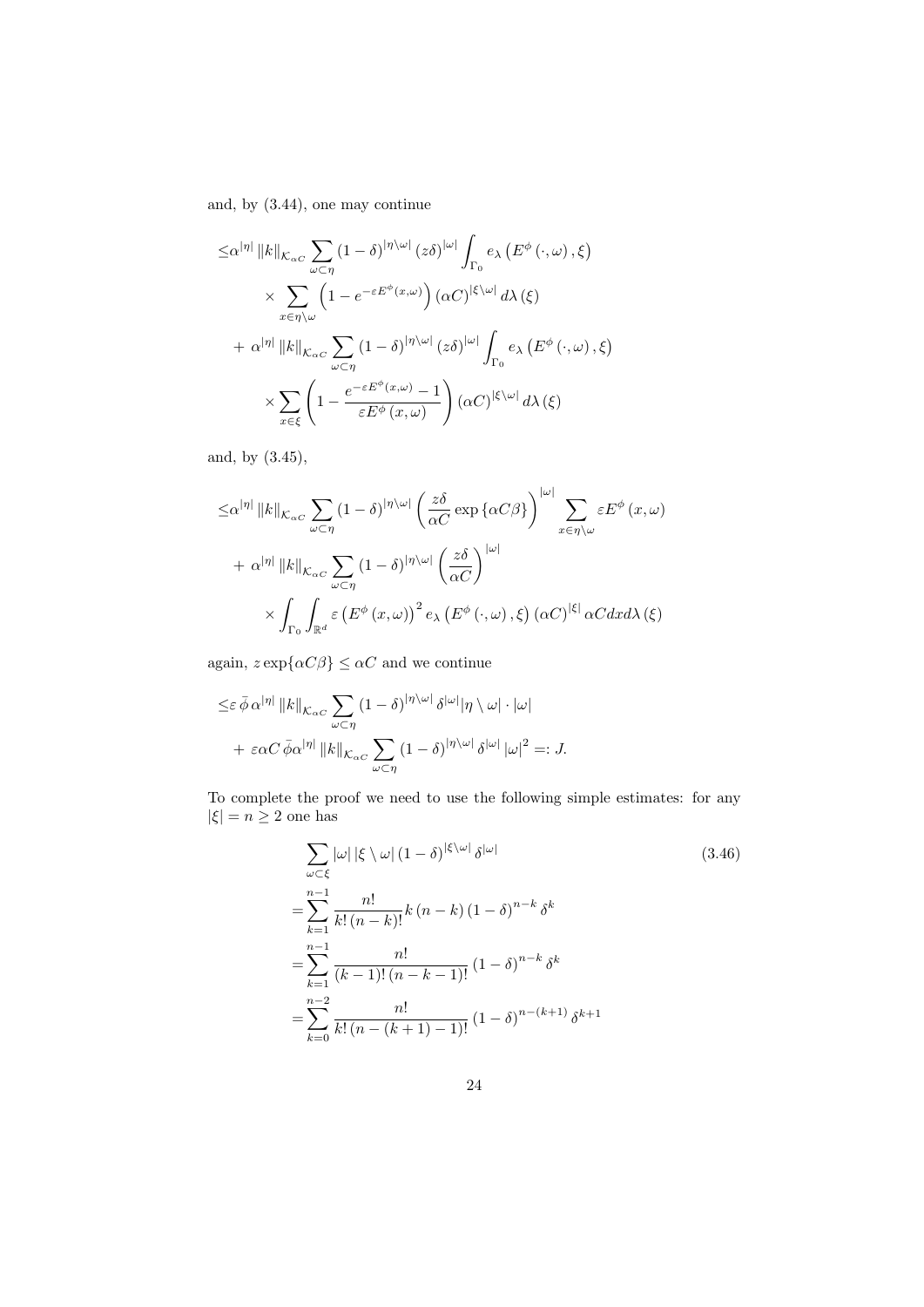$$
= \delta (1 - \delta) n (n - 2) \sum_{k=0}^{n-2} \frac{(n-2)!}{k! (n-2-k)!} (1 - \delta)^{n-2-k} \delta^k
$$
  
=  $\delta (1 - \delta) n (n - 2) (1 - \delta + \delta)^{n-2} \le \delta \cdot 2^n = \delta \cdot 2^{|\xi|}$ 

(and this estimate is trivial for  $|\xi| \leq 1$ ); and, for any  $n = |\xi| \geq 1$ 

$$
\sum_{\omega \subset \xi} (1 - \delta)^{|\xi| \omega|} \delta^{|\omega|} |\omega|^2
$$
\n
$$
= \sum_{k=1}^n \frac{n!}{k! (n-k)!} k^2 (1 - \delta)^{n-k} \delta^k
$$
\n
$$
= \delta \sum_{k=1}^n \frac{n!}{(k-1)! (n-1 - (k-1))!} k (1 - \delta)^{(n-1) - (k-1)} \delta^{k-1}
$$
\n
$$
= \delta \sum_{k=0}^{n-1} \frac{n!}{k! (n-1-k)!} k (1 - \delta)^{(n-1)-k} \delta^k
$$
\n
$$
\leq \delta n (n-1) (1 - \delta + \delta)^{n-1} < \delta \cdot 2^n
$$
\n(3.47)

(and, again, it is trivial for  $\xi = \emptyset$ ).

Then, by (3.46), (3.47), we obtain for any  $|\eta| \geq 2$ 

$$
J \leq \varepsilon \bar{\phi} \alpha^{|\eta|} ||k||_{\mathcal{K}_{\alpha C}} \delta |\eta|(|\eta| - 1) + \varepsilon \alpha C \bar{\phi} \alpha^{|\eta|} ||k||_{\mathcal{K}_{\alpha C}} \delta |\eta|(|\eta| - 1) \leq \varepsilon \delta A,
$$
  
ere A is independent on  $\eta$ .

where A is independent on  $\eta$ .

Corollary 3.13. Let the conditions of Theorem 3.12 hold. Then for any  $\{k^{(\varepsilon)}, k\} \subset \mathcal{K}_{\alpha C}, \, \varepsilon > 0$ 

$$
\left\|\hat{T}_{\varepsilon,\text{ ren}}^{\odot\alpha}(t)k^{(\varepsilon)}-\hat{T}_{V}^{\odot\alpha}(t)k\right\|_{\mathcal{K}_{C}} \leq\left\|k^{(\varepsilon)}-k\right\|_{\mathcal{K}_{C}}+\varepsilon tA\|k\|_{\mathcal{K}_{\alpha C}}.\tag{3.48}
$$

Proof. The proof follows directly from the triangle inequality and the contractive property of the semigroup  $\hat{T}_{\varepsilon,\,\text{ren}}^{\odot\alpha}$ .  $\Box$ 

And now we will show that our Vlasov limiting dynamics has the properties described in the Subsection 3.1.

**Theorem 3.14.** Let (3.7) and (3.23) hold and  $\alpha_1$  be as in Proposition 3.11. Let  $\rho_0$  be a measurable function on  $\mathbb{R}^d$  such that  $\operatorname{ess \, sup}_{x \in \mathbb{R}^d} |\rho_0(x)| \leq \alpha C$  for some  $\alpha \in (\alpha_1; 1)$ . Then the Cauchy problem

$$
\begin{cases} \frac{\partial}{\partial t}k_t = \hat{L}_V^* k_t\\ k_0 = e_\lambda(\rho_0) \end{cases} \tag{3.49}
$$

is well-defined on  $\overline{\mathcal{K}_{\alpha C}}$  and has a solution  $k_t = e_{\lambda}(\rho_t) \in \mathcal{K}_{\alpha C}$ , where  $\rho_t$  is the solution of the Cauchy problem

$$
\begin{cases} \frac{\partial}{\partial t} \rho_t(x) = -\rho_t(x) + z \exp\left\{-\int_{\mathbb{R}^d} \rho_t(y)\phi(x-y)dy\right\} \\ \rho_t|_{t=0}(x) = \rho_0(x) \end{cases}
$$
(3.50)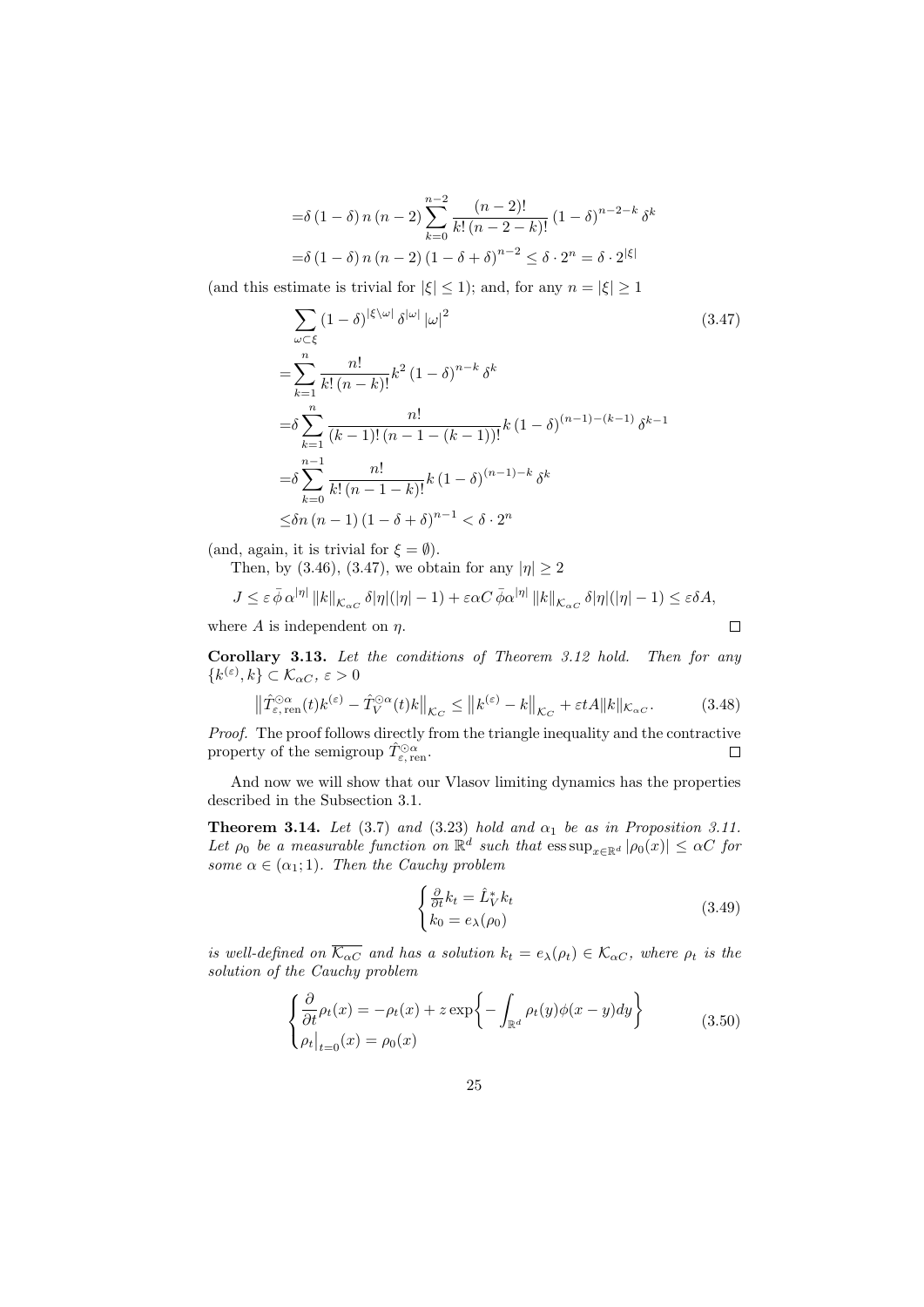In particular,  $\text{ess sup}_{x \in \mathbb{R}^d} |\rho_t(x)| \leq \alpha C$ .

*Proof.* Clearly,  $k_0 = e_{\lambda}(\rho_0) \in \mathcal{K}_{\alpha C} \subset \overline{\mathcal{K}_{\alpha C}}$ . Then  $k_t = \hat{T}_{V}^{\odot \alpha}(t)k_0$  will be a strongly differentiable function (in the sense of norm  $\|\cdot\|_{\mathcal{K}_C}$  in  $\mathcal{K}_{\alpha C}$ ); moreover,  $k_t \in \mathcal{K}_{\alpha C}$ . Next, if we substitute  $k_t = e_{\lambda}(\rho_t)$  into (3.49), then, by (3.28), we obtain

$$
\sum_{x \in \eta} \frac{\partial}{\partial t} \rho_t(x) e_{\lambda}(\rho_t, \eta \setminus x)
$$
  
=  $-\left| \eta \right| e_{\lambda}(\rho_t, \eta)$   
+  $z \sum_{x \in \eta} e_{\lambda}(\rho_t, \eta \setminus x) \int_{\Gamma_0} e_{\lambda}(-\phi(x - \cdot), \xi) e_{\lambda}(\rho_t, \xi) d\lambda(\xi)$   
=  $-\sum_{x \in \eta} \rho_t(x) e_{\lambda}(\rho_t, \eta \setminus x)$   
+  $z \sum_{x \in \eta} e_{\lambda}(\rho_t, \eta \setminus x) \exp\left\{-\int_{\mathbb{R}^d} \phi(x - y) \rho_t(y) dy\right\},$ 

that holds if only  $\rho_t$  is satisfied (3.50). The last inequality of the statement follows from the inclusion  $k_t \in \mathcal{K}_{\alpha C}$ .  $\Box$ 

Remark 3.15. Let us consider (3.50) in the space-homogeneous case also, that corresponds to the translation-invariant Glauber dynamics. Then we obtain

$$
\frac{d\rho_t}{dt} = -\rho_t + z \exp\{-\beta \rho_t\}, \qquad |\rho_0| \le \alpha C. \tag{3.51}
$$

and we know that  $|\rho_t| \leq \alpha C$ . Recall that our conditions implies  $z\beta < e^{-1}$ . Remark 3.16. Note that the stationary equation for (3.50) has the following form

$$
\rho(x) = z \exp\left\{-\int_{\mathbb{R}^d} \rho(y)\phi(x-y)dy\right\}
$$
\n(3.52)

and coincides with the famous Kirkwood–Monroe equation ([13], see also, e.g., [12] and references therein).

#### 3.4 Further considerations

We have realized the scheme proposed at the end of Subsection 3.1. But let us explain also the rigorous meaning of the equivalence (3.1) which was background to all our consideration.

Let (3.7) and (3.23) hold. Then, for any fixed  $\varepsilon > 0$  we have  $1 - \exp\{-\varepsilon \phi\} \in$  $L^1(\mathbb{R}^d)$  and, by [9, Proposition 3.2],  $\hat{L}_{\varepsilon}$ , given by (3.10), is a linear operator in  $\mathcal{L}_{\varepsilon^{-1}C}$  with dense domain  $\mathcal{L}_{2\varepsilon^{-1}C}$ . Consider the image  $(\hat{L}^*_{\varepsilon}, D(\hat{L}^*_{\varepsilon}))$  in  $\mathcal{K}_{\varepsilon^{-1}C} = R_{\varepsilon^{-1}} \mathcal{K}_C$  under the isometrical isomorphism  $R_{\varepsilon^{-1}C}$  of the dual operator  $(\tilde{L}'_{\varepsilon}, D(\tilde{L}'_{\varepsilon}))$  in  $(\mathcal{L}_{\varepsilon^{-1}C})'$ .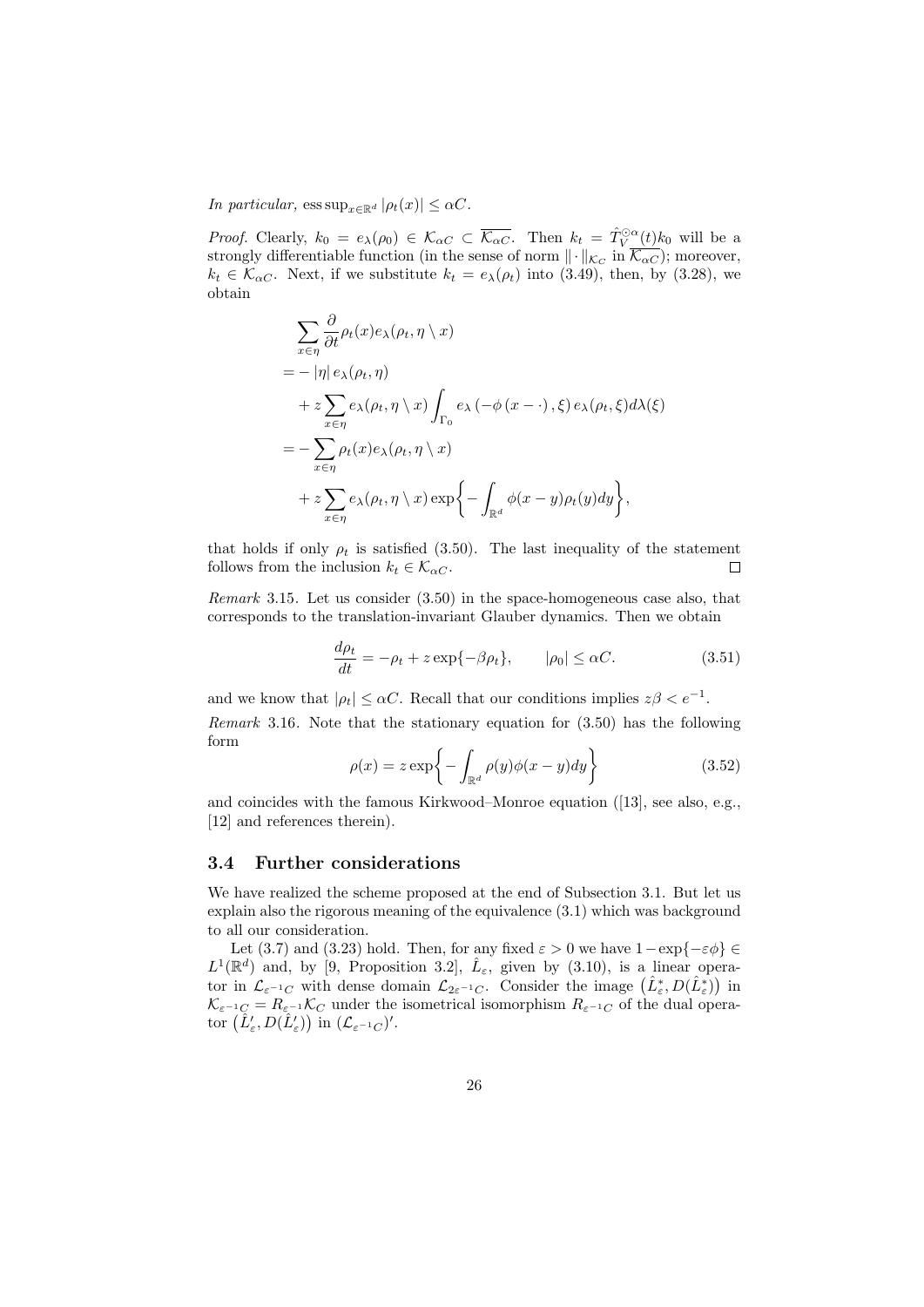We are not able to show that  $\hat{L}_{\varepsilon}$  is a generator of a strongly continuous semigroup in  $\mathcal{L}_{\varepsilon^{-1}C}$  since a condition like  $(2.13)$  (with  $\varepsilon^{-1}C$  instead of C) cannot be fulfilled uniformly in  $\varepsilon > 0$ . But one can do in the following manner.

Let  $\alpha_1$  be choosen in the Proposition 3.11 and  $\alpha \in (\alpha_1; 1)$  and let us consider the space  $\mathbb{K}_{\varepsilon}^{\alpha} = \overline{\mathcal{K}_{\varepsilon^{-1}\alpha}C}^{\mathcal{K}_{\varepsilon^{-1}C}}$ . Note that for any  $r^{(\varepsilon)} \in \mathbb{K}_{\varepsilon}^{\alpha}$  there exist  $\{r_n^{(\varepsilon)}\} \subset$  $\mathcal{K}_{\varepsilon^{-1}\alpha C}$  such that

$$
0 = \lim_{n \to \infty} ||r_n^{(\varepsilon)} - r^{(\varepsilon)}||_{\mathcal{K}_{\varepsilon^{-1}C}} = \lim_{n \to \infty} ||R_{\varepsilon}r_n^{(\varepsilon)} - R_{\varepsilon}r^{(\varepsilon)}||_{\mathcal{K}_C}
$$

and the inclusion  $R_{\varepsilon} r_n^{(\varepsilon)} \in \mathcal{K}_{\alpha C}, n \in \mathbb{N}$  yields  $R_{\varepsilon} r^{(\varepsilon)} \in \overline{\mathcal{K}_{\alpha C}}$ . Vise versa, for any  $k^{(\varepsilon)} \in \overline{\mathcal{K}_{\alpha C}}$  we see that  $R_{\varepsilon^{-1}} k^{(\varepsilon)} \in \mathbb{K}_{\varepsilon}^{\alpha}$ . As a result,  $R_{\varepsilon}$  provides an isometrical isomorphism between the Banach spaces  $\mathbb{K}_{\varepsilon}^{\alpha}$  and  $\overline{\mathcal{K}_{\alpha C}}$ . Then,  $U_{\varepsilon}^{\alpha}(t)$  :=  $R_{\varepsilon^{-1}} \hat{T}_{\varepsilon, \text{ren}}^{\\\odot \alpha}(t) R_{\varepsilon}$  will be a strongly continuous contraction semigroup on  $\mathbb{K}_{\varepsilon}^{\alpha}$  with the generator  $A_{\varepsilon}^{\alpha} = R_{\varepsilon^{-1}} \hat{L}_{\varepsilon, \text{ren}}^{\odot \alpha} R_{\varepsilon}$  and the domain  $D(A_{\varepsilon}^{\alpha}) = R_{\varepsilon^{-1}} D(\hat{L}_{\varepsilon, \text{ren}}^{\odot \alpha}).$ Moreover, since  $\mathcal{K}_{\alpha C} \cap D(\hat{L}_{\varepsilon, \text{ren}}^{\odot \alpha})$  is a core for  $\hat{L}_{\varepsilon, \text{ren}}^{\odot \alpha}$ , the set  $K_{\varepsilon^{-1} \alpha C} \cap D(A_{\varepsilon}^{\alpha})$ is a core for  $A_{\varepsilon}^{\alpha}$  and on this core the operator  $A_{\varepsilon}^{\alpha}$  coincides with  $\hat{L}_{\varepsilon}^{*}$ . Note that, the semigroup  $U_{\varepsilon}^{\alpha}(t)$  is the rigorous analog of  $\hat{T}_{\varepsilon}^{*}$  in (3.1).

Let now  ${k_0, k_0^{(\varepsilon)} | \varepsilon > 0} \subset K_{\alpha C}$ . Then, by (3.48),

$$
\|U_{\varepsilon}^{\alpha}(t)R_{\varepsilon^{-1}}k_{0}^{(\varepsilon)} - R_{\varepsilon^{-1}}\hat{T}_{V}^{\odot\alpha}(t)k_{0}\|_{\mathcal{K}_{\varepsilon^{-1}C}}
$$
\n
$$
=\|R_{\varepsilon}\big(U_{\varepsilon}^{\alpha}(t)R_{\varepsilon^{-1}}k_{0}^{(\varepsilon)} - R_{\varepsilon^{-1}}\hat{T}_{V}^{\odot\alpha}(t)k_{0}\big)\|_{\mathcal{K}_{C}}
$$
\n
$$
=\|\hat{T}_{\varepsilon,\text{ren}}^{\odot\alpha}(t)k_{0}^{(\varepsilon)} - \hat{T}_{V}^{\odot\alpha}(t)k_{0}\|_{\mathcal{K}_{C}} \leq A\varepsilon t\|k_{0}\|_{\mathcal{K}_{\alpha C}} + \|k_{0}^{(\varepsilon)} - k_{0}\|_{\mathcal{K}_{C}}.
$$
\n(3.53)

On the other hand,

$$
\|U_{\varepsilon}^{a}(t)R_{\varepsilon^{-1}}k_{0}^{(\varepsilon)} - R_{\varepsilon^{-1}}\hat{T}_{V}^{\odot\alpha}(t)k_{0}\|_{\mathcal{K}_{\varepsilon^{-1}C}} \tag{3.54}
$$
\n
$$
= \underset{\eta \in \Gamma_{0}}{\mathrm{ess}\sup} \left\{ (\varepsilon^{-1}C)^{-|\eta|} |R_{\varepsilon^{-1}}\hat{T}_{V}^{\odot\alpha}(t)k_{0}(\eta)| \left| \frac{U_{\varepsilon}^{a}(t)R_{\varepsilon^{-1}}k_{0}^{(\varepsilon)}(\eta)}{R_{\varepsilon^{-1}}\hat{T}_{V}^{\odot\alpha}(t)k_{0}(\eta)} - 1 \right| \right\}
$$
\n
$$
= \underset{\eta \in \Gamma_{0}}{\mathrm{ess}\sup} \left\{ C^{-|\eta|} |\hat{T}_{V}^{\odot\alpha}(t)k_{0}(\eta)| \left| \frac{U_{\varepsilon}^{a}(t)R_{\varepsilon^{-1}}k_{0}^{(\varepsilon)}(\eta)}{R_{\varepsilon^{-1}}\hat{T}_{V}^{\odot\alpha}(t)k_{0}(\eta)} - 1 \right| \right\}.
$$
\n(3.54)

In particular, if

$$
\lim_{\varepsilon \to 0} \|k_0^{(\varepsilon)} - k_0\|_{\mathcal{K}_C} = 0 \tag{3.55}
$$

then (3.53), (3.54) imply

$$
\lim_{\varepsilon \to 0} \frac{U_{\varepsilon}^{a}(t) R_{\varepsilon^{-1}} k_0^{(\varepsilon)}(\eta)}{R_{\varepsilon^{-1}} \hat{T}_V^{\odot \alpha}(t) k_0(\eta)} = 1 \quad \text{for } \lambda - \text{a.a. } \eta \in \Gamma_0.
$$
\n(3.56)

The equality  $(3.56)$  is a rigorous realization of the equivalence  $(3.1)$  (with changes  $k_0^{(\varepsilon)}$  onto  $R_{\varepsilon^{-1}}k_0^{(\varepsilon)}$ ).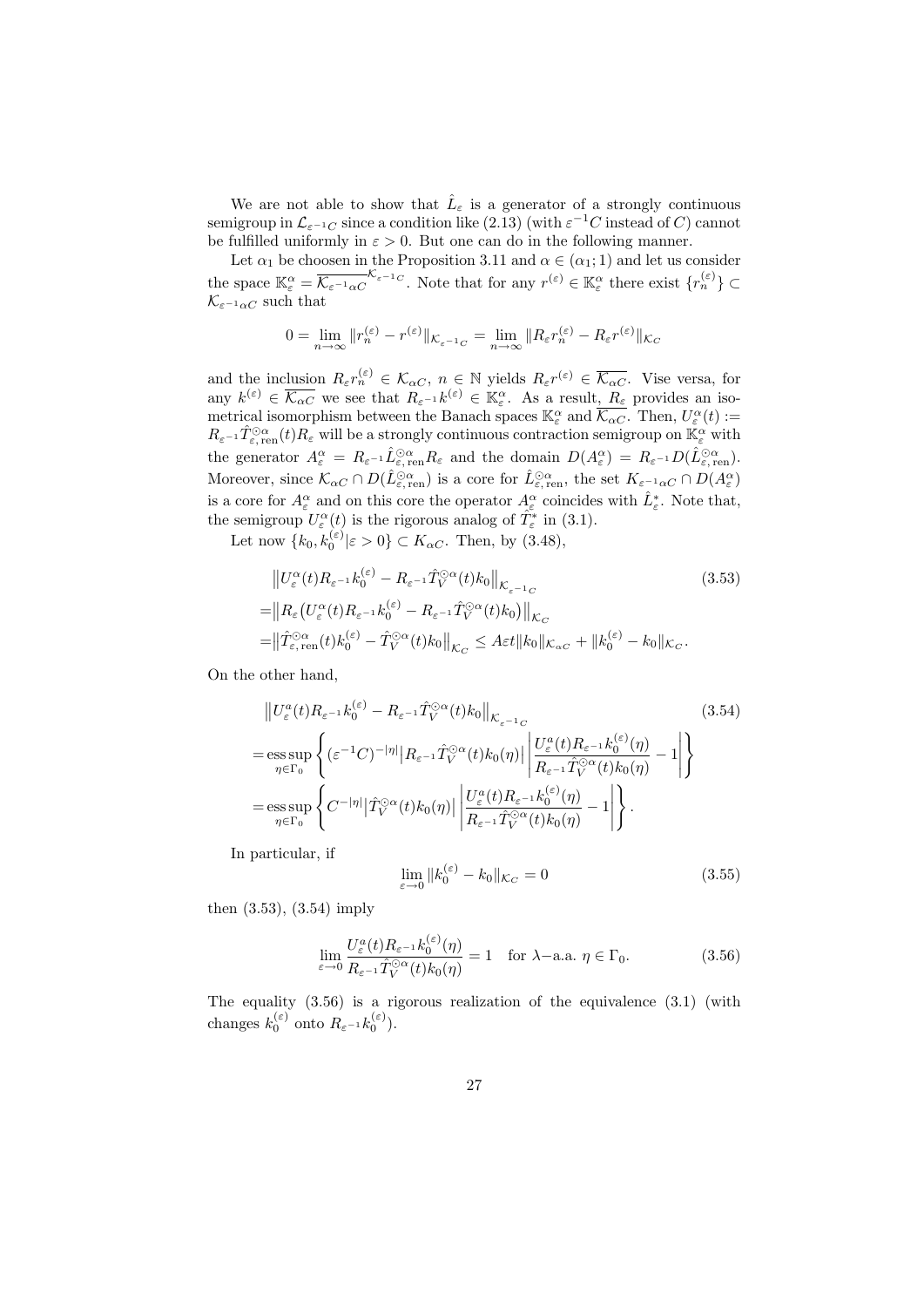Moreover, let  $T > 0$  and suppose that there exists a function  $c : \Gamma_0 \rightarrow$  $(0; +\infty)$  such that

$$
q(\alpha, T) := \sup_{t \in [0;T]} \operatorname{ess} \sup \frac{c(\eta)}{\hat{T}_V^{\odot \alpha}(t) k_0(\eta)} < +\infty. \tag{3.57}
$$

Then, using the equality

$$
c(\eta)C^{-|\eta|}\left|\frac{U_{\varepsilon}^a(t)R_{\varepsilon^{-1}}k_0^{(\varepsilon)}(\eta)}{R_{\varepsilon^{-1}}\hat{T}_V^{\odot\alpha}(t)k(\eta)}-1\right|
$$
  
=
$$
C^{-|\eta|}|\hat{T}_V^{\odot\alpha}(t)k_0(\eta)|\left|\frac{U_{\varepsilon}^a(t)R_{\varepsilon^{-1}}k_0^{(\varepsilon)}(\eta)}{R_{\varepsilon^{-1}}\hat{T}_V^{\odot\alpha}(t)k_0(\eta)}-1\right|\frac{c(\eta)}{|\hat{T}_V^{\odot\alpha}(t)k_0(\eta)|},
$$

we obtain that for such  $k_0$  and for any  $t \in [0; T]$ 

$$
\left\| \frac{U_{\varepsilon}^{a}(t) R_{\varepsilon^{-1}} k_{0}^{(\varepsilon)}(\eta)}{R_{\varepsilon^{-1}} \hat{T}_{V}^{\odot \alpha}(t) k_{0}(\eta)} - 1 \right\|_{C,c} \le q(\alpha, T) A \varepsilon t \|k_{0}\|_{\mathcal{K}_{\alpha C}} + \|k_{0}^{(\varepsilon)} - k_{0}\|_{\mathcal{K}_{C}}, \quad (3.58)
$$

where

$$
||k||_{C,c} = \operatorname*{ess\,sup}_{\eta \in \Gamma_0} \frac{|k(\eta)|}{C^{|\eta|}c^{-1}(\eta)}.
$$

This gives that the equivalence (3.1) may be shown in a proper Banach space which is independent on  $\varepsilon$ .

Remark 3.17. The condition (3.57) on  $k_0$  is reasonable: for example, for  $k_0 =$  $e_{\lambda}(\rho_0)$ , since, by the Theorem 3.14, we have  $\hat{T}_{V}^{\odot \alpha}(t)k_0(\eta) = e_{\lambda}(\rho_t, \eta)$ , where  $\rho_t$ satisfies (3.50); therefore, (3.57) holds for any  $|\rho_0(x)| \le \alpha C$  such that

$$
\sup_{t \in [0,T]} \inf_{x \in \mathbb{R}^d} |\rho_t(x)| \ge \rho_{\min} > 0
$$

if we set  $c(\eta) = e_{\lambda}(\rho_{\min}, \eta) = \rho_{\min}^{|\eta|}$ . Moreover, we obtain that  $|\rho_t(x)| \leq \alpha C$ . The following example shows which function  $k_0^{(\varepsilon)}$  one can choose in this case.

*Example* 3.18. Let  $k_0(\eta) = \rho_0^{|\eta|}, \ \rho_0 \in (0; \alpha C)$ . Let us consider the scaled Lebesgue–Poisson exponent  $k_0^{(\varepsilon)}(\eta) = e_\lambda(\rho_0(1+\varepsilon u(\cdot)), \eta)$ , where  $\sup_{x \in \mathbb{R}^d} |u(x)| =$  $\bar{u} < \infty$ ,  $\varepsilon > 0$ . Then for any  $\varepsilon < \frac{\alpha C - \rho_0}{\rho_0 \bar{u}}$  we have  $|k_0^{(\varepsilon)}(\eta)| < (\alpha C)^{|\eta|}$ . Moreover,

$$
C^{-|\eta|}|k_0^{(\varepsilon)}(\eta) - k_0(\eta)| = \left(\frac{\rho_0}{C}\right)^{|\eta|}|e_\lambda(1 + \varepsilon u(\cdot), \eta) - 1|
$$
  
\n
$$
\leq \left(\frac{\rho_0}{C}\right)^{|\eta|} \varepsilon \sup_{s \in (0; \varepsilon)} \left| \frac{d}{ds} e_\lambda(1 + su(\cdot), \eta) \right|
$$
  
\n
$$
= \left(\frac{\rho_0}{C}\right)^{|\eta|} \varepsilon \sup_{s \in (0; \varepsilon)} \left| \sum_{x \in \eta} u(x) e_\lambda(1 + su(\cdot), \eta \setminus x) \right|
$$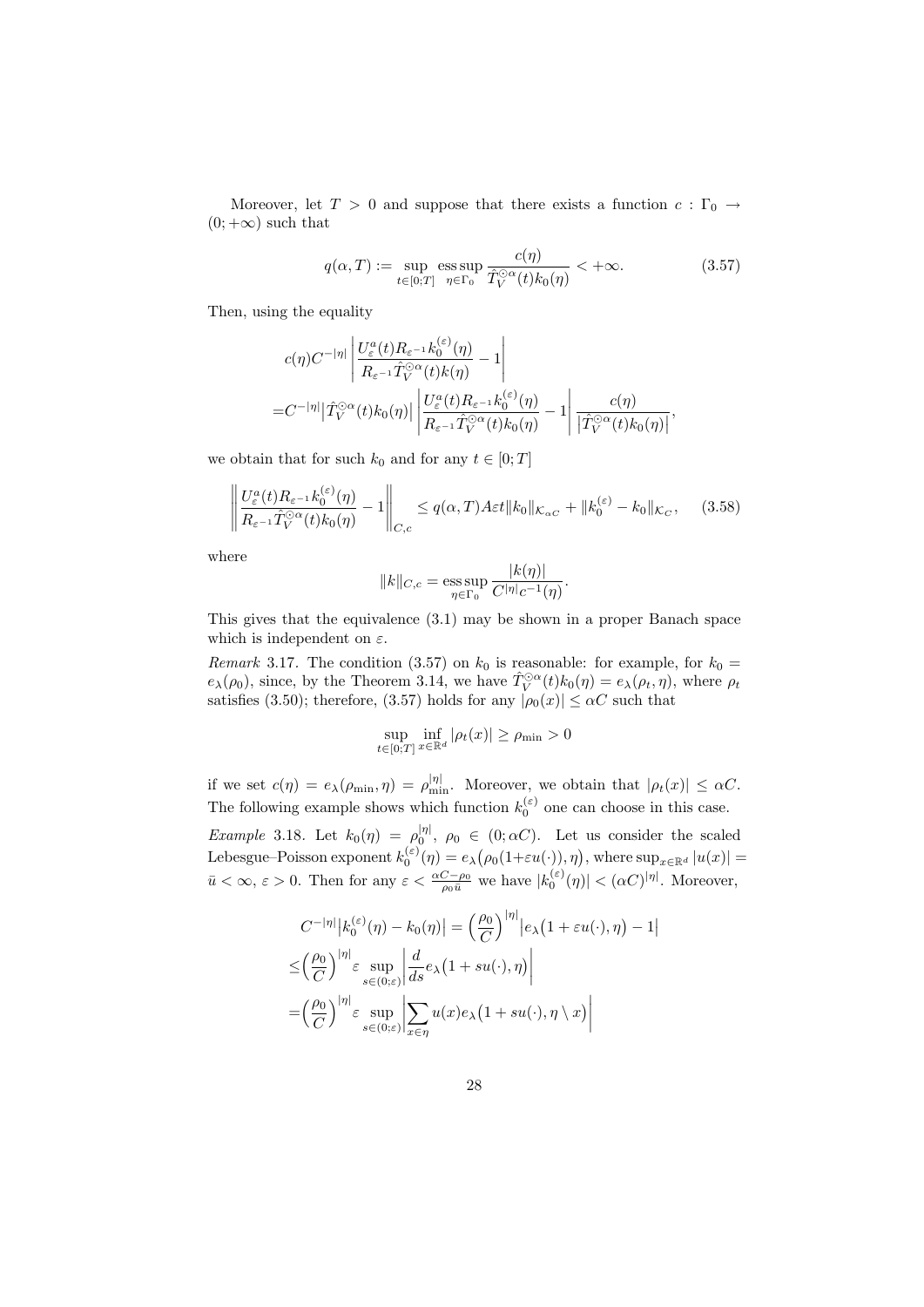$$
\leq \left(\frac{\rho_0}{C}\right)^{|\eta|} \varepsilon \sum_{x \in \eta} \bar{u} e_{\lambda} \left(1 + \varepsilon \bar{u}, \eta \setminus x\right)
$$

$$
\leq \left(\frac{\rho_0}{C}\right)^{|\eta|} \varepsilon |\eta| \bar{u} \left(1 + \frac{\alpha C - \rho_0}{\rho_0 \bar{u}} \bar{u}\right)^{|\eta| - 1}
$$

$$
= \varepsilon \frac{\rho_0}{\alpha C} |\eta| \alpha^{|\eta|} \leq \varepsilon \frac{\rho_0}{\alpha C} \frac{-1}{e \ln \alpha}.
$$

As a result,  $||k_0^{(\varepsilon)} - k_0||_{\mathcal{K}_C} \to 0$  as  $\varepsilon \to 0$ .

## Acknowledgement

The financial support of DFG through the SFB 701 (Bielefeld University), German-Ukrainian Projects 436 UKR 113/94, 436 UKR 113/97 and FCT through POCI and PTDC/MAT/67965/2006 is gratefully acknowledged.

## References

- [1] W. Braun and K. Hepp. The Vlasov dynamics and its fluctuations in the  $1/N$  limit of interacting classical particles. Comm. Math. Phys.,  $56(2):101-$ 113, 1977.
- [2] R. L. Dobrushin. Vlasov equations. Functional Anal. Appl., 13(2):115–123, 1979.
- [3] R. L. Dobrushin, Y. G. Sinai, and Y. M. Sukhov. Dynamical systems of statistical mechanics. In Y. G. Sinai, editor, Ergodic Theory with Applications to Dynamical Systems and Statistical Mechanics, volume II of Encyclopaedia Math. Sci., Berlin, Heidelberg, 1989. Springer.
- [4] K.-J. Engel and R. Nagel. One-parameter semigroups for linear evolution equations, volume 194 of Graduate Texts in Mathematics. Springer-Verlag, New York, 2000.
- [5] S. N. Ethier and T. G. Kurtz. Markov processes: Characterization and convergence. Wiley Series in Probability and Mathematical Statistics: Probability and Mathematical Statistics. John Wiley & Sons Inc., New York, 1986.
- [6] D. Finkelshtein, Y. Kondratiev, and O. Kutoviy. Correlation functions evolution for the Glauber dynamics in continuum. In preparation.
- [7] D. Finkelshtein, Y. Kondratiev, and O. Kutoviy. Vlasov scaling for stochastic dynamics of continuous systems. In preparation.
- [8] D. Finkelshtein, Y. Kondratiev, and O. Kutoviy. Individual based model with competition in spatial ecology. SIAM J. Math. Anal., 41(1):297-317, 2009.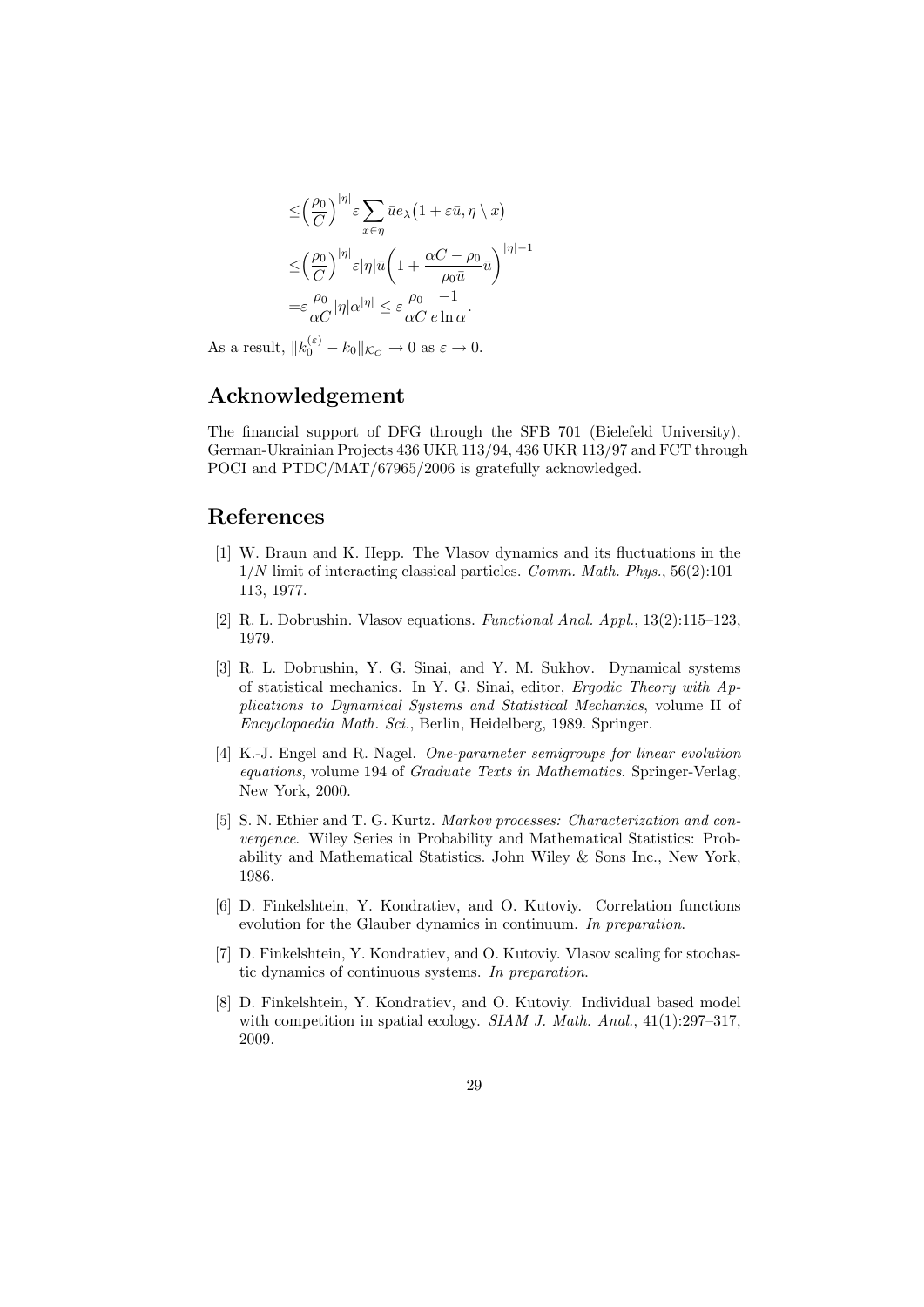- [9] D. Finkelshtein, Y. Kondratiev, O. Kutoviy, and E. Zhizhina. An approximative approach for construction of the Glauber dynamics in continuum. In preparation, http://arxiv.org/abs/0910.4241.
- [10] D. Finkelshtein, Y. Kondratiev, and E. Lytvynov. Equilibrium Glauber dynamics of continuous particle systems as a scaling limit of Kawasaki dynamics. Random Oper. Stoch. Equ., 15(2):105–126, 2007.
- [11] D. Finkelshtein, Y. Kondratiev, and M. J. Oliveira. Markov evolutions and hierarchical equations in the continuum. I. One-component systems. J. Evol. Equ., 9(2):197–233, 2009.
- [12] N. Grewe and W. Klein. Rigorous derivation of the Kirkwood-Monroe equation for small activity. J. Mathematical Phys., 17(5):699–703, 1976.
- [13] J. G. Kirkwood and E. J. Monroe. Statistical mechanics of fusion. J. Chem. Phys., 9:514–526, 1941.
- [14] Y. Kondratiev and T. Kuna. Harmonic analysis on configuration space. I. General theory. Infin. Dimens. Anal. Quantum Probab. Relat. Top. 5(2):201–233, 2002.
- [15] Y. Kondratiev and O. Kutoviy. On the metrical properties of the configuration space. Math. Nachr., 279(7):774–783, 2006.
- [16] Y. Kondratiev, O. Kutoviy, and R. Minlos. On non-equilibrium stochastic dynamics for interacting particle systems in continuum. J. Funct. Anal. 255(1):200–227, 2008.
- [17] Y. Kondratiev, O. Kutoviy, and E. Zhizhina. Nonequilibrium Glauber-type dynamics in continuum. J. Math. Phys., 47(11):113501, 17, 2006.
- [18] Y. Kondratiev and E. Lytvynov. Glauber dynamics of continuous particle systems. Ann. Inst. H. Poincaré Probab. Statist., 41(4):685–702, 2005.
- [19] Y. Kondratiev, E. Lytvynov, and M. Röckner. Equilibrium Kawasaki dynamics of continuous particle systems. Infin. Dimens. Anal. Quantum Probab. Relat. Top., 10(2):185–209, 2007.
- [20] Y. Kondratiev, R. Minlos, and E. Zhizhina. One-particle subspace of the Glauber dynamics generator for continuous particle systems. Rev. Math. Phys., 16(9):1073–1114, 2004.
- [21] V. V. Kozlov. The generalized Vlasov kinetic equation. Russian Math. Surveys, 63(4):691–726, 2008.
- [22] A. Lenard. States of classical statistical mechanical systems of infinitely many particles. I. Arch. Rational Mech. Anal., 59(3):219–239, 1975.